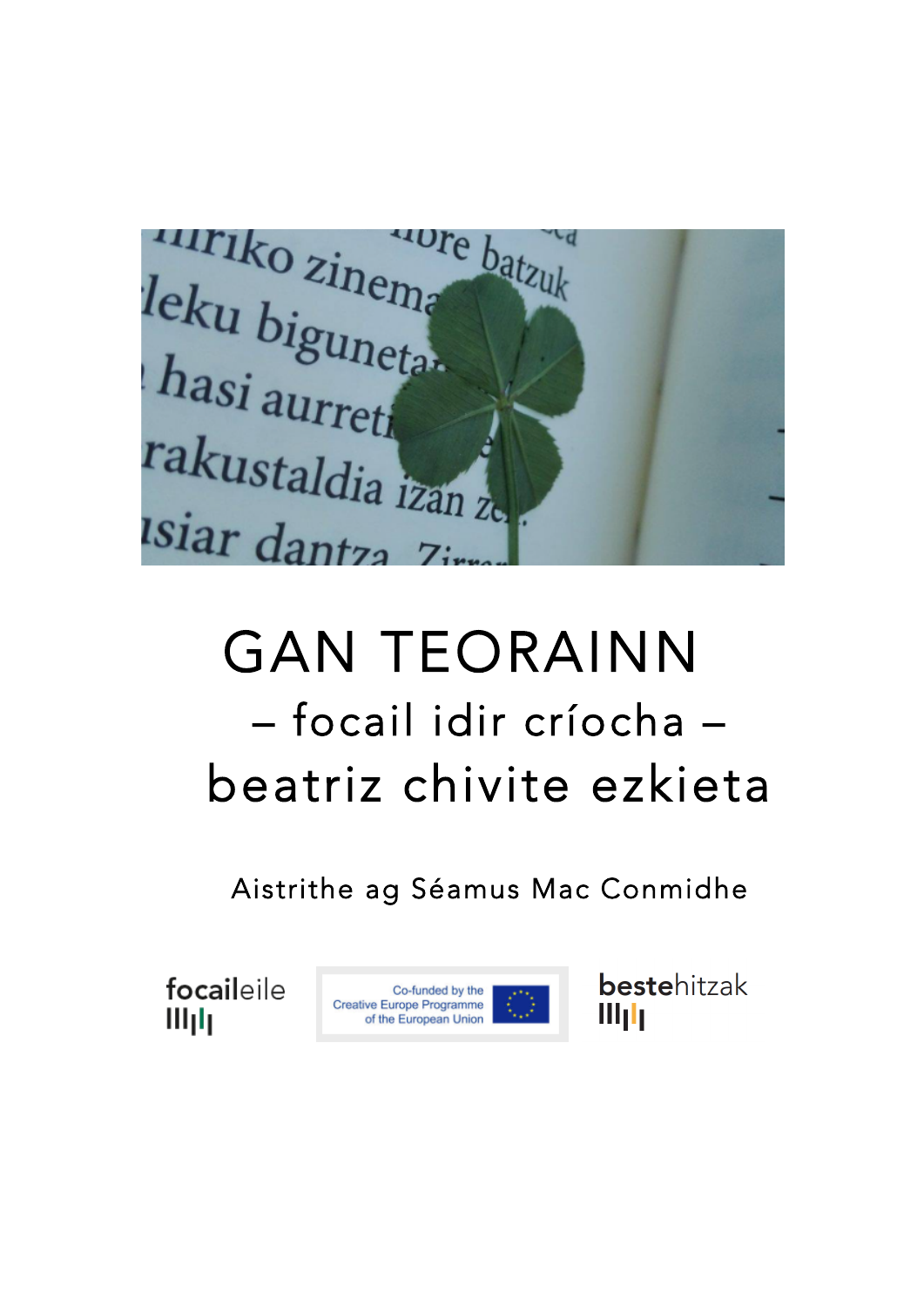#### Omonia Plaza

Suaimhneas agus luas tá an chearnóg clúdaithe le plaisteach glas agus scafaill

sa scáth gan corraí colmáin

thart timpeall gluaiseann carranna deifríonn gluaisrothair bípeann tacsaithe buí

sa scáth gan corraí colmáin

ar an stroighin fanann siad breathnaíonn siad orm breathnaím orthu breathnaímid ar a chéile suím ag fanacht cosúil leo

sa scáth gan corraí colmáin

scata leanaí a bhfuil bundúchas acu ach ní ceann scríbe ag imirt cluichí bualadh bos sa chúinne

le torann a lámh eitlíonn na colmáin ar shiúl ach na cinn eile úd níl acu

eiteoga.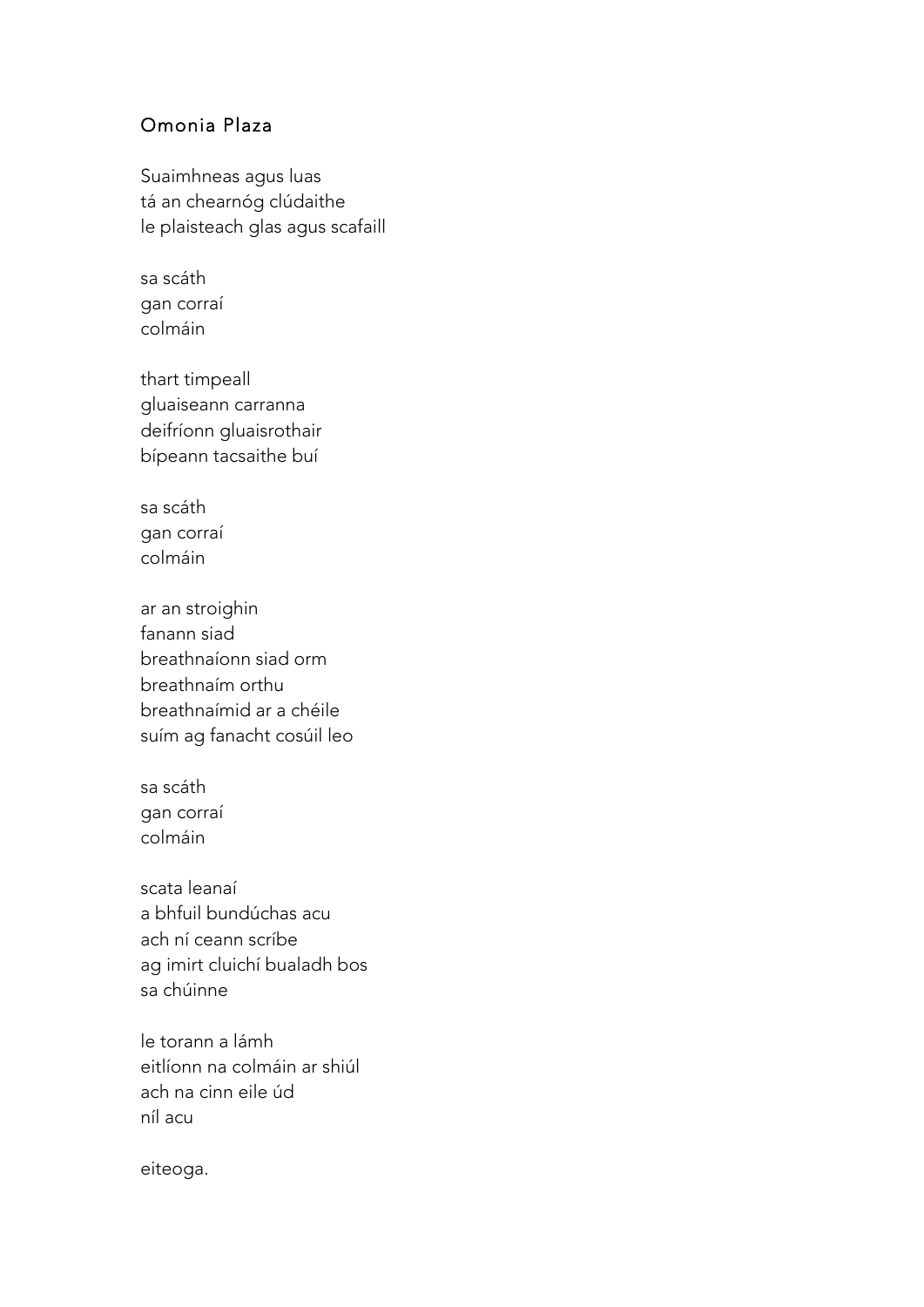#### Limbónna nó críocha ama

Bhíodh dúil agat a bheith ag léim idir na línte bána ar thrasriain shíogacha leis an mbearna a bhraistint idir do chosa.

Shiúltá ar dhraenacha leis an bhfolús a aireachtáil faoi do chosa.

Theastaigh uait damhsa ar nóiméid reoite

codladh i dtámhshuan fadchiúnais

guí in osna tholgach linbh ag caoineadh.

Éalú a luaithe is a dhúnann an doras agus d'anáil scoilteann sí ina dhá cuid.

Theastaigh uait nach mbeadh deireadh leis an bpointe ama sin a mbriseann an ubh go deo

gan teorainn.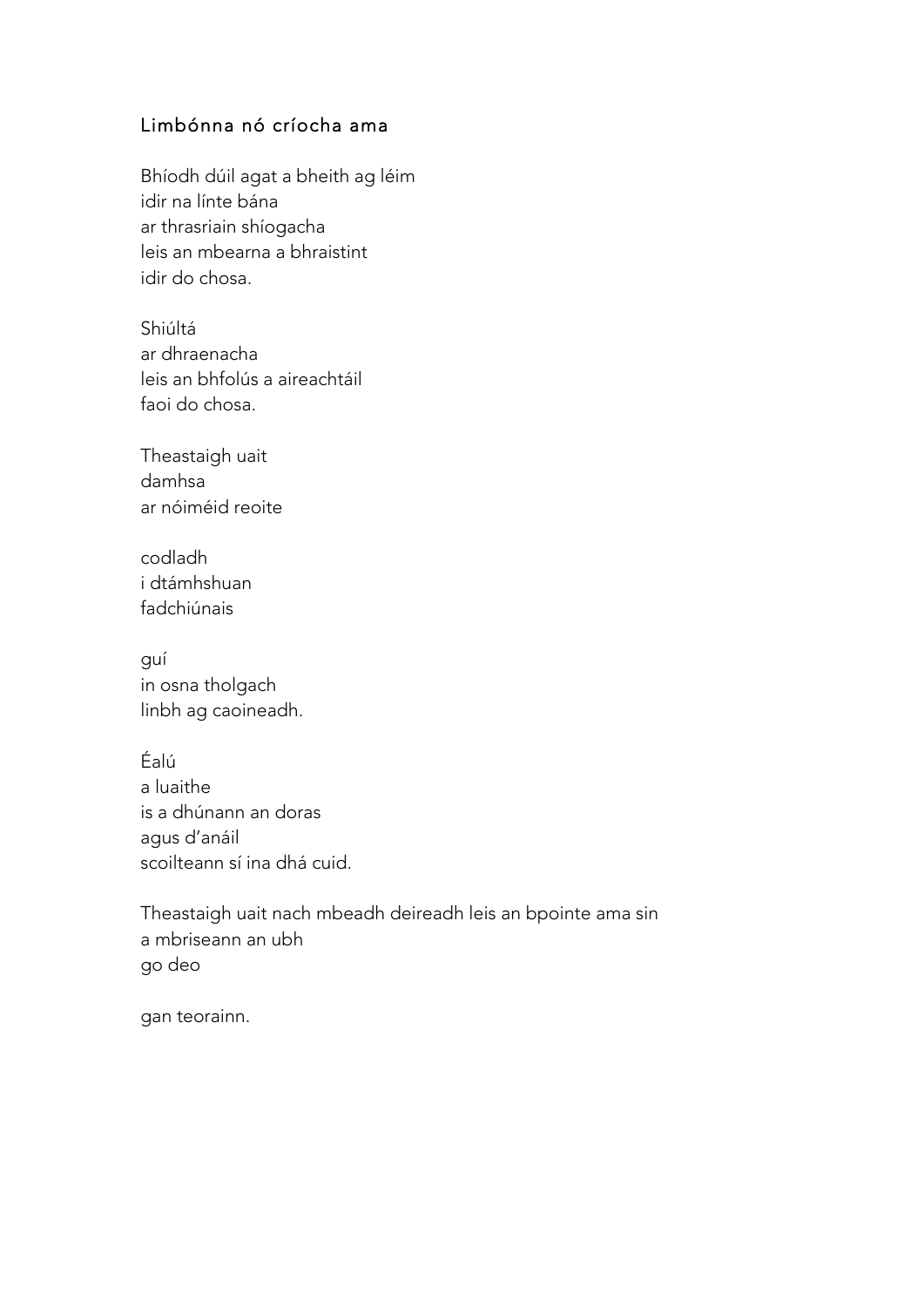

NÍOR mharcáil Beatrix Chivite í féin sábháilte sa tsochaí seo atá fuafar ar mhná i bpolaitíocht na heite deise san Iarthar i ngrá i ngéarchéim na dteifeach in Uber i mbréaga na meán agus gcístín cupa samhnasacha i neamhshuim i ndífhostaíocht na n-óg sna healaíona san fhearthainn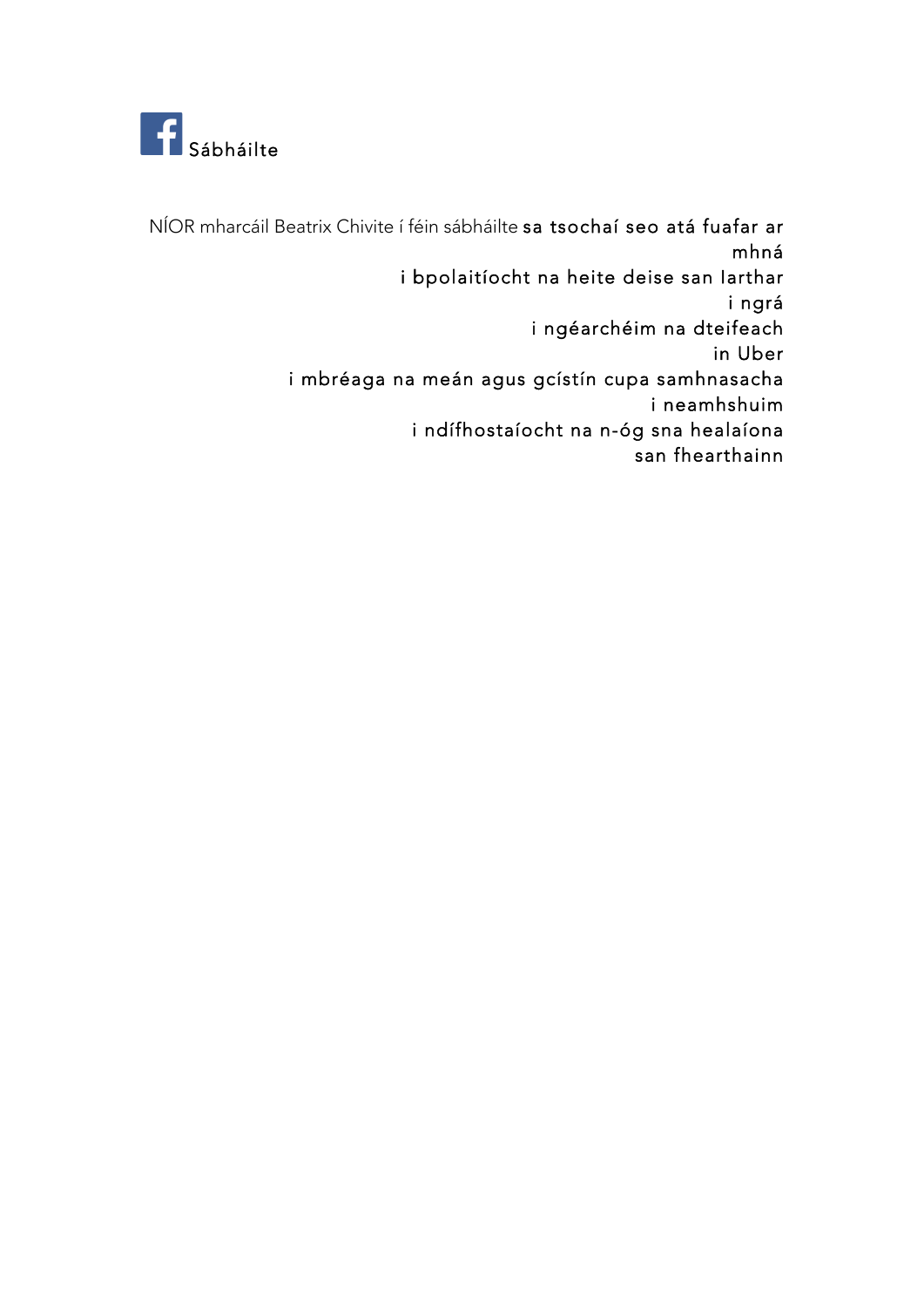## Baile

Agus mé ag siúl thart sa chomharsanacht Shíneach tagaim ar chuid de na píosaí

In amhránaíocht turasóirí Iodálacha freisin tagaim ar bhloghanna de mo bhaile

I ngach comharsanacht de chathair mhór teastaíonn uaim teacht ar sceall de mo theallach

Ní theastaíonn dul trasna teorainneacha le teacht ar bhloghanna uile mo bhaile.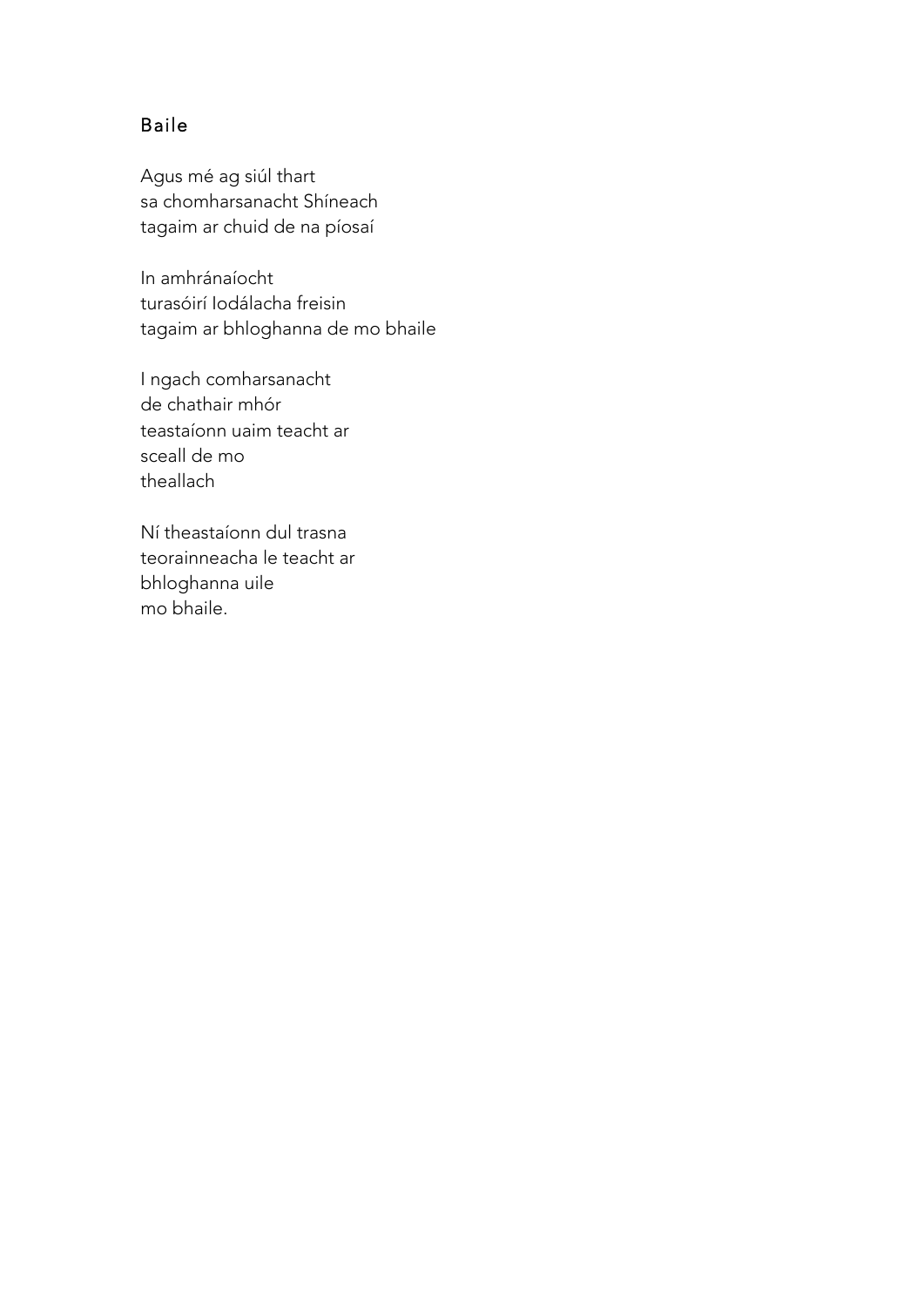## Oid d'oráiste

Is é is oráiste bosca stáin folamh cróch an ghrian ar an ngaineamh scáth crainn péitseog uaill uaigneach spritz Veinéiseach féasóg Éireannaigh fuisce agus mil na feithidí gafa i roisín réamhstairiúil.

Is é is oráiste an pointe ama tar éis an nóiméid is é is oráiste an pléascadh is é is oráiste fórsa chogarnach na bhfocal nár chóir a rá

ba chóir do gach rud a bheith díreach oráiste.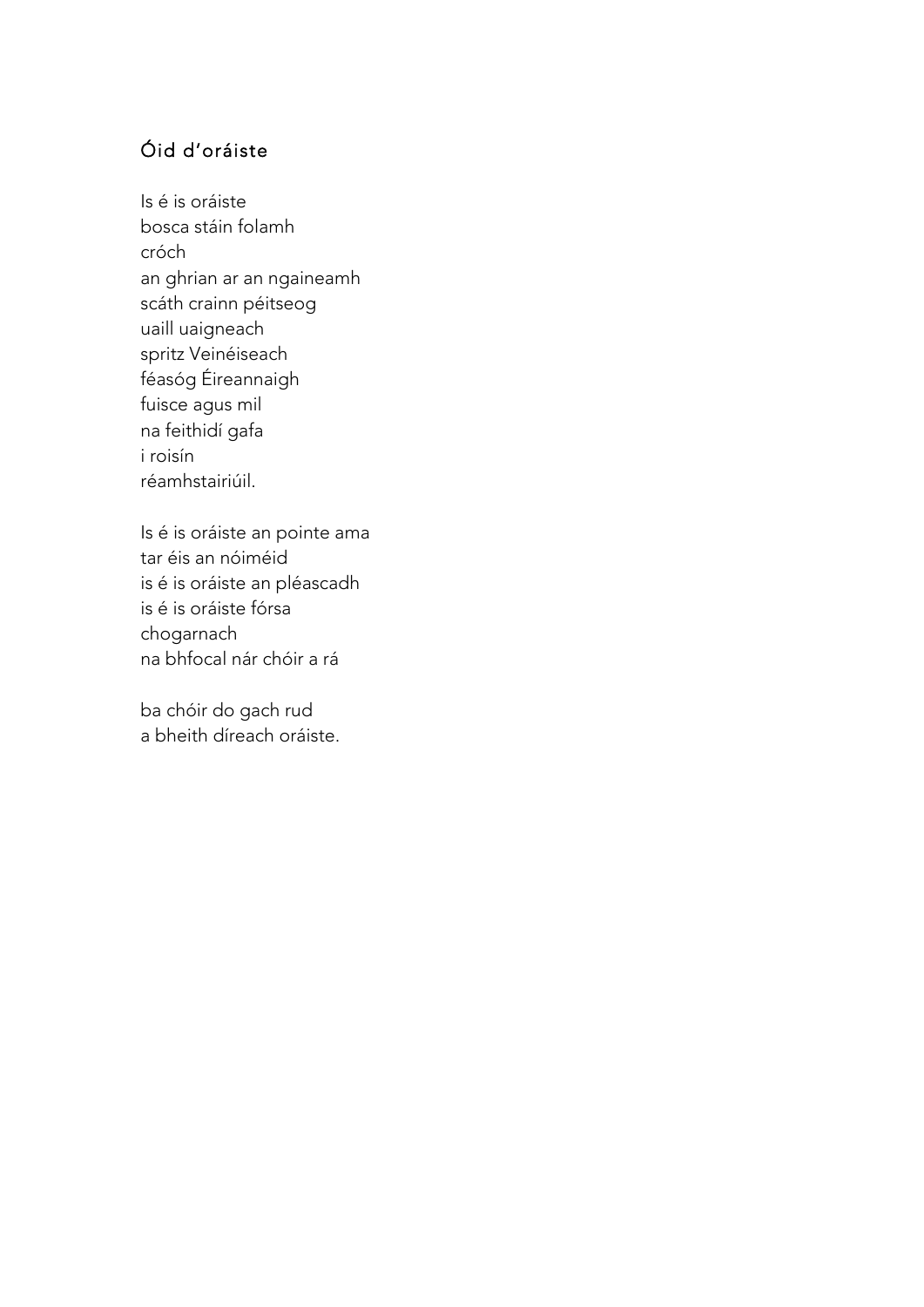# Óid do bhán

Tá boladh éadaí ag triomú san íoslach, boladh do bhéil maidineacha agus fo-éadaí seanmhná rialta go léir bán.

Gach focal nár dúradh riamh, an taobh istigh de chiorcal, an chuimhne ar mo mhamó agus tae seasmaine fuar go léir bán.

Bán atá mo chíocha san earrach, an rian a tharraingíonn eitleán trasna na spéire, litsí gan chraiceann agus gruaig mo mhamaí. Tá siad seo bán freisin.

Bán atá an salann a chlúdaíonn corpáin na ndaoine uile a fhaigheann bás agus iad ag trasnú na Meánmhara.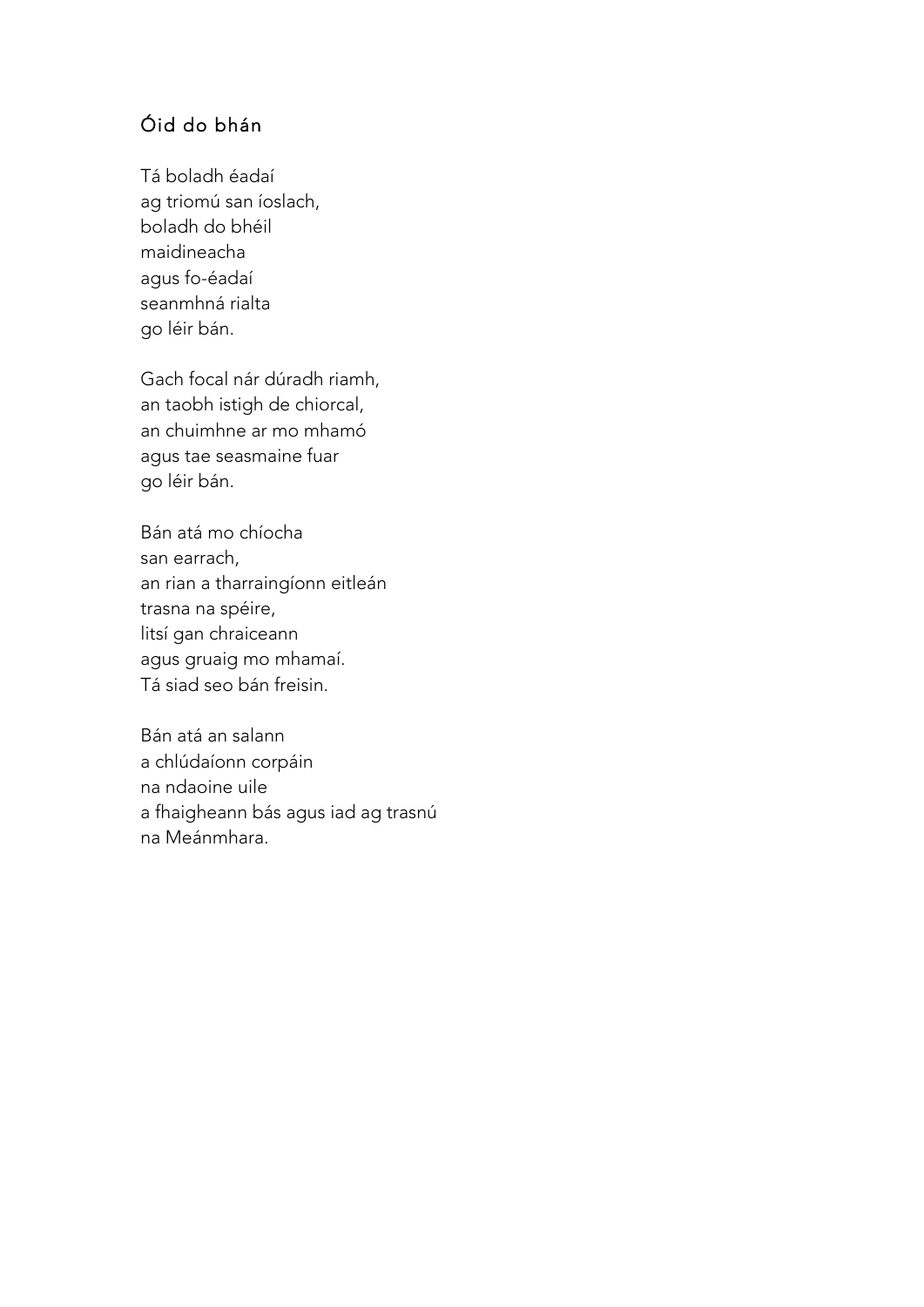# Óid do bhuí

Tá duine éigin ag feadaíl sa dorchla.

Criogair. Agus do shúile nuair a dhéanann tú miongháire tá siad buí freisin.

Damhsa éadrom réalta reatha trumpa san fhásach agus líreacán reoite liomóide.

Balla d'athar tá siad buí.

Cealg foiche.

Screadanna cailín trí bliana d'aois ag rith timpeall an ghairdín tá siad buí.

Fuaim veidhlín i scoil fholamh.

Tá leann buí tá an t-amhras buí freisin leann amhras leann méara tanaí smálaithe le pailin fiacla seanchaiteoir tobac agus file. Tá an chruithneacht buí freisin.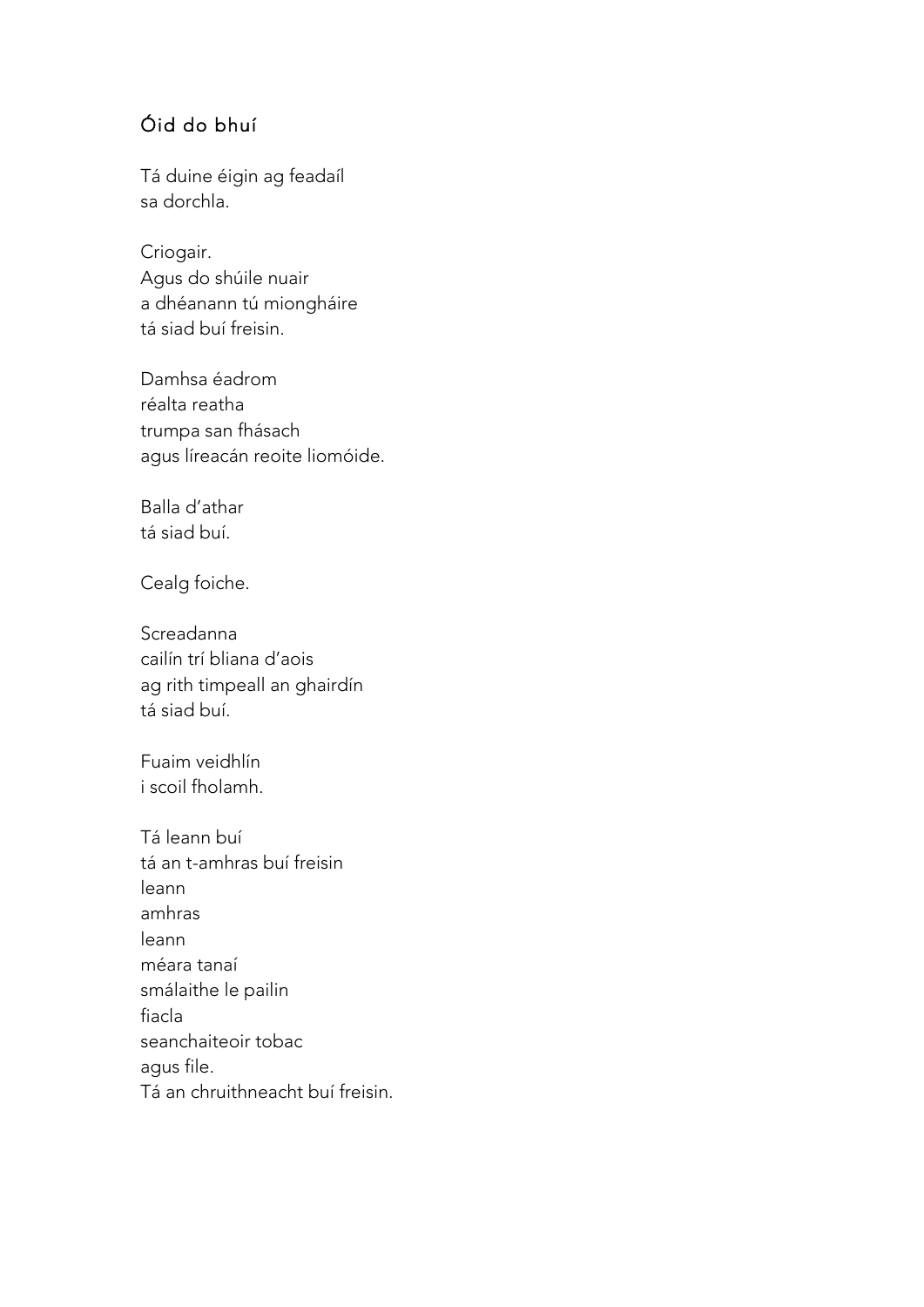Buí atá focail chladhartha agus sú coireanna agus adhaltranais. Buí atá fústar.

Buí atá nead cuaiche brollach an pholaiteora.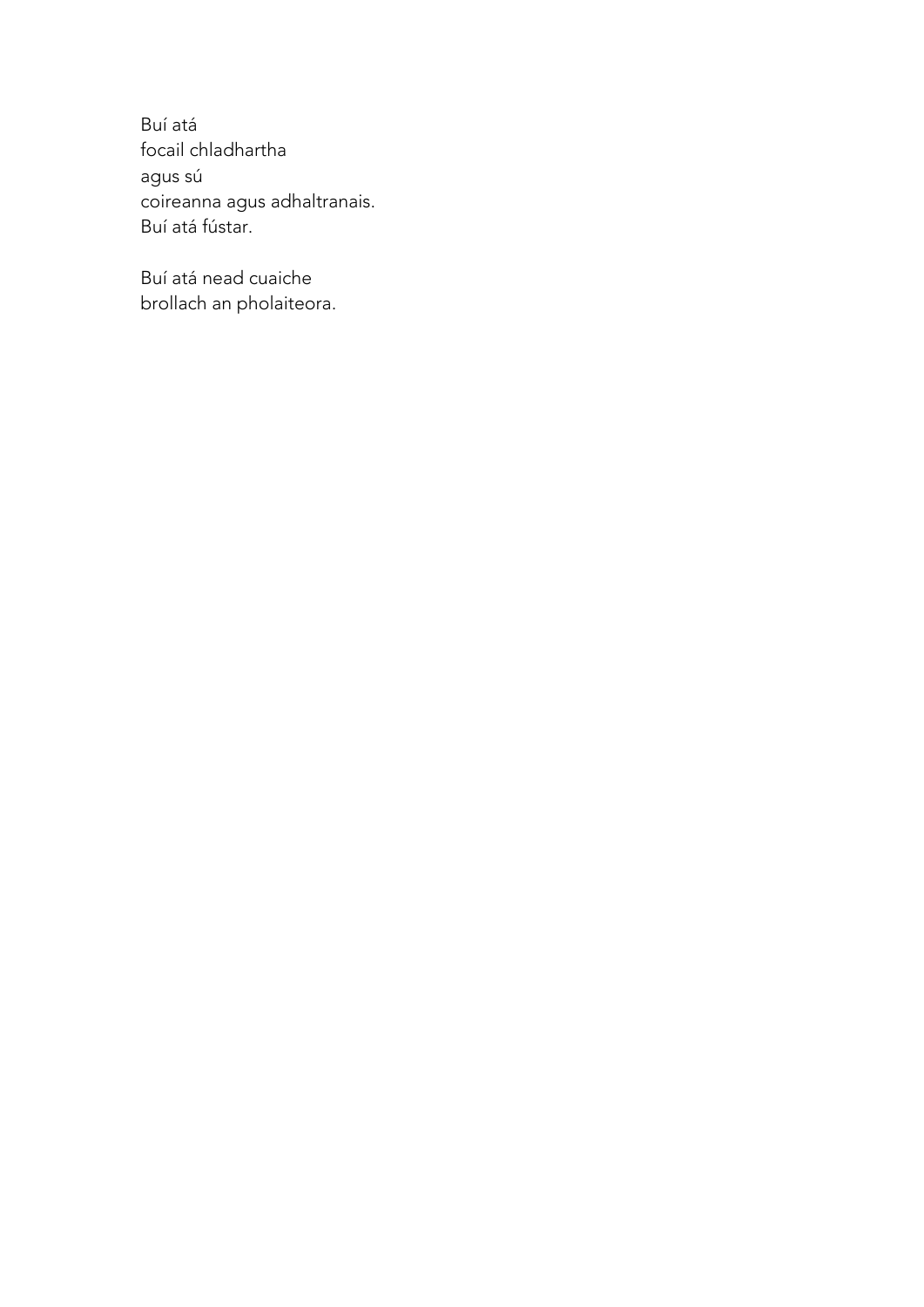# Óid do ghorm

Tá filíocht léite i gciúnas gorm Tá cistineacha sa tSlóivéin tráthnóna Aibreáin gorm,

Tá scáil d'fhéachana i bhfuarán gorm. Laethanta óige agus na sméara gorma atá i ngreim agat i do dhoirn tá siad gorm,

An folt bréige is fearr leat.

An solas ag teacht isteach san eaglais, priontaí Seapánacha, gúna línéadaigh, glór Iomám agus linn snámha fholamh tá siad gorm,

Gorm atá beola reoite a chailín a chodlaíonn ar urlár cearnóige éigin i ndeisceart na hEorpa.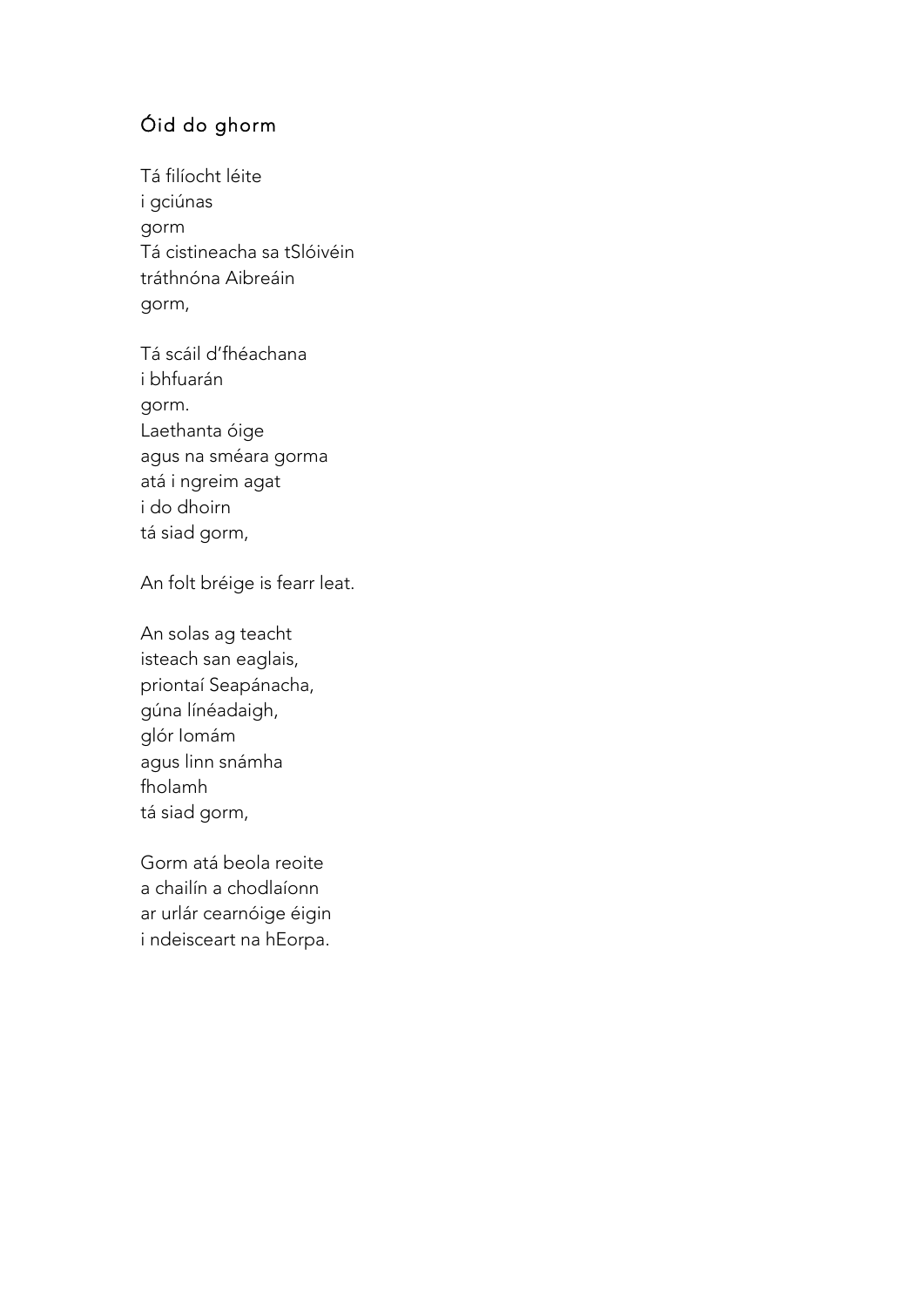# Óid do dhearg

Tá cuimiltí Laura dearg mar atá a cosa sa samhradh.

Tá goin úr dearg.

Dearg atá fíon maith agus teasaíocht.

Tá tríú súnás na hoíche dearg Tá fearg as gan a bheith in ann dán maith a scríobh dearg.

Dearg atá laethanta deiridh mo mhíostraithe.

Tá na ceartúcháin a rinne tú ar mo scríbhinní agus ar mo ghlór dearg.

Tá mo shúitíní dearg mo bhéal cáidheach agus m'éadach boird.

Tá buille ar thábla cruach dearg na hurchair a chuala tú sa slua balla teampaill. Tá an Mheánmhuir atá ar maois i bhfuil dearg.

Tá an nóiméad a bpléascann grán dearg. Beimid uile dearg nuair a dhúiseoimid.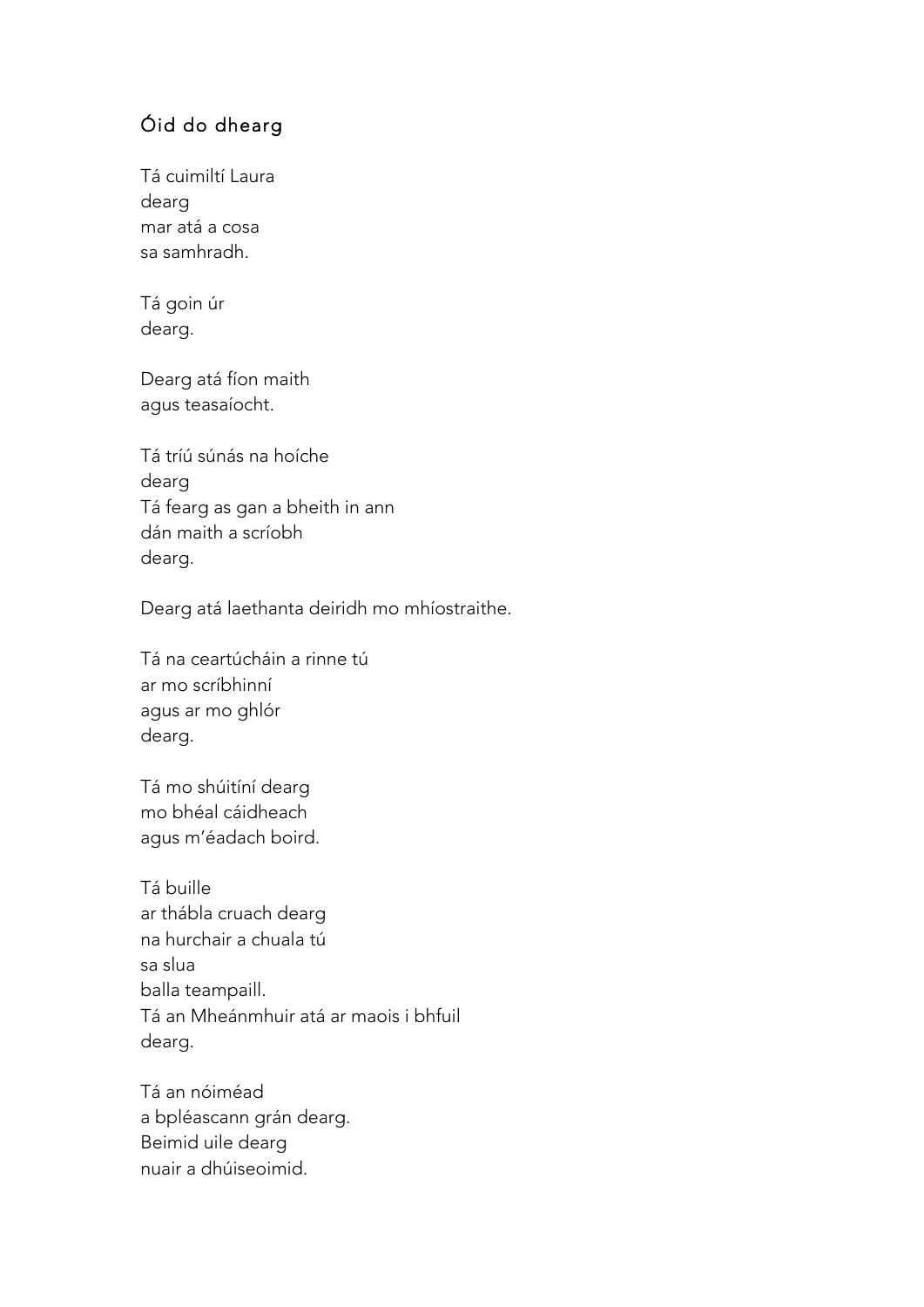# Samhradh

Ó! An oiread sin grianta idir na línte seo an oiread sin solas caillte ar an bpíosa páipéir seo.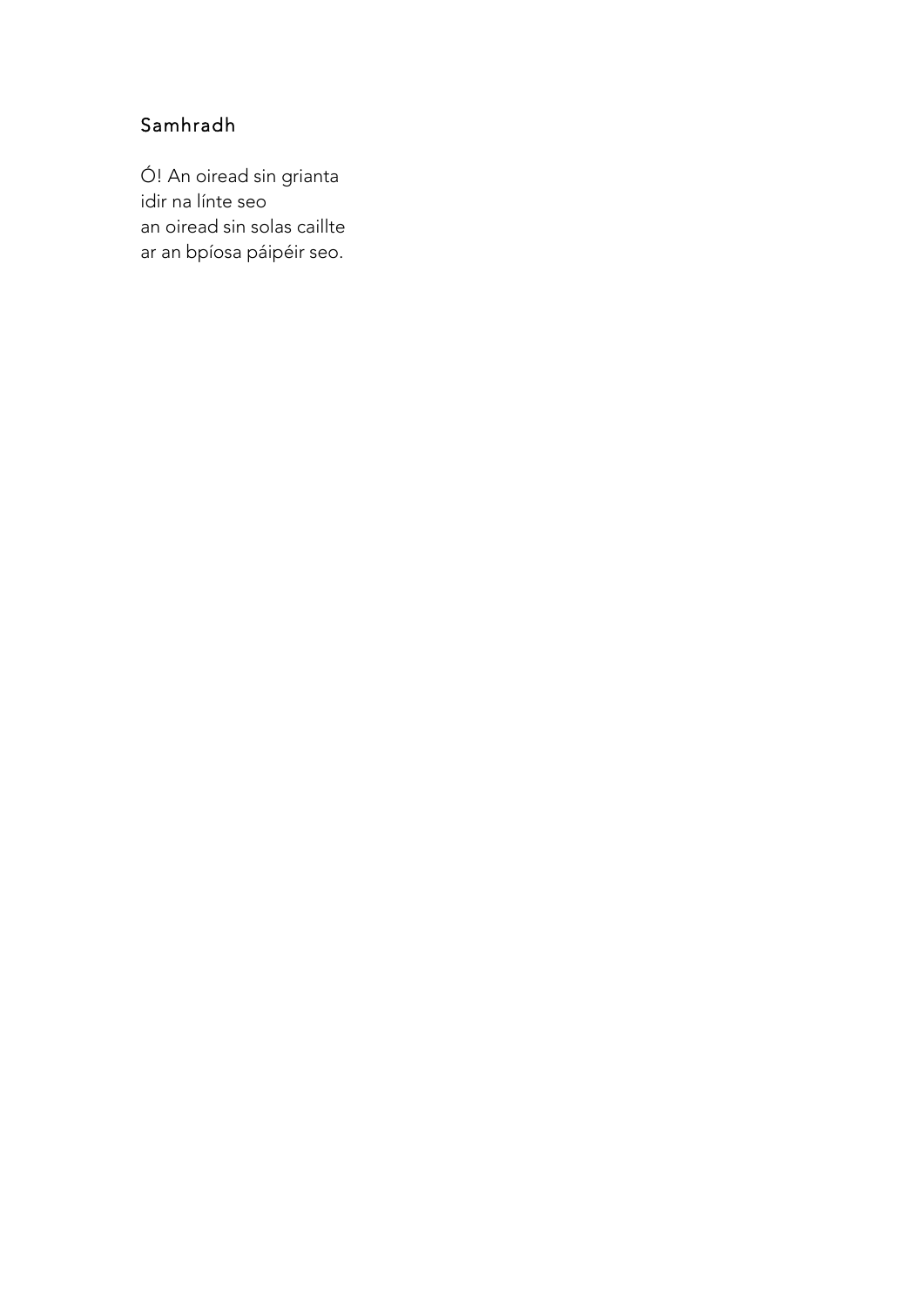# Íomhá

Luigh mé síos ar bhallaí na cathrach bhreathnaigh na leanaí orm agus dúirt:

- bhain sí di a bróga
- tá sí ag déanamh bolg le gréin
- tá sí ag dul a bheith dóite
- tá sí ag dul a thitim.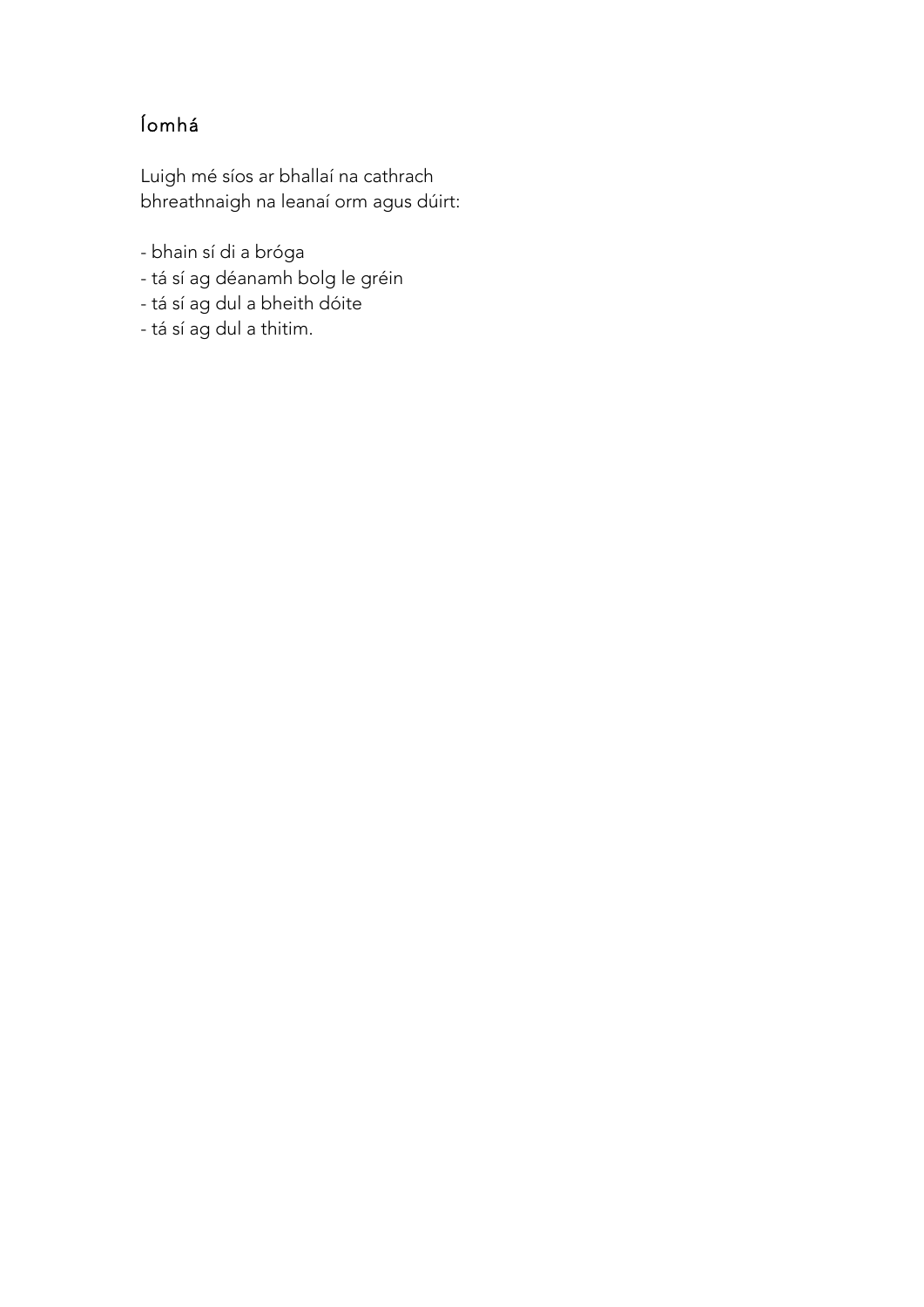## Míolta

Nuair a bhain mé an t-óstán amach bhí míolta ar chuid de na leanaí

agus cuireadh thú i gcuimhne dom a dheirfiúirín agus do thochas síoraí. Duitse ní súmairí a bhí iontu Ba thionontaí iad.

Choinnigh siad múscailte thú agus chuir siad dinglis i do smaointe

b'fhéidir nach raibh i do ADHD ach póga agus meidhir do pheataí

cén fáth nach dtaitníonn linn cuairteoirí a mhúsclaíonn sinn?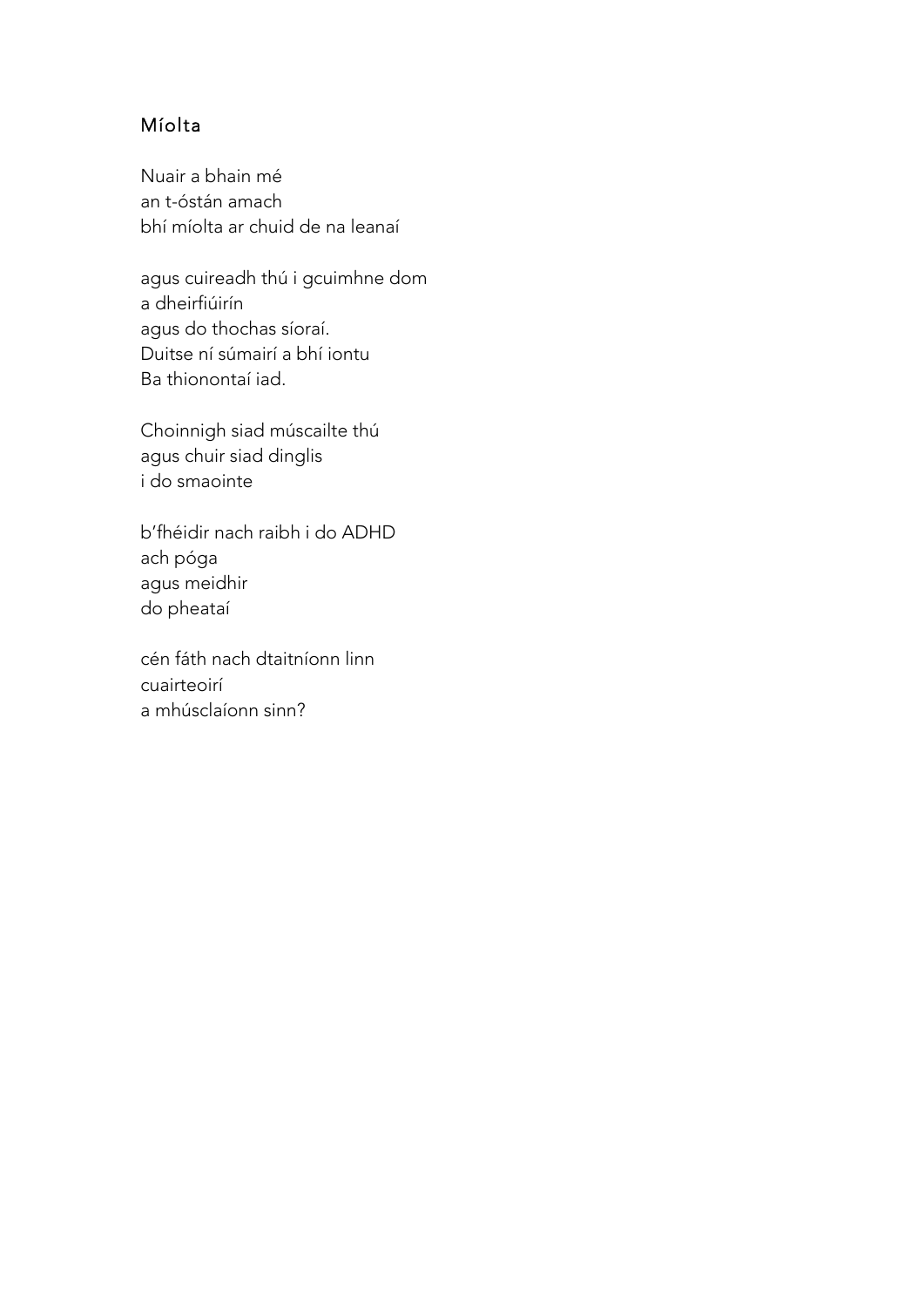# Óid do ghlas

Níl a fhios ag cuid ba Koldo conas idirdhealú a dhéanamh idir an féar ar thaobh amháin den líne dhofheicthe agus an chuid sin ar an taobh eile

tá gach rud glas chomh glas sin

glas

fliuch agus beo.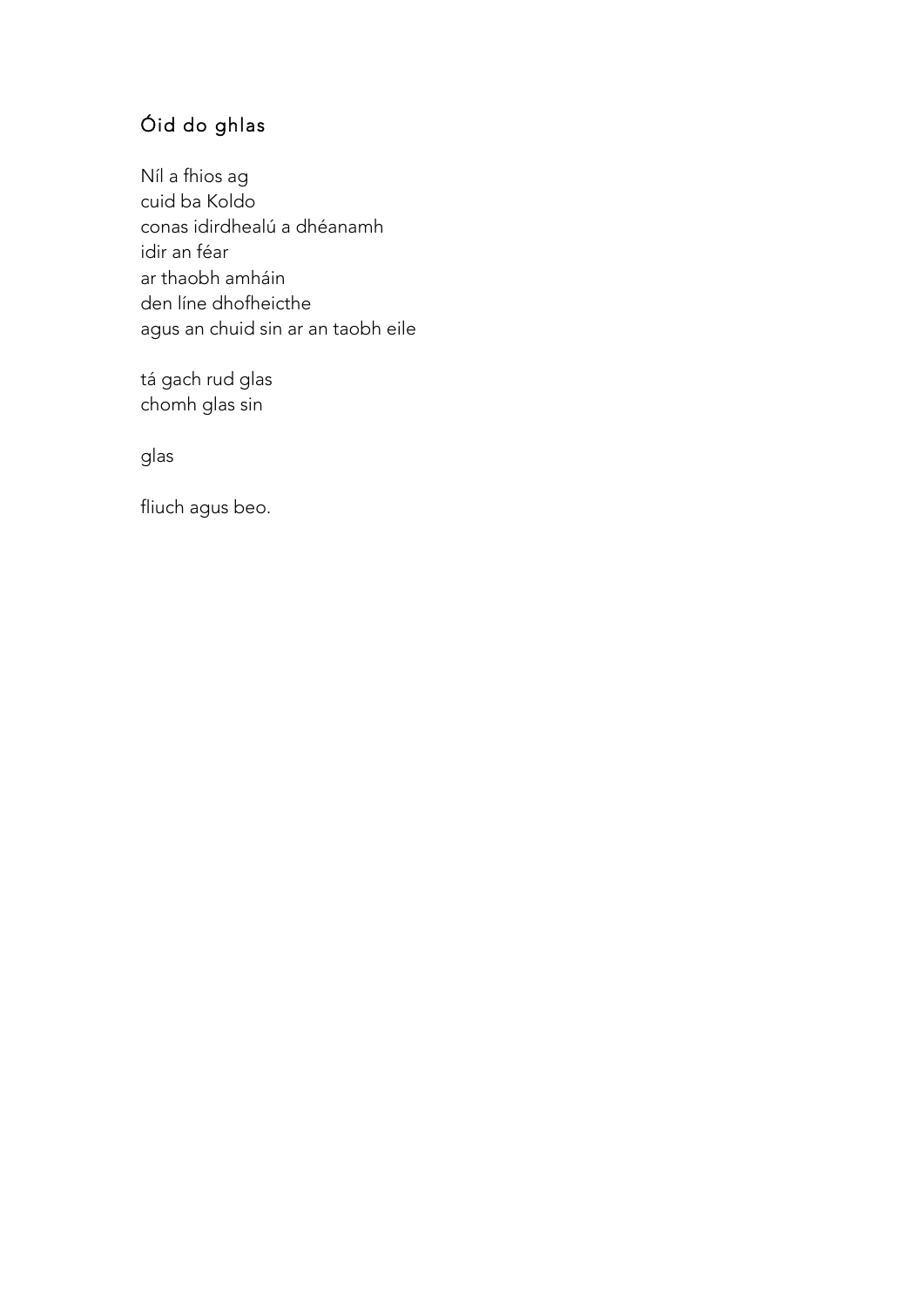# Nochta

Ar an ardán tá gach rud aineoil oscailte amach os ár gcomhair.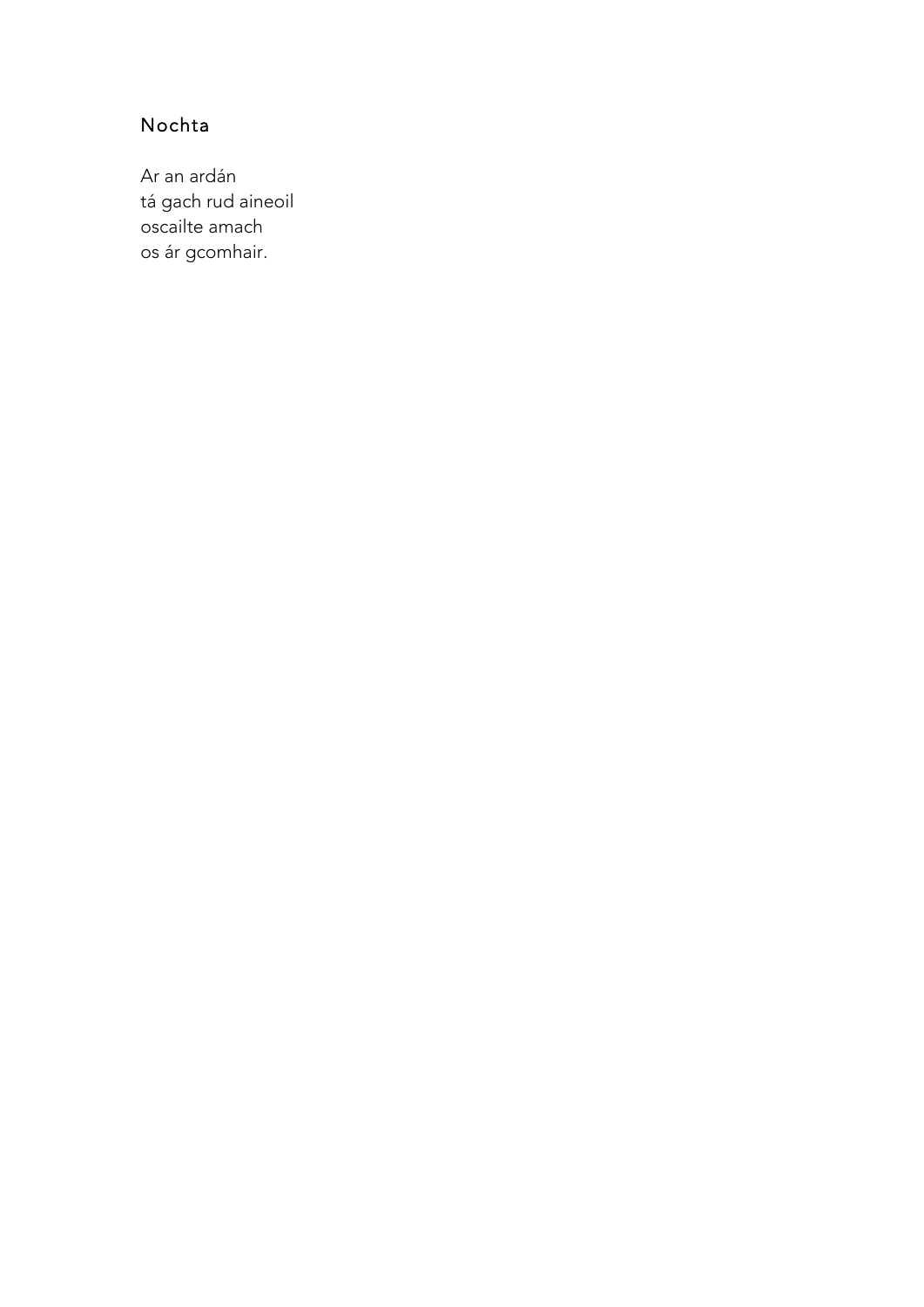# Grá

Do bhean thit sí as an leaba aréir

a fhad is a éisteann tú le snagcheol i dtábhairne cuimlíonn tú an chos a luíonn i d'ucht.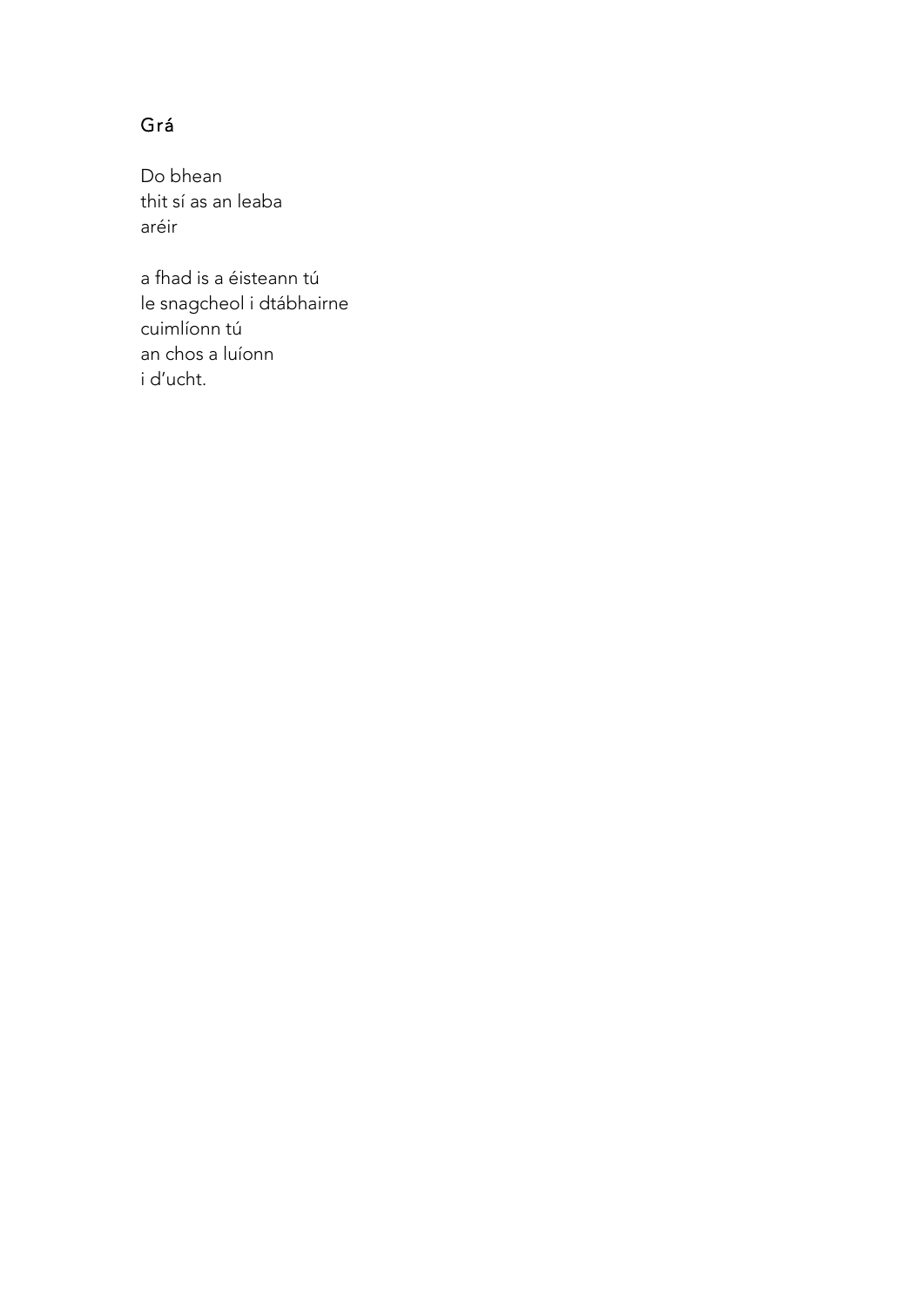## Cé mhéad aghaidh a fheicimid?

Breathnaigh ar an lánúin thall ansin tá siad ina suí i mbialann ní bhreathnaíonn siad ar a chéile ní labhraíonn siad tá siad dubh dóite, agus tá eagla orthu

breathnaigh ar an tseanbhean sin ag pógadh an tseanmhadra bhoicht sin is fuath leis an madra í ach níl a fhios aici

breathnaigh ar an dá fhear ramhra sin ag ithe dhá uachtar reoite ollmhóra tá siad díreach tar éis a bpoist a chailleadh tá fearg orthu agus tá éad ort mar gheall ar a dhá n-uachtar reoite ollmhóra

Cé mhéad aghaidh a fheicimid ag caoineadh i gciúnas? idir na saolta/na focail ina mairimid.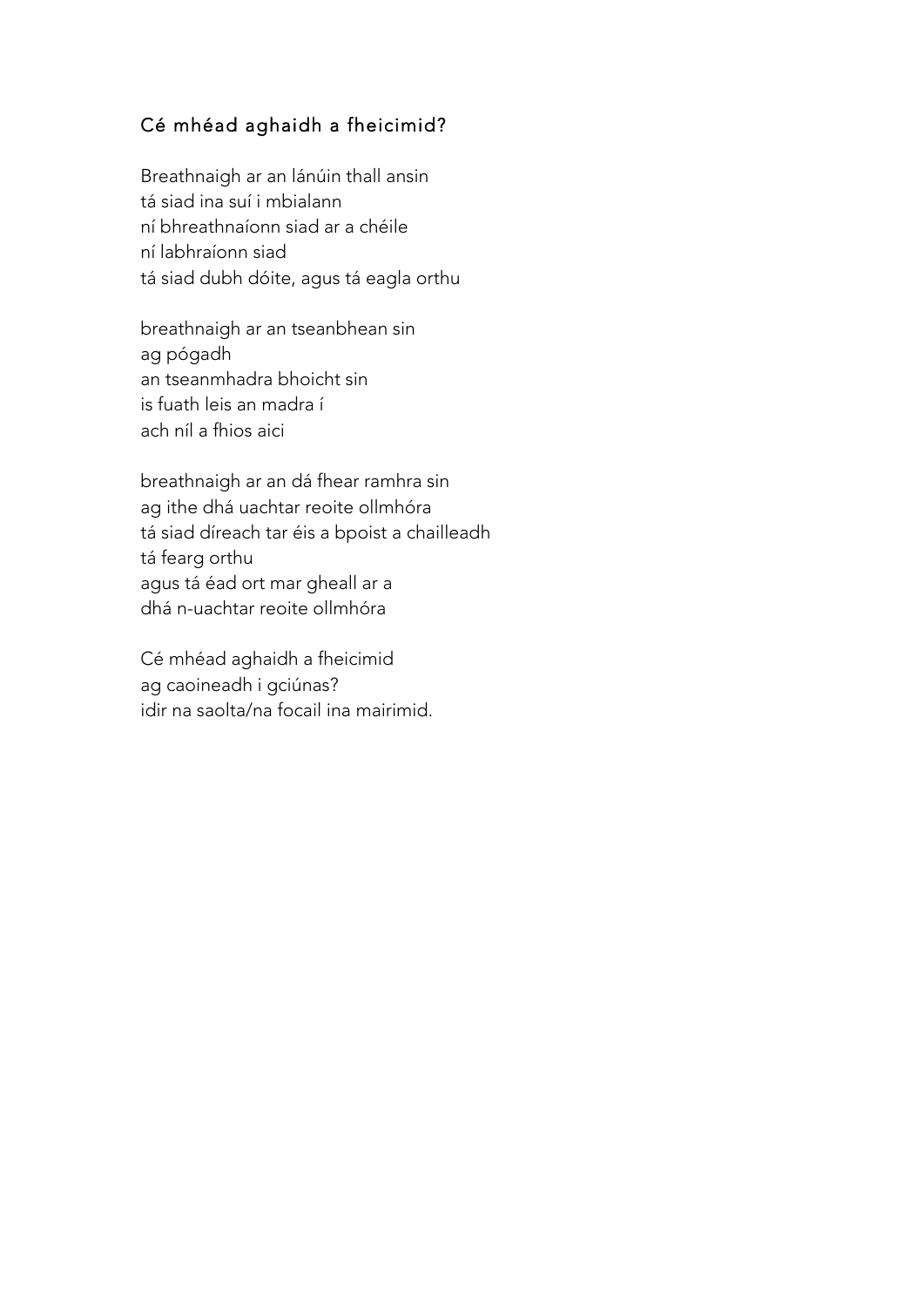# Éadroime

Chodlaíteá i mo leaba ach bhí saol iomlán dár scaradh chodlaíteá i mo leaba ach bhí balla dofheicthe ag scaradh ár gceannadhairteanna

nuair a d'fhág tú mo leaba chuaigh tú isteach i mo dhomhan nuair a d'fhág tú mo leaba leag éadroime síos ár mbacainní.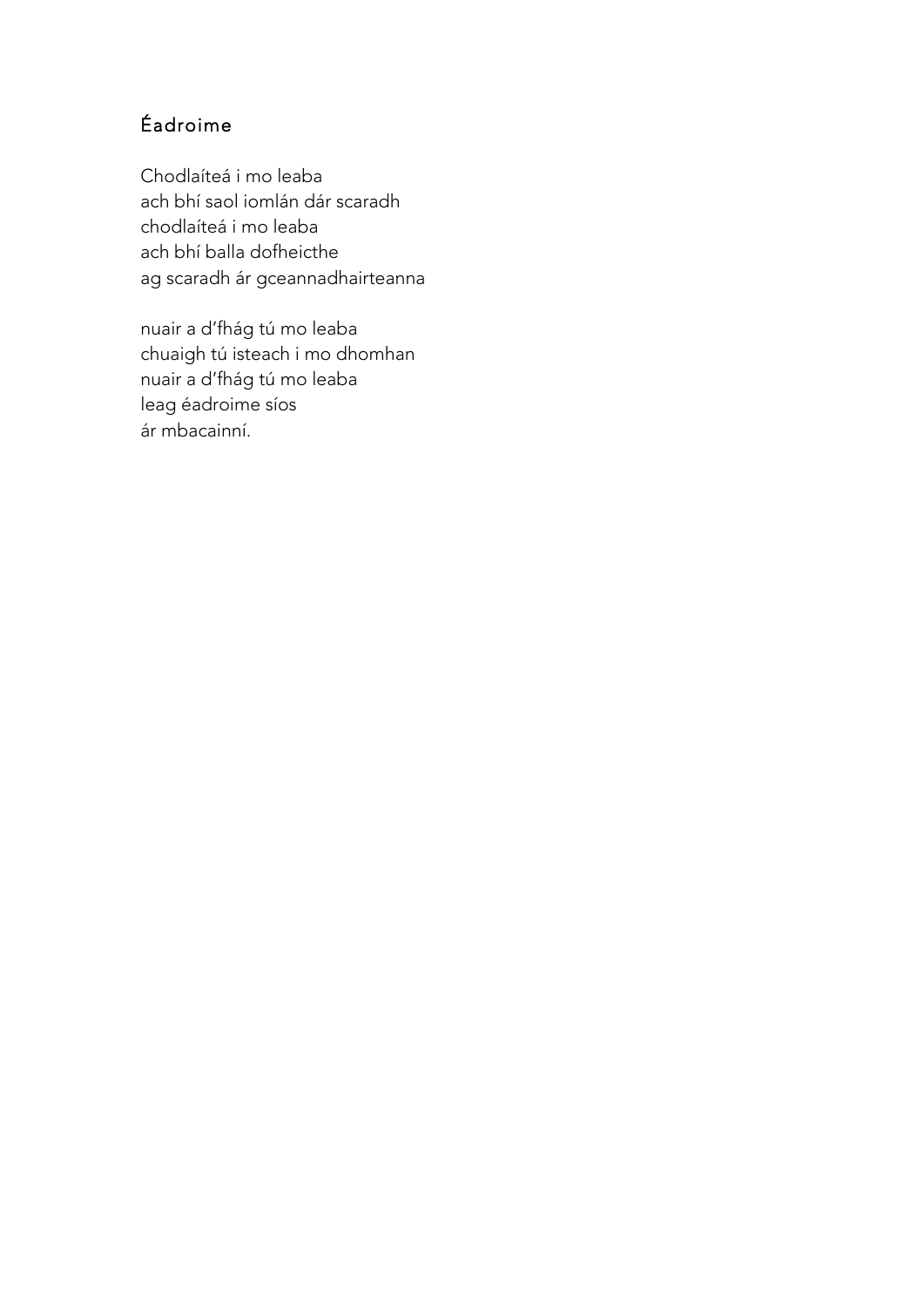# Picteilíní

Ar chúl do scáileáin léith sin mar a bhfuil blasanna agus cuimiltí i bhfolach

eitlíonn siad timpeall an chosmais agus nochtann siad san íomhá phicteilíneach seo sna focail seo ag lódáil agus físeáin ag maolánú.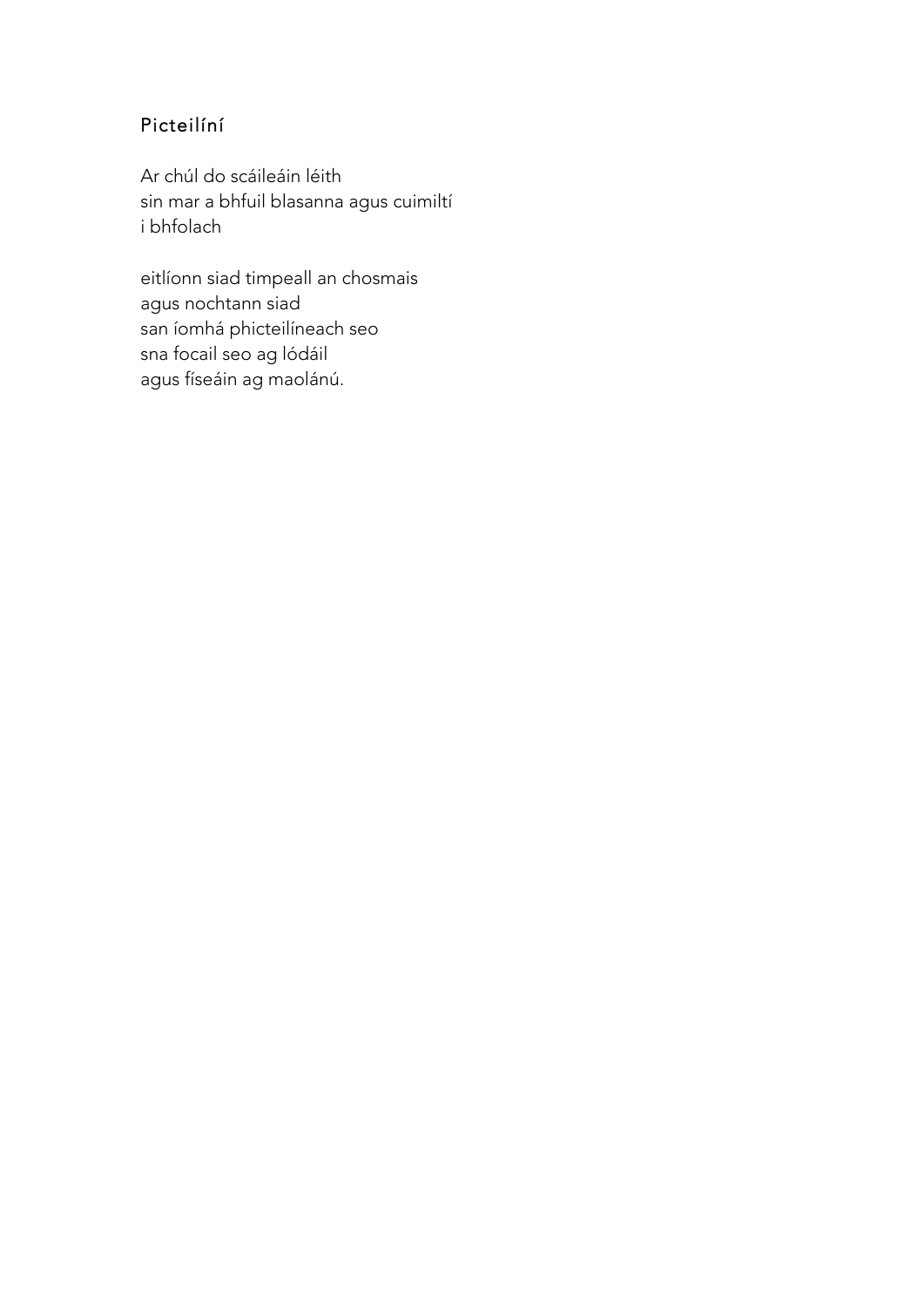# Sracfhéachaintí briste

Le casúr crua leagann tú an foirgneamh

le focal géar tost

le teagmháil chneasta eagla

agus le scáileán éadrom ár bhféachaint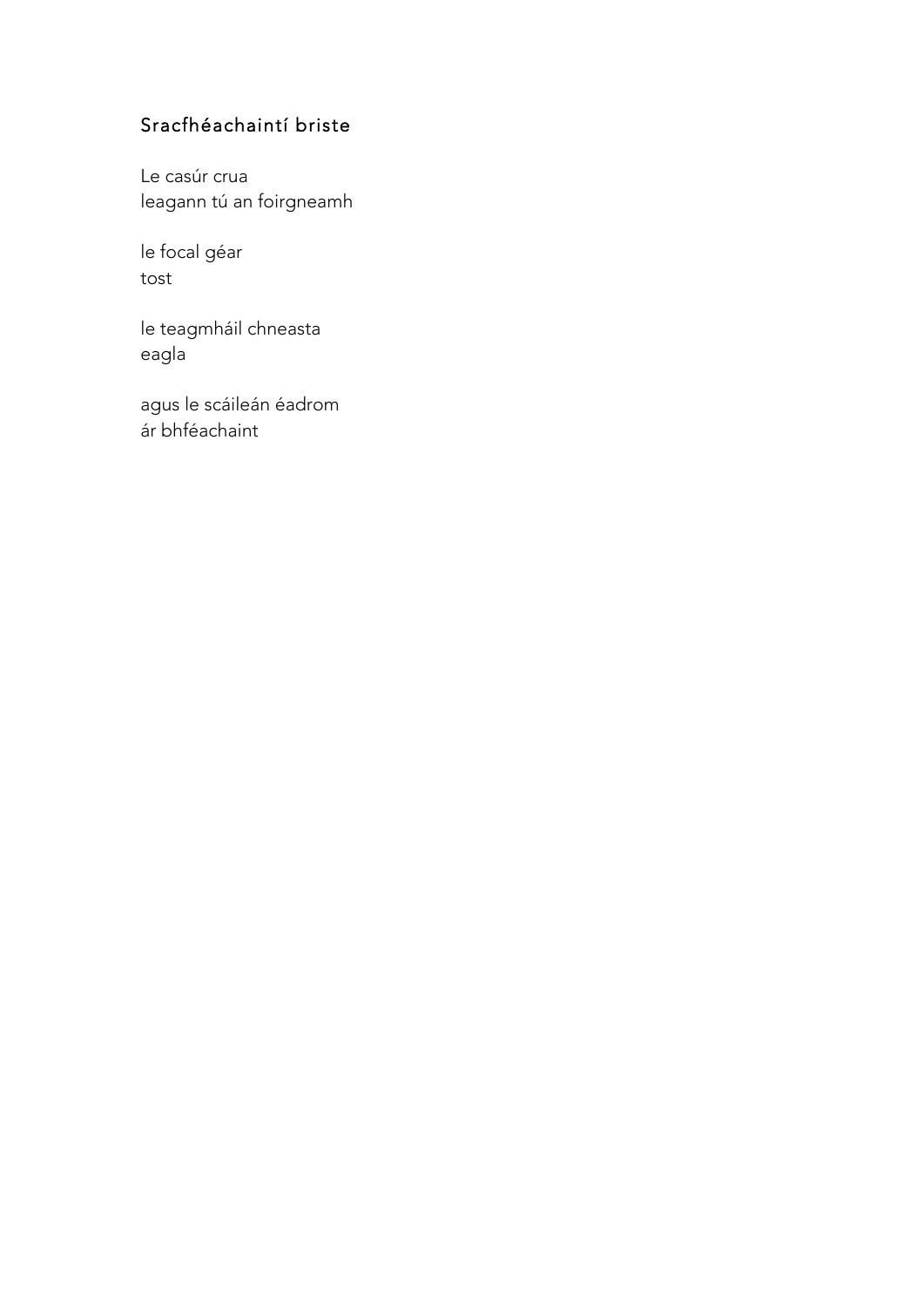#### Níl aon *Chiara ti amos* ar an mballa

Ó bhí mé i mo leanbh tá mé ag léamh na bhfocal a líonann na sráideanna

ar dtús Léinn iad os ard le mo mhamaí ansin, i ngan fhios dom féin Deirinn iad go ciúin i mo cheann

i ngan fhios, mar a dhúnann do shúile nuair a ligeann tú sraoth i ngan fhios, mar thiteann tú i do chodladh sa charr i ngan fhios, mar do chroí ag tosú ag rith ag an dioscó i ngan fhios

- ar bhallaí ar chuaille eolais ar an talamh ar charranna salacha
- Farmacia Zara Busáras Independentzia Chiara ti amo
- Nuair a chuaigh mé amach as an eitleán Ní raibh mé in ann na focail go léir sin timpeall orm a léamh agus go tobann bhraith mé folamh bhí gach rud eile ansin ní raibh ach mo chuid focal ar iarraidh
- Farmacia Zara Busáras Independentzia Chiara ti amo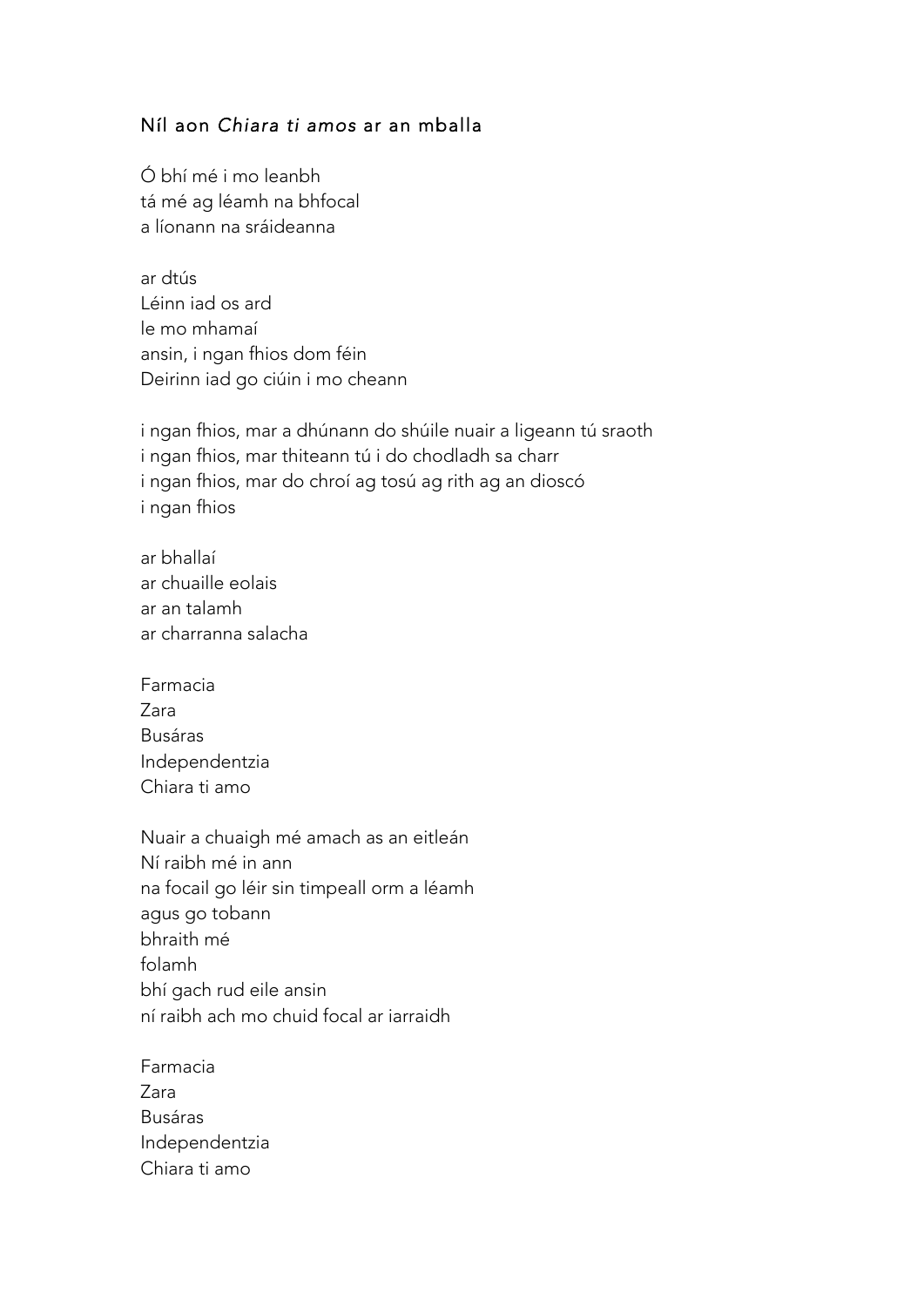# Cén áit

Thuirling tú ag stáisiún gan ainm

ní raibh ardán ann bhí sé i lár gort cruithneachta

Ba thú an t-aon duine a thuirling gan aon bhagáiste gan mhálaí

ag siúl

i dtreo na háite mar a gcodlaíonn an ghrian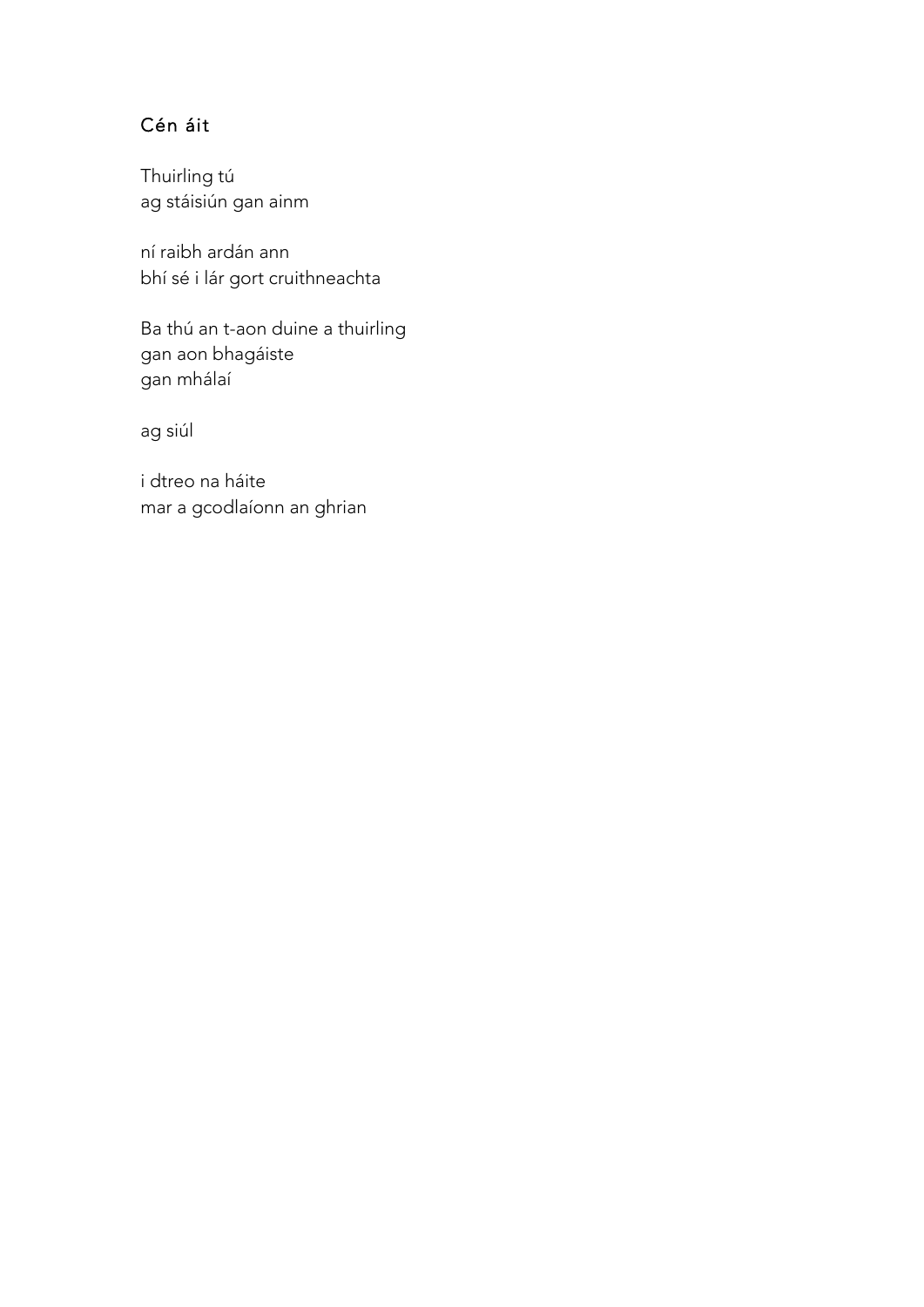#### Scoilteanna

Puthaíl agus séideadh ag iarraidh aer a chur i bhfáinne rubair i gcruth lasairéan bándearg

rith suas an staighre beo síos

fan le traein atá imithe cheana

nó b'fhéidir nár tháinig riamh.

Scríobh le peann nach bhfuil dúch fágtha ann

nó b'fhéidir nach raibh dúch ann riamh.

Tabhair barróg do dhomhan atá ag titim as a chéile

nó b'fhéidir a bhí riamh as alt.

Léimfidh mé isteach san uisce gan d'fháinne rubair agus rachaidh mé síos faoin uisce

nó b'fhéidir nach rachaidh

Rachaidh mé síos an staighre agus breathnóidh mé suas

domhan atá róbhriste le bheith ina dhán

atá rócheilte le cur síos air.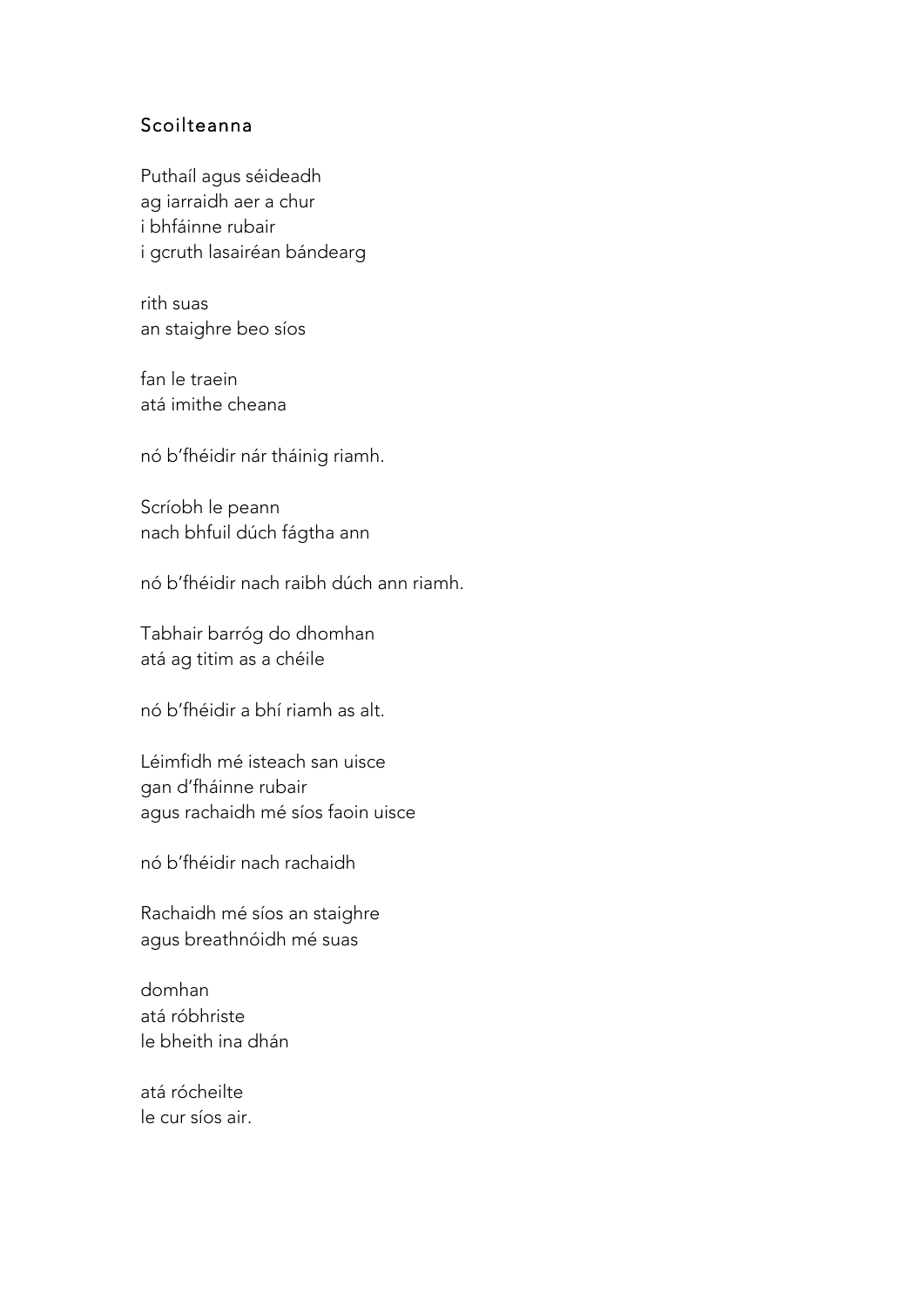#### Sárú

Trasnaigh an líne gan líne níl aon sárú ann gan aon sárú níl aon líne ann

síneann an teorainn isteach ina dhlínse gan chríoch

gan deireadh teorainn ag gluaiseacht

Tá caisleán gainimh déanta ag cuid leanaí

Greadann an tonn fhiáin isteach agus treascraíonn an t-aineolas

an talamh ar a bhfuil caisleán

éiríonn gaineamh fliuch crua briseann uisce an líne an teorainn idir an talamh agus an fharraige.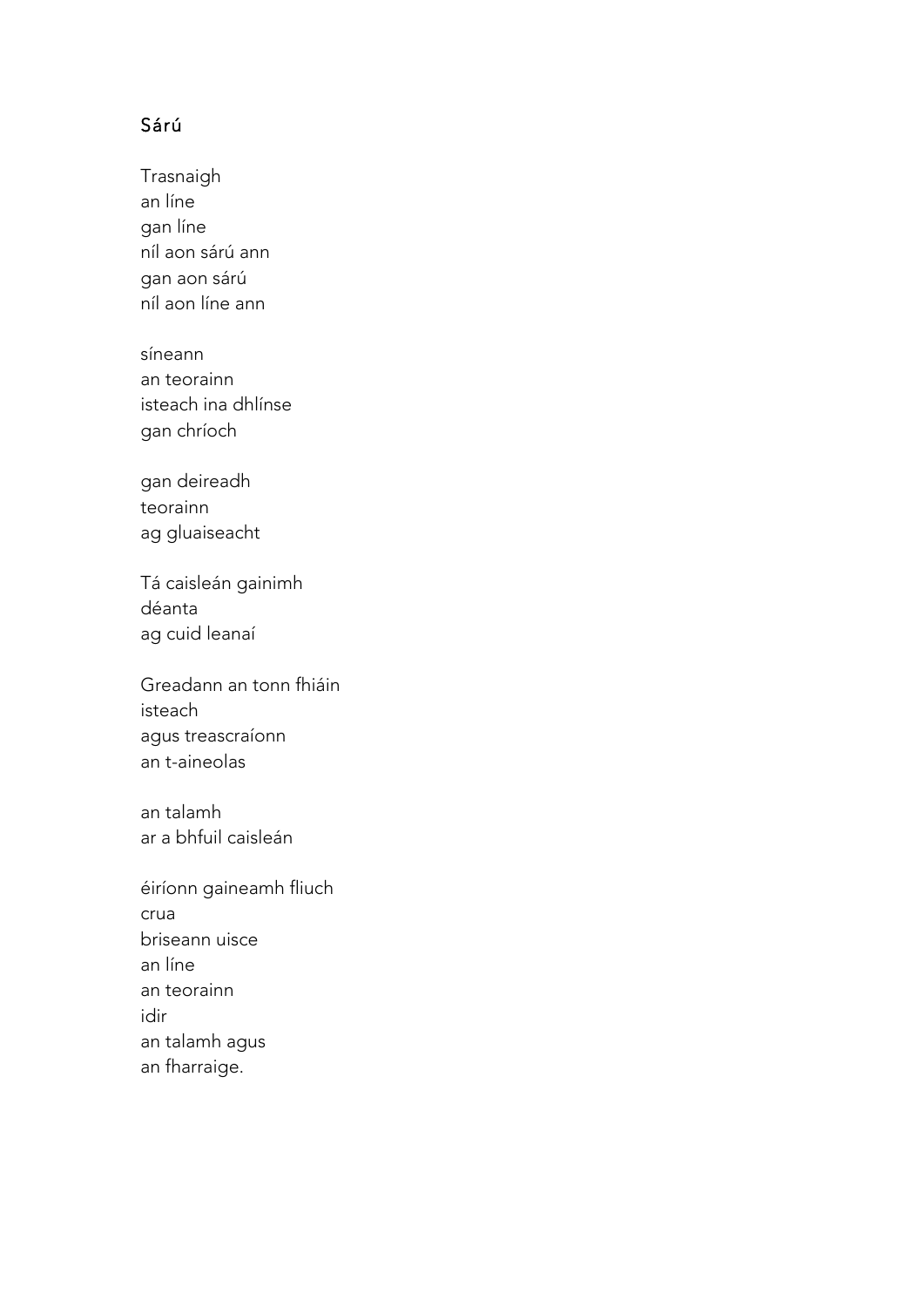#### Conas scríobh?

Níl a fhios agam conas dánta íorónta a scríobh

Níl a fhios agam conas dánta rómánsacha a scríobh

Níl a fhios agam conas dánta iar-nua-aoiseacha a scríobh

Níl a fhios agam conas dánta a scríobh

nuair a bhuaileann an réadúlacht mé Déanaim iarracht mo shúile a dhúnadh ach coinním iad oscailte

stánaim agus stánaim agus titim i gciúnas

cad is féidir liom a rá? cén focail a mhaolódh an oiread sin péine?

solas?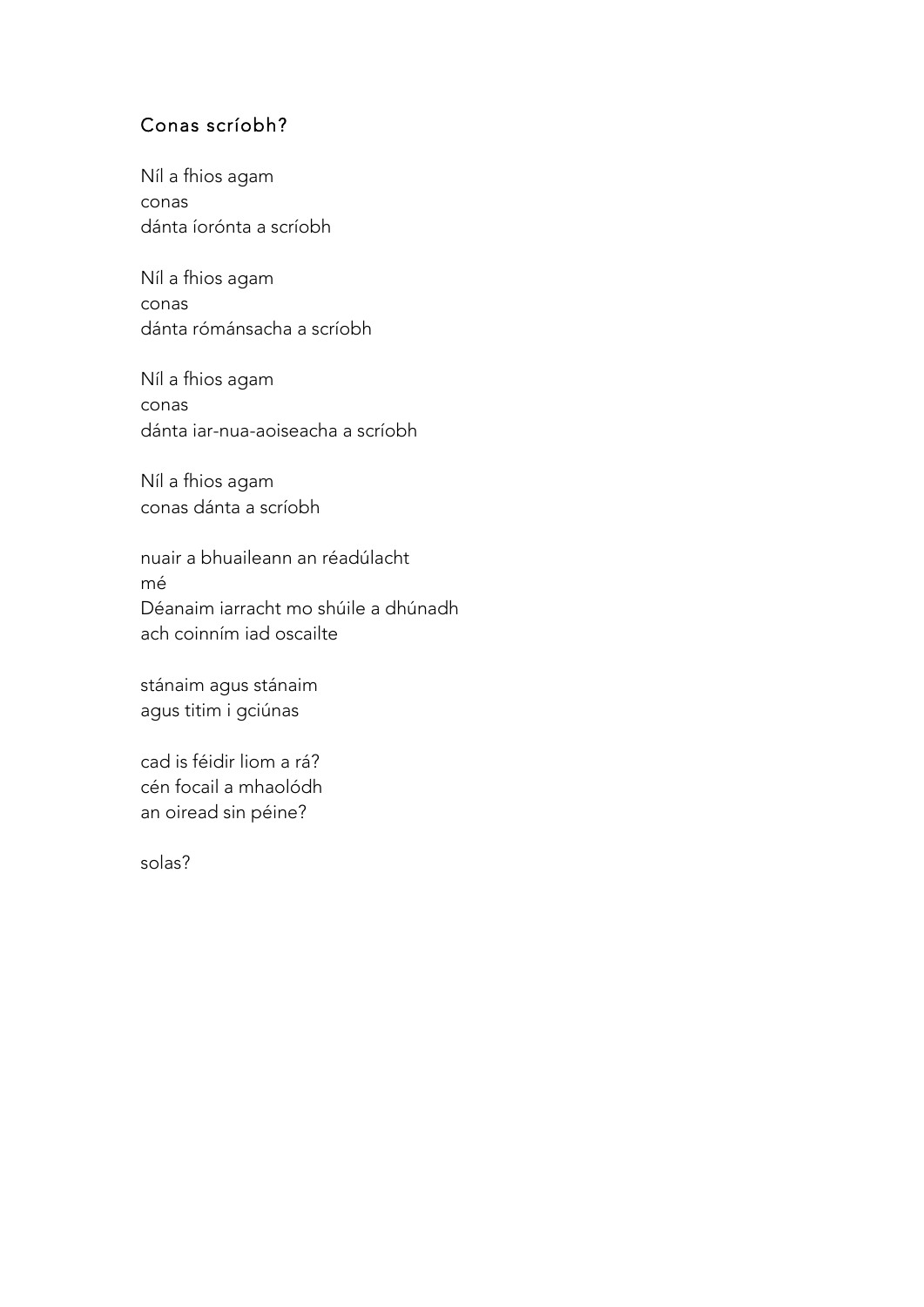#### Do chuid 'mé-anna'

Cé sa diabhal atá ag iarraidh mo ghlór údair a chloisteáil

a rogha féin do chách

ba mhaith liom do chuid 'mé-anna' a ghoid

tá mé ag iarraidh go rachaidh mo 'mé' as radharc go díreach

ionas nach mbeidh ach do ghlórtha-sa ag canadh

mar a dhéanann siad gan stad stadta ach ní ciúin.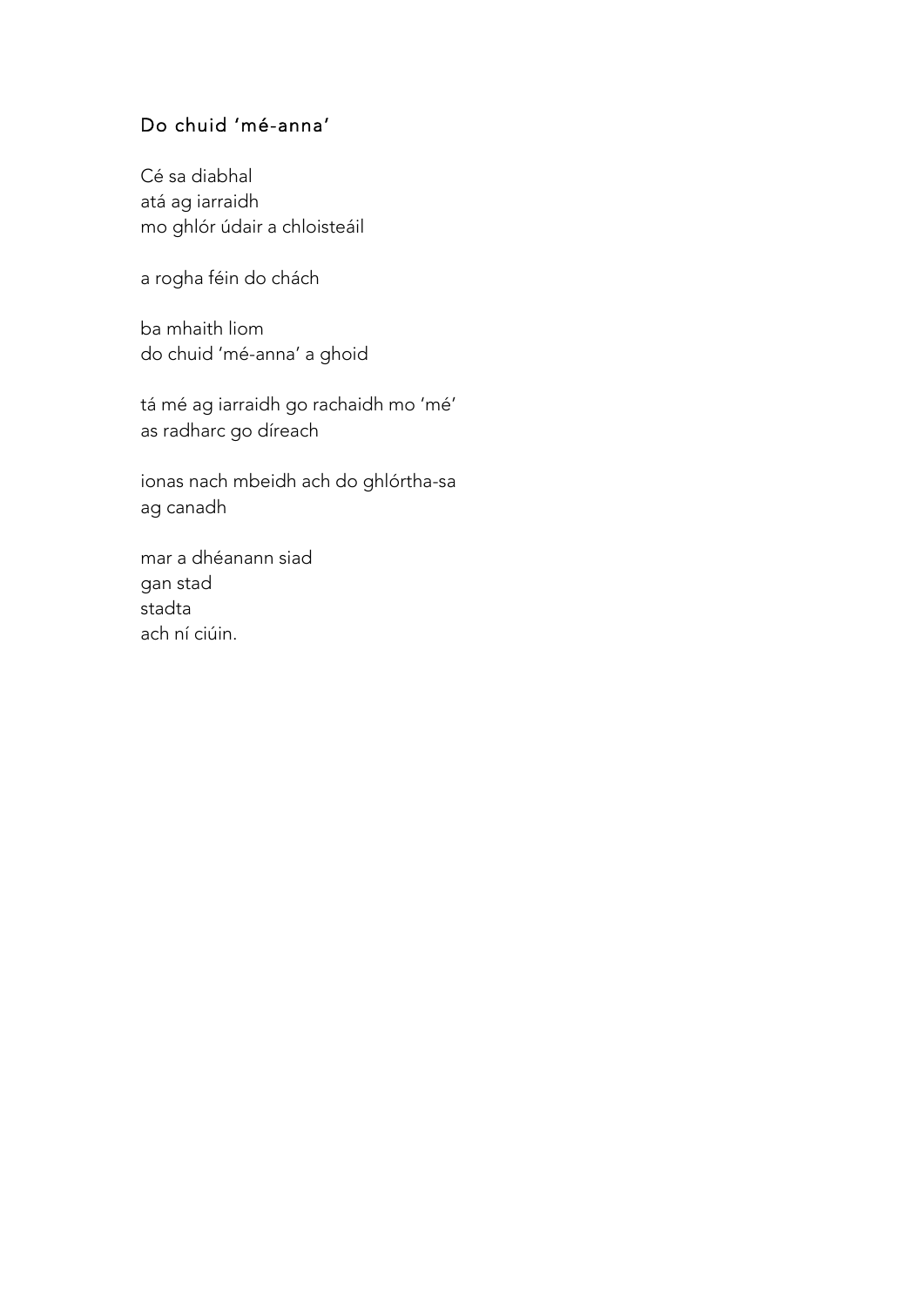# Beatriz

Rinneadh mé le thú a threorú go parthas

Ní féidir liom ach a gheallúint duit go gcuirfí mé le báiní thú.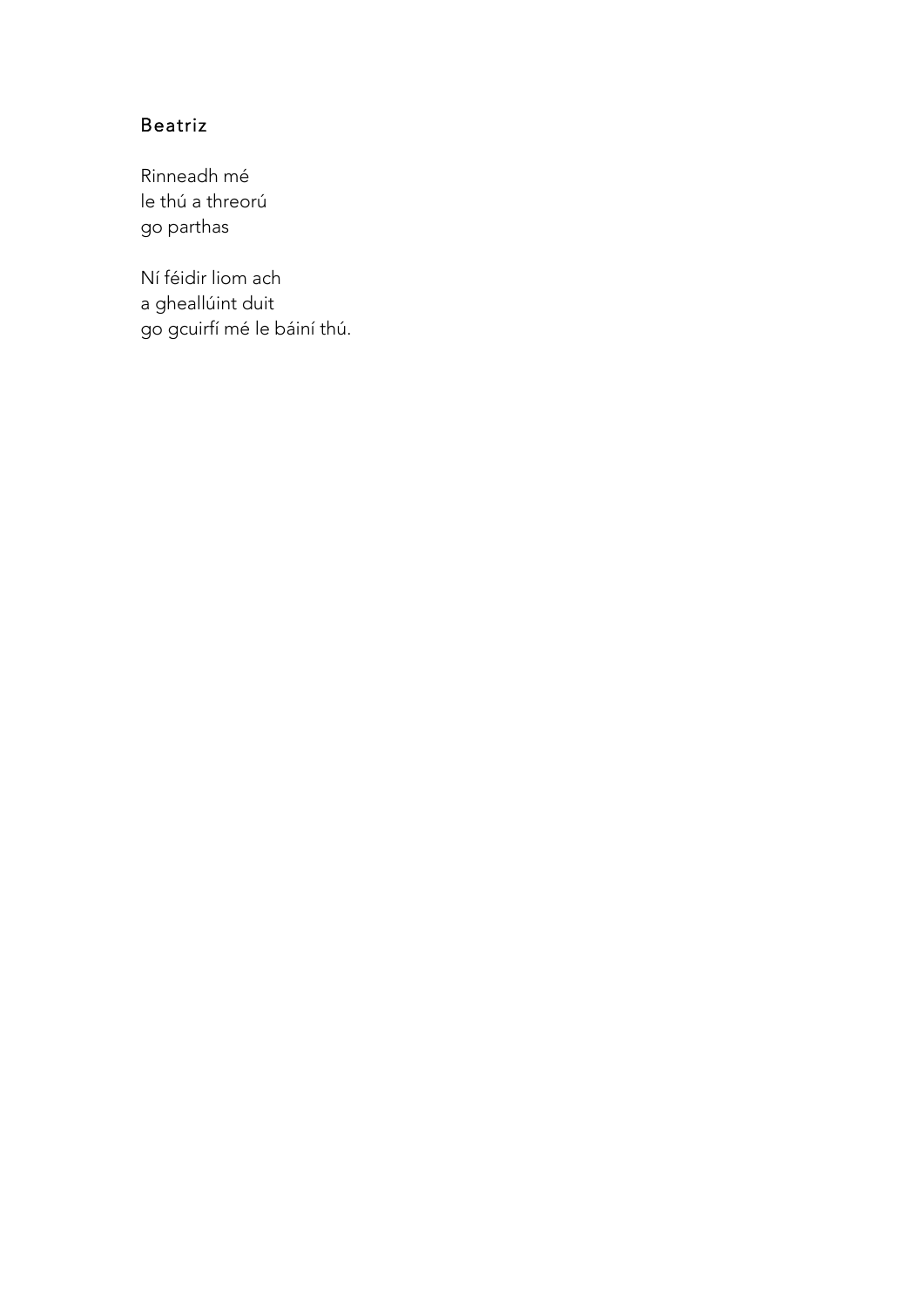# Óstán

Tá an clog dearg leictreonach ar an inneall toitíní ag caochadh gach soicind lasann sé faoi eagla sclábhaí leis an am

tá cuileog ina suí ar an inneall sú oráiste tá fear ramhar ag breathnú ar a ghuthán a fhad is go bhfuil a bhean ag ithe cíobhaí le spúnóg phlaisteach.

Tá ceol anaithnid á sheinm cumtha d'óstáin anaithnide ag daoine anaithnide.

Téann an fear ar ais chun a sheomra téann sé isteach sa seomra folctha glacann cithfholcadh agus caitheann na tuáillí ar an urlár mura ndéanfadh ní nífeadh siad iad, táim cinnte

braitheann sé gaineamh ar an urlár idir a ladhracha

dúnann doras an tseomra thall

níl an chuileog réidh fós caillfidh an tsú oráiste a vitimíní go léir

tá an clog fós scanraithe

tá gaineamh idir ladhracha an ama

titeann an chuileog ina codladh ar an gclog ní thomhaiseann a uimhreacha am níos mó díreach a bhuillí croí siúcra-bháite.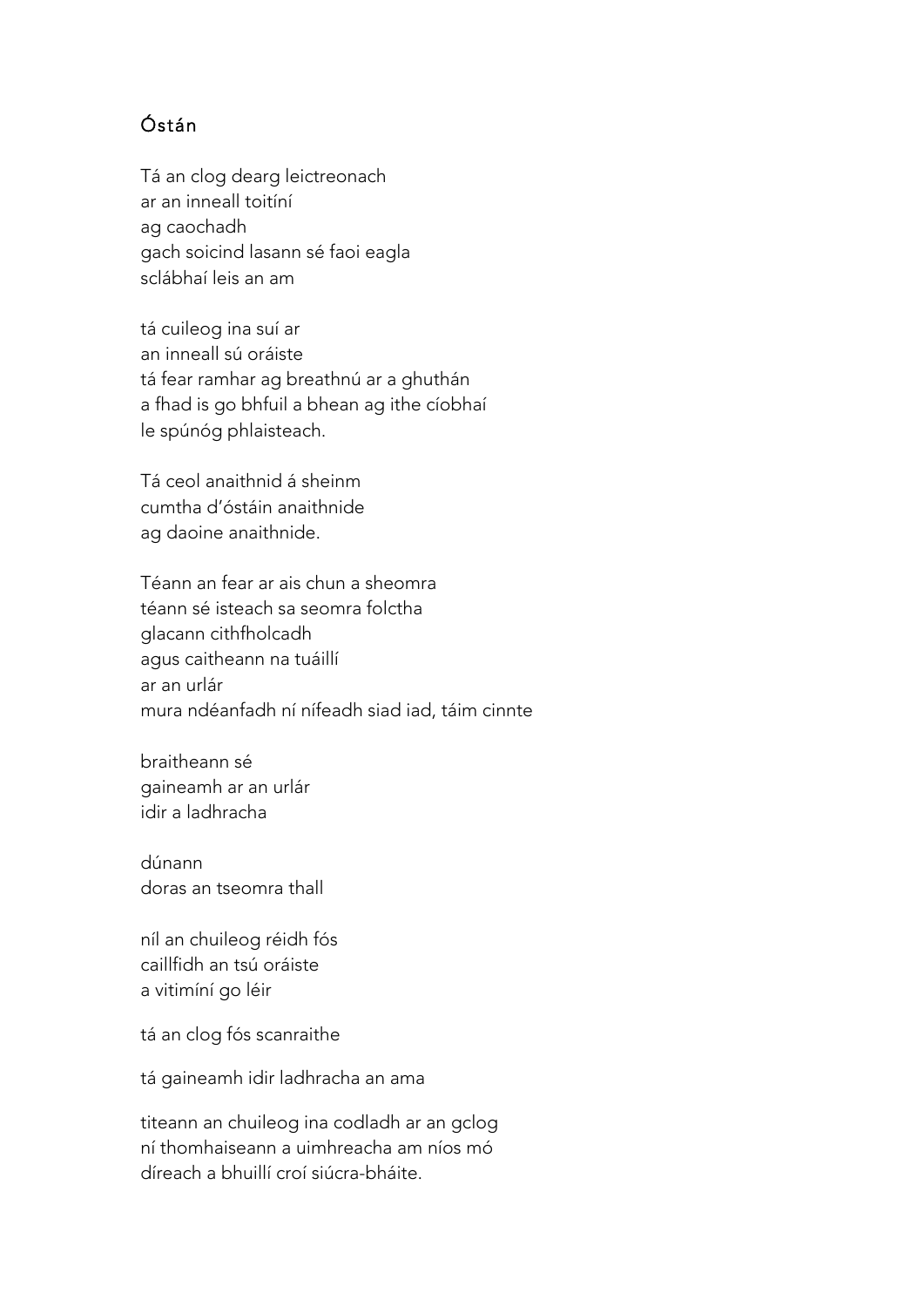# Don straoiseog gan bhéal

Tá do theanga ag an gcat

ní deir tú focal ní dhéanann tú miongháire

níl eagla ort níl tú ag caoineadh

níl agat ach súile

cár chaill tú do chanúint? cérbh é an focal deiridh a chogair tú? conas a ghabhann tú ceol duit féin?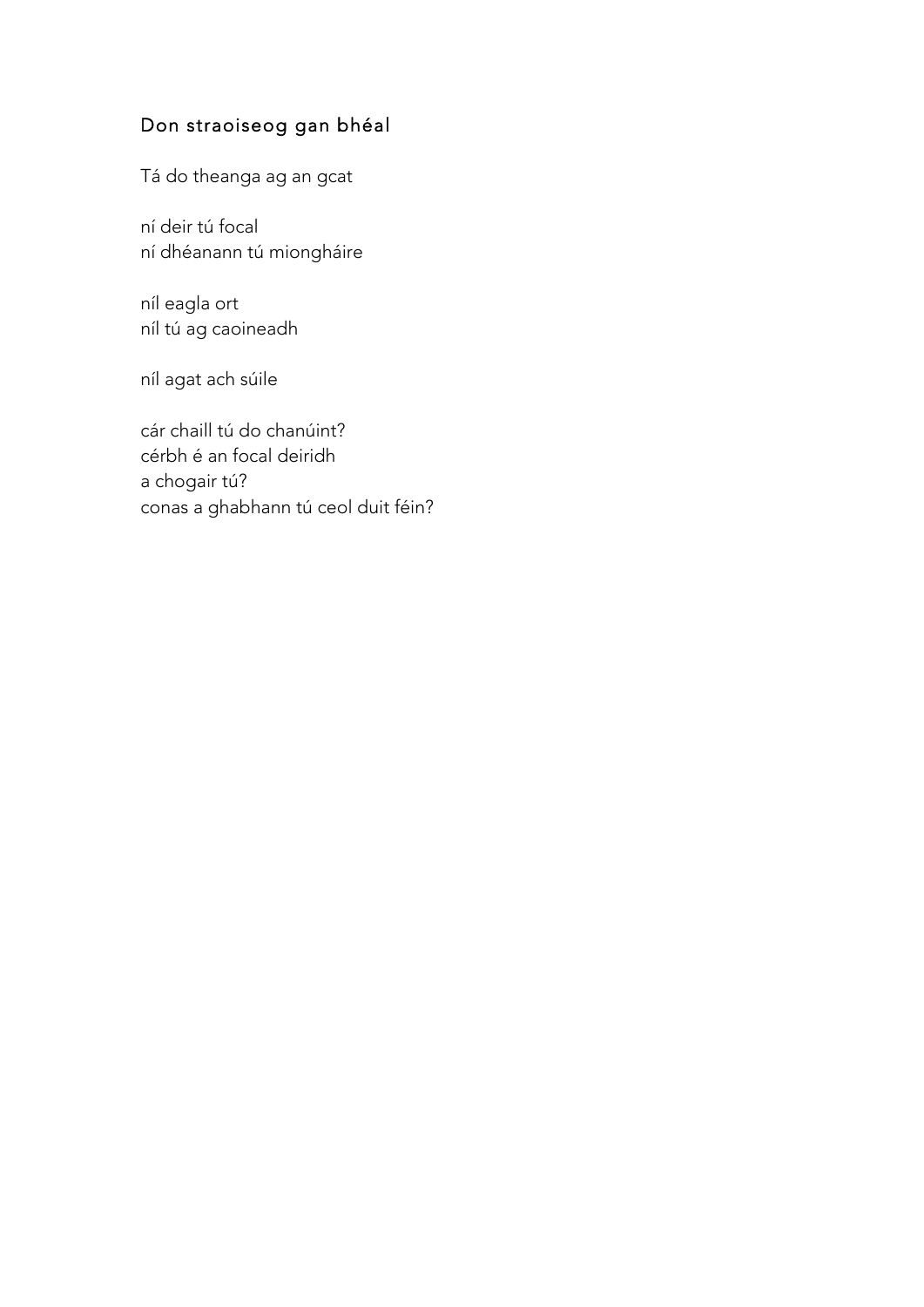#### Don tiománaí leoraí

Greamaithe de dhoras do leoraí tá bean i mbicíní bídeach

inniu tá sé te agus tá an glae ag leá sna cúinní i mí Lúnasa Ní bheidh sí ann a thuilleadh beidh sí ag an trá

inniu tá an 17 Meitheamh ann tríú breithlá d'iníne ach níl aon chomhartha anseo, san áit seo gan ainm

breathnaíonn tú chun tosaigh bun na spéire - an scian ghéar sin gearrann sé do shúile in dhá leath aigéadacha cíobhaí.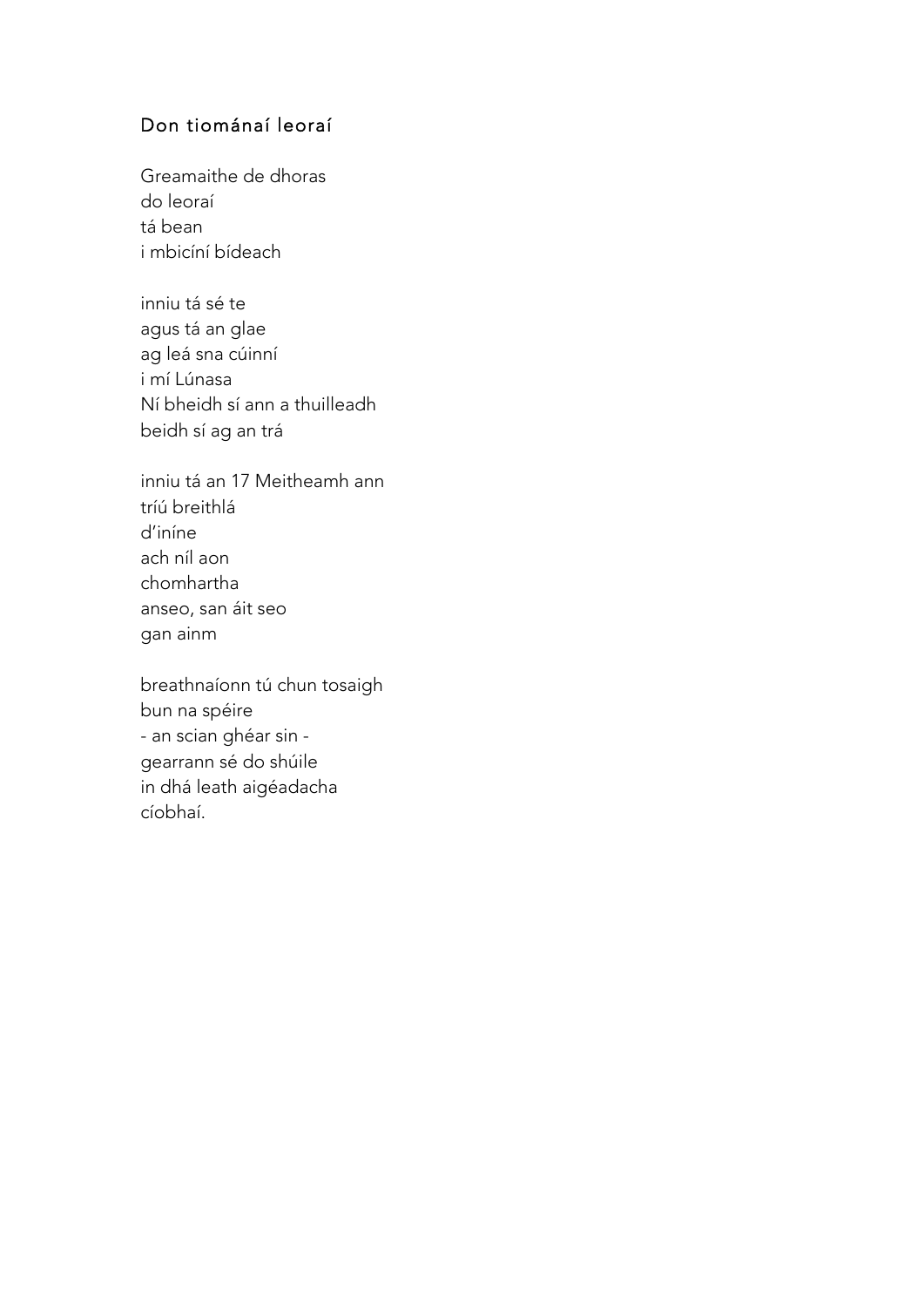#### Do Abdo

Taispeánfaidh mé mo phas duit téann sé in éag in 2019 agus tá sé dúdhearg

ar an gclúdach tá ainm mo thíre agus a harmas smolchaite le fada ach tá sé dúdhearg

tá na leathanaigh stampáilte agus ar gach ceann acu tá líníocht bhídeach ann d'ainmhí imirceach nó córas iompair stairiúil agus tá sé dúdhearg

breathnaíonn tú air agus tugann tú é ar ais

osclaíonn mo phas níos mó doirse dofheicthe ná gáire milis d'iníne Vianna; mar tá sé dúdhearg.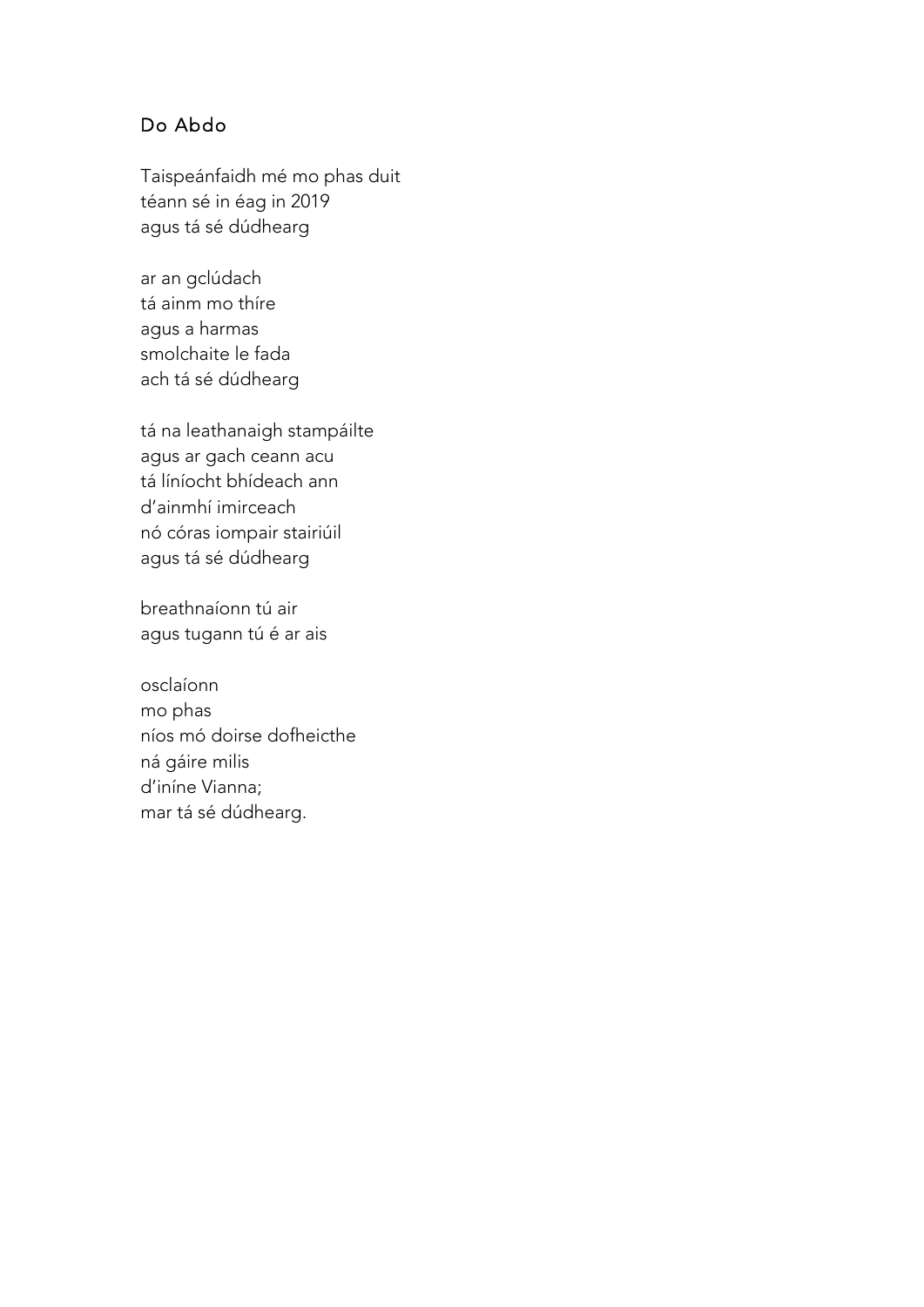#### 'Tagann Beatrix go gasta chun na hAithne'

Cé mé le fiafraí díot cén fáth ar tháinig tú anseo cé mé le fiafraí díot faoi do chreideamh agus faoi do dheirfiúr mharbh

'Is mian liom labhairt faoi ach ní trí theachtaireacht téacs'

Agus le súile seo cailín shoineanta ghil agus leis an gcraiceann rósta seo a thagann ó bheith ag ól barraíocht beorach faoin ngréin agus le dhá leabhar filíochta a mbraithim dá mbarr intleachtúil

is 'scríbhneoir cónaitheach' mé

amanna caithim scaif timpeall mo chinn agus maím go bhfuil cuma Afganastánach orm ach níl, níl focain ar ndóigh níl!

tá mé geal tá scríofa ar mo chárta aitheantas go bhfuil mé geal agus scríobhaim fút

mar braithim go holc braithim go holc as a bheith anseo gan a fhios agam cad é a dhéanfaidh mé

braithim go holc agus déanaim an mheancóg a chreidiúint go bhfuil mé in ann scríobh faoi do focain pian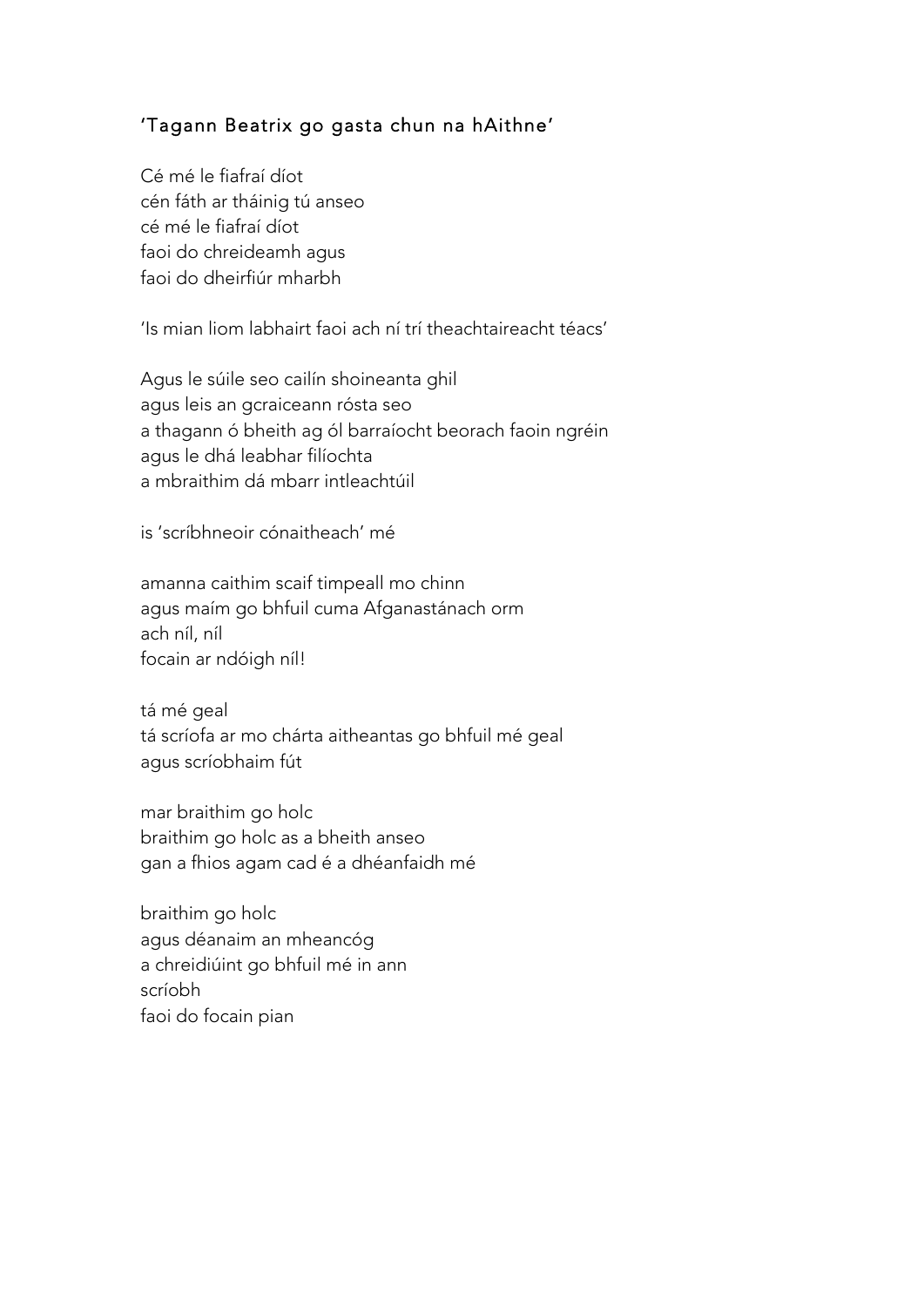#### Máthair Mhór

tá a laghad sin ar eolas agam fút tá a fhios agam gur gruagaire a bhí ionat bhí tú níos airde ná do chairde laethanta Dé Céadaoin thugtá seacláid dhubh dhorcha dom

tá a laghad sin ar eolas agam fút 'txalo-txalo' agus 'sagutxu' na focail Bhascaise a bhí agat agus ní raibh blas cainte faoi leith agat i Spáinnis

tá a laghad sin ar eolas agam fút Bhi dúil mhór agam i d'anraith uaineola agus fuair mé d'oidhreacht do phaisean do scannáin agus d'úrscéalta

tá a laghad sin ar eolas agam fút bhí do dhaidí 'chomh hard le caisleán' choinnigh sé i ngreim ina lámha thú den chéad uair in Bilbao timpeall 1943 ghabh tú eagla cérbh é an fear sin?

tá a laghad sin ar eolas agam fút in 1936 nuair nach raibh tú ach cúpla mí d'aois thóg tusa agus do mhamaí bád adhmaid chun na Fraince d'fhan do dhaidí siar cérbh é an fear sin? cé a bhí ionat?

A Mhamó, tá a laghad sin ar eolas agam fút.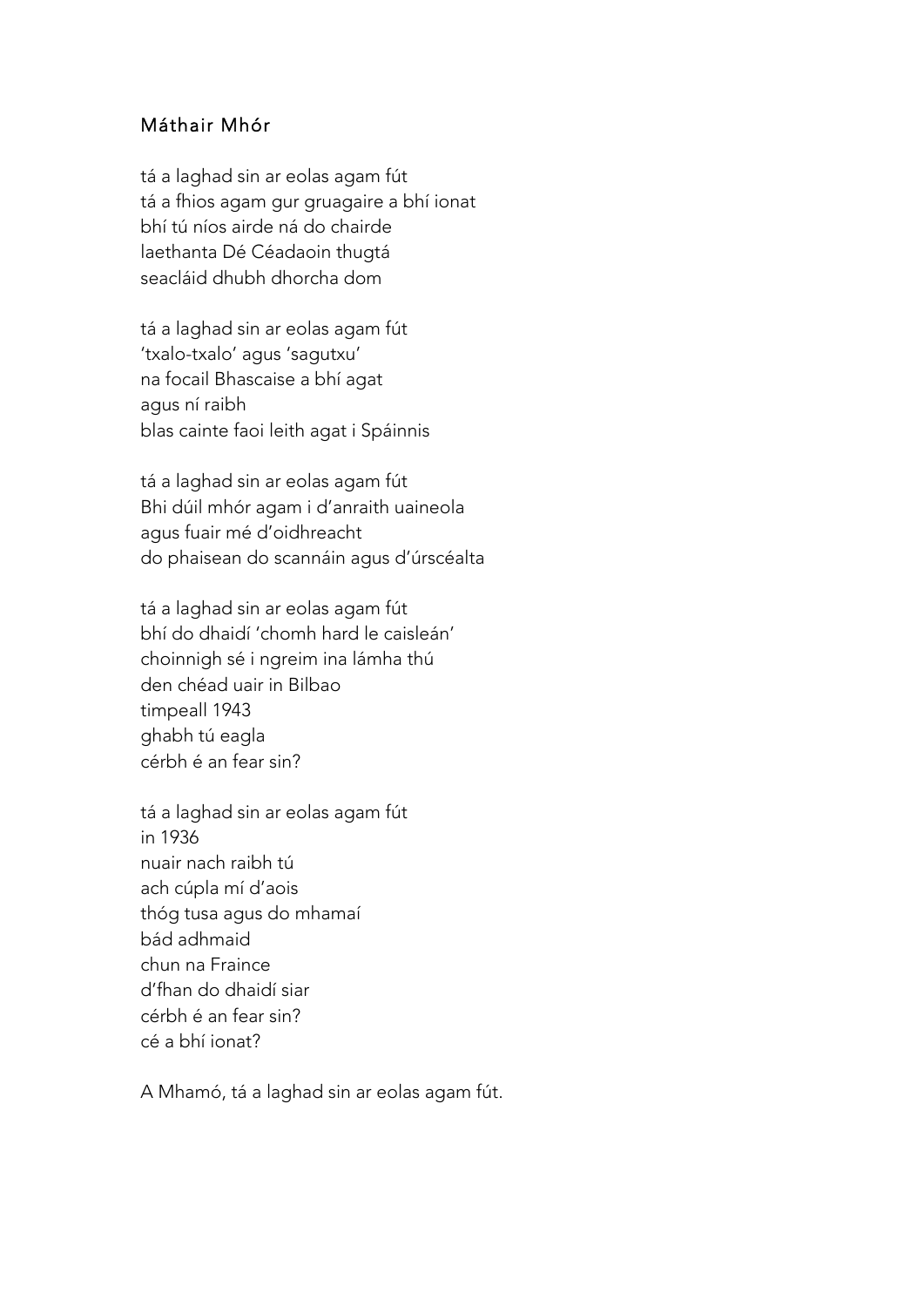# Gairdín

Bíonn doirse cúil an ghairdín i gcónaí dúnta sa gheimhreadh i mbliana mharaigh fungas an crann péine, an crann mailpe agus an labhandar níor tháinig slán ach an crann labhrais

tá an samhradh anseo agus tá mo mhamaí tar éis na doirse go léir a oscailt

Bíonn an doras tosaigh i gcónaí oscailte

má tá aon duine ag iarraidh teacht isteach is féidir leo siúl díreach isteach – deir sí nach dtiocfaidh siad ach ar leabhair agus beidh léitheoireacht maith dóibh.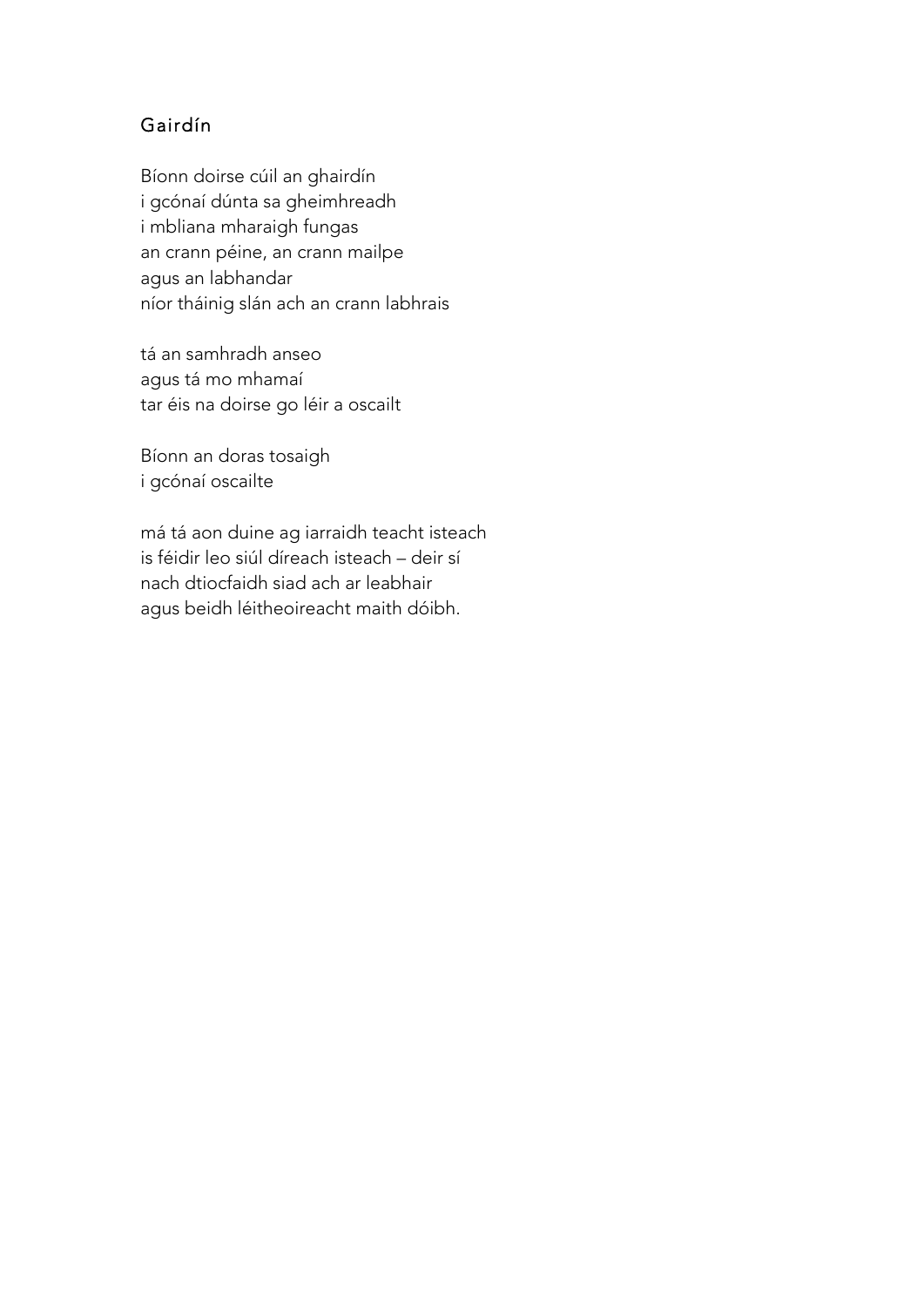# Don fhear ón Maifia

Is milliúnaí thú anois A chunúis!

San oíche nuair a íslíonn caipíní do shúl feiceann tú súile á ngreamú féin le mótarbháid phlaisteacha sa dorchadas ag lorg tíre

ag lorg tíre a dhéanann neamhaird díobh i bhfarraige a chorraíonn iad i gciúnas i gciúnas amháin in amanna guíonn siad

amárach beidh tú in Punta Cana le haghaidh saoire atá ag teastáil go géar.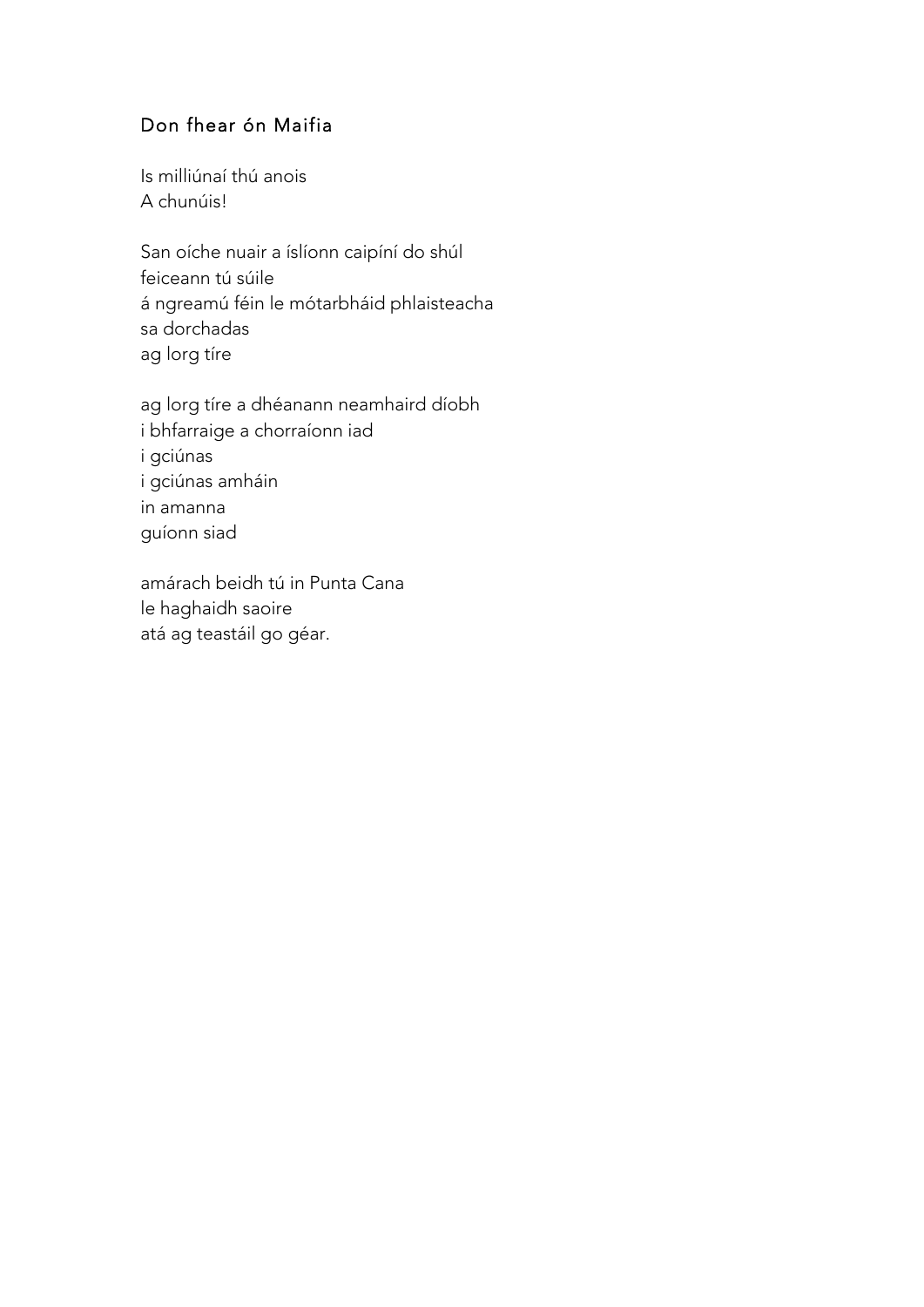# Microsoft dátheangach

Déantar Again de Agian Zurekin – Sure, king Bakarrik, bakery Otoitz, otitis

agus ar ndóigh, Beste hitzak

My Best Hits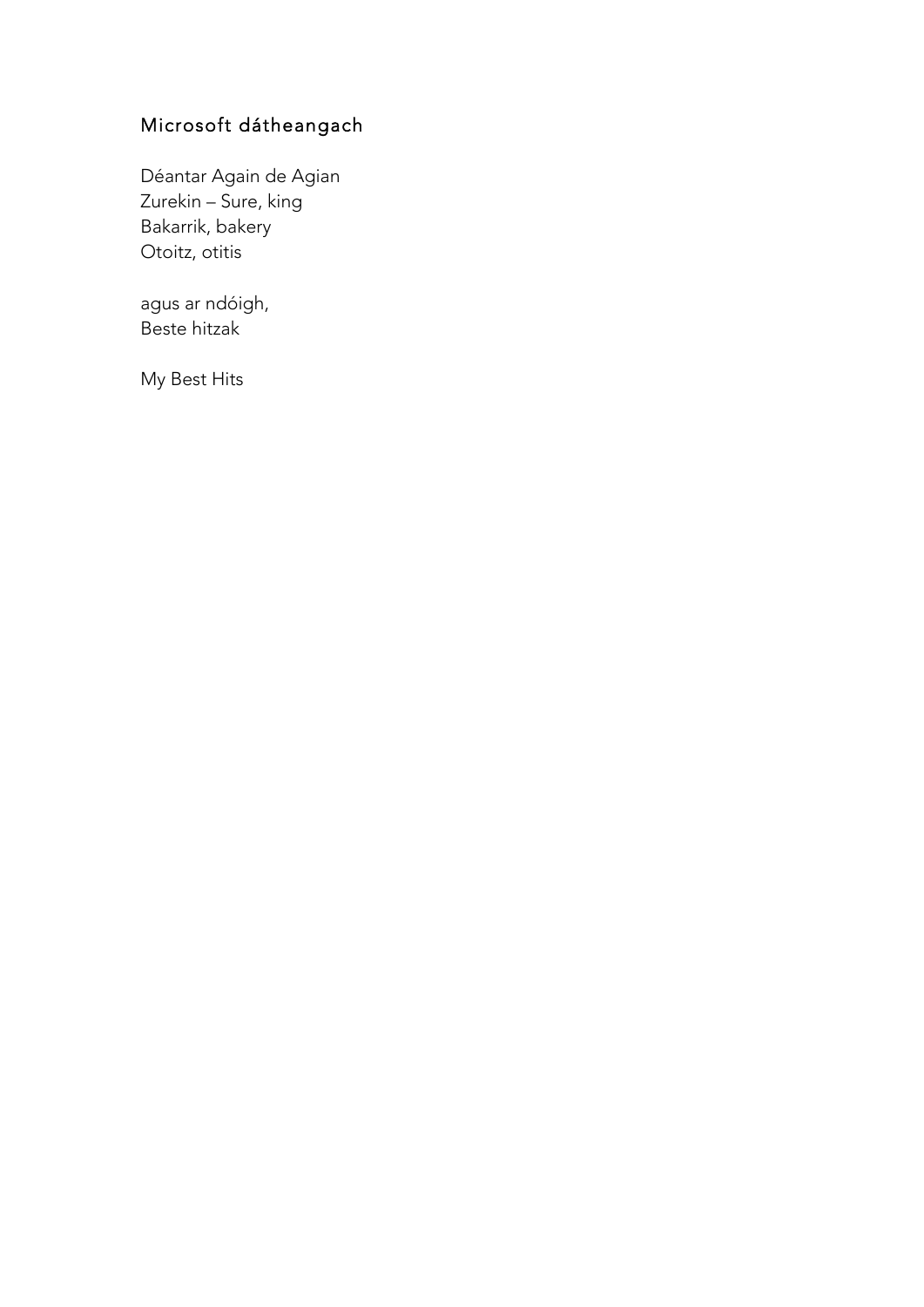## Don aeróstach

Ní amharcann aon duine ort níos mó ní éisteann aon duine leat an chóiréagrafaíocht a mbíodh an-dúil againn ann sna 90aidí ní chorraíonn sí sinn a thuilleadh

ní dhéanann tú miongháire linn nuair a thagaimid isteach ní thugann tú dúinn uisce nó uachtar reoite

ní gá duit gruaig fhada a bheith agat ní gá duit aghaidh dhóighiúil go díreach a bheith agat

nó ar a laghad Tá súil agam nach gá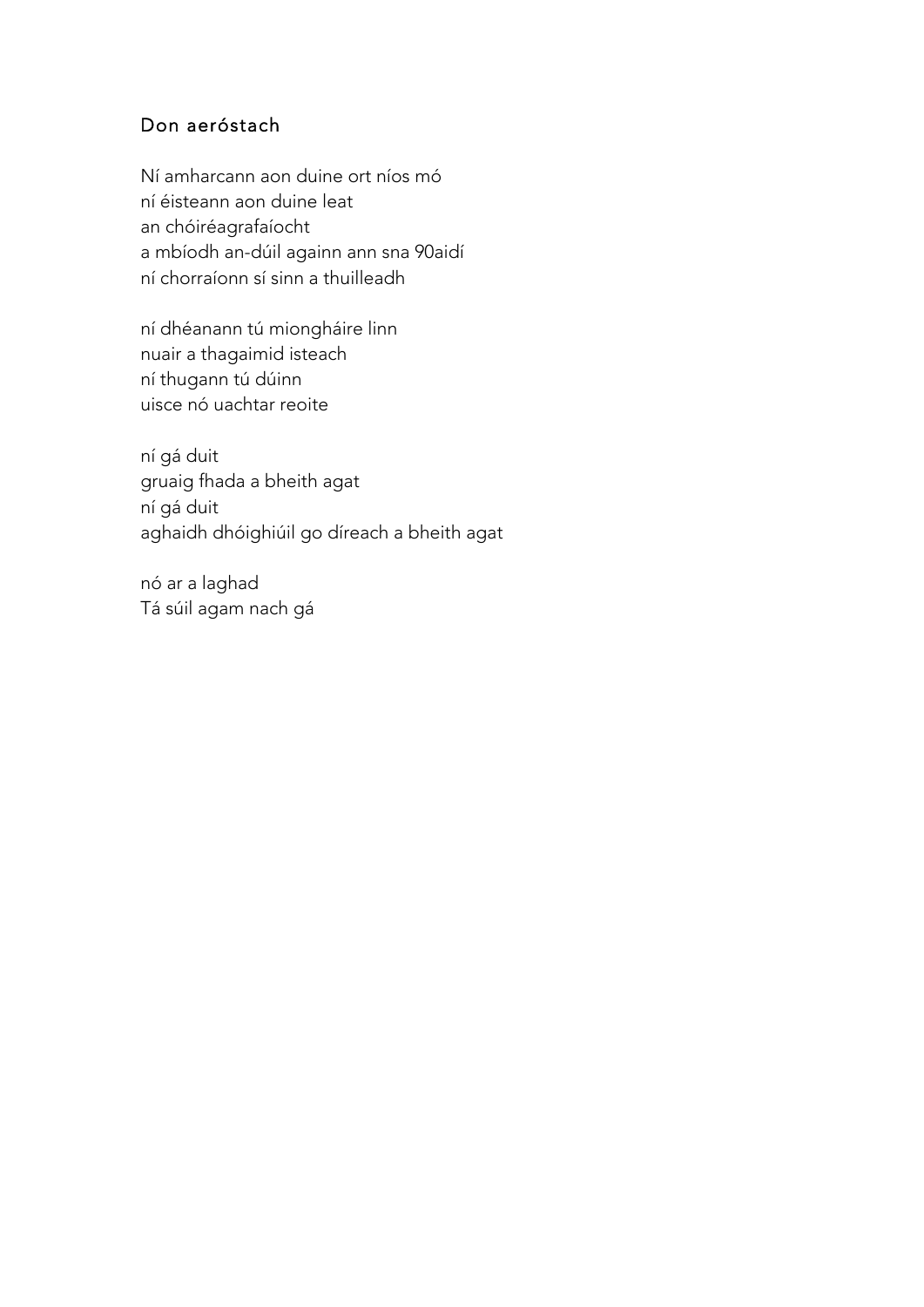#### Dífhostaithe ar feadh bliana

Nó leath-dhífhostaithe ní fiú dífhostaíocht í dhá sheachtain anseo seachtain ansin ach cén fáth a ndéanann tú gearán is maith leat an saol seo agat nach maith?

suíonn tú os comhair do ríomhaire léann tú ailt íorónta agus scríobhann tú ar Facebook messenger.

a fhad is a thugaim mo thuairim ar Biennale agus Documenta déanaim an macaroni a róchócaireáil foc Bea, ba é sin an t-aon rud a bhí agat le déanamh inniu.

Tá siad tar éis iompú i rud éigin cosúil le rubar cosúil le gach rud dá dteagmhaíonn an ghrian cosúil le d'inchinn inniu

Ó bhuel, díreach téigh amach agus ceannaigh tuilleadh páipéir leithris agus bíodh deoch leanna agat sea, deoch leanna.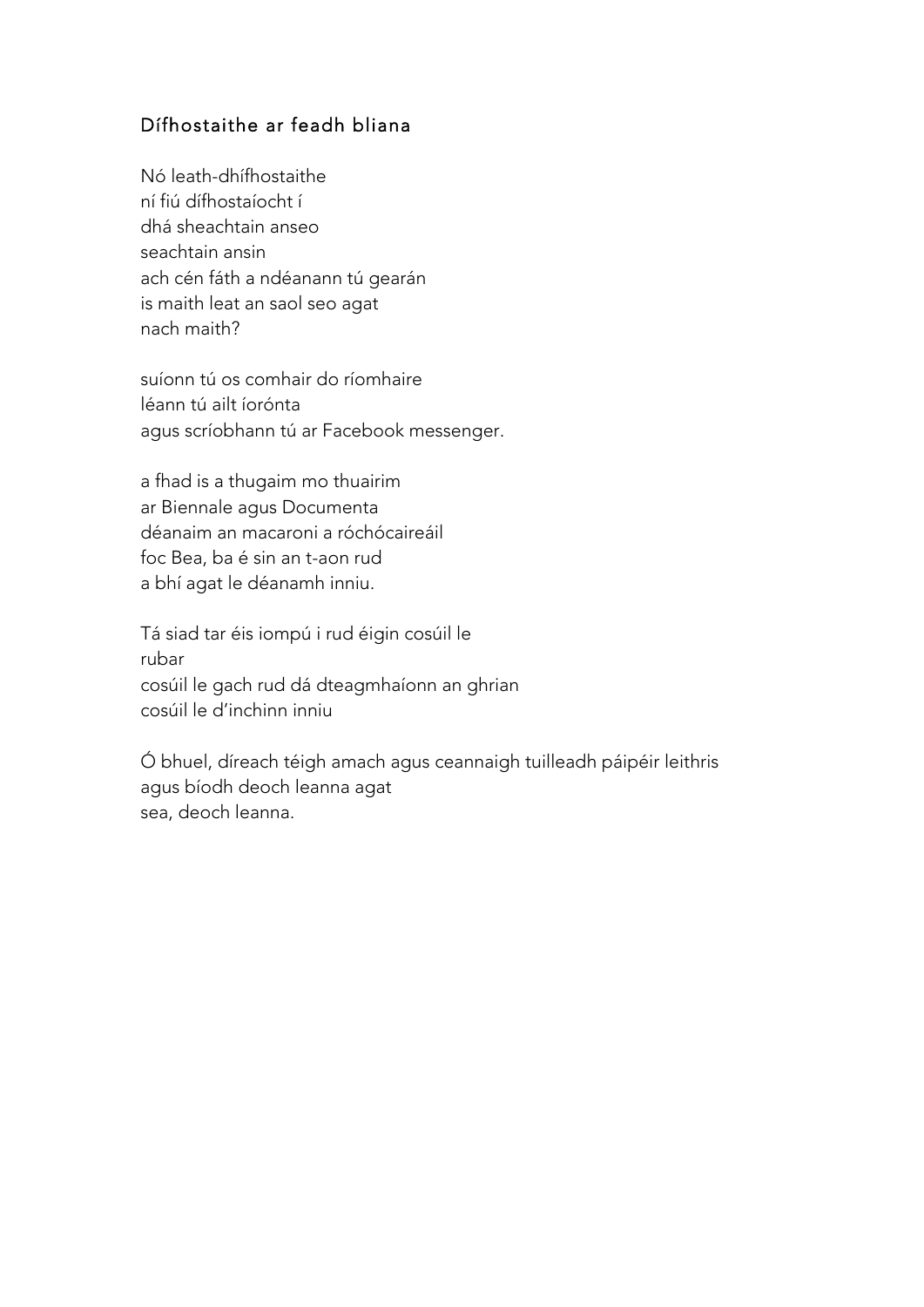# Tabhair

Tugann tú fuil

agus cliceálaimid 'like' ar Facebook. Roinn. Agus ansin céard? tugann sé rís agus cliceálaimid 'like' ar Facebook. Roinn. Agus ansin céard?

tugann sí gúnaí

agus cliceálaimid 'like' ar Facebook. Roinn. Agus ansin céard? tugaimid bréagáin

agus cliceálaimid 'like' ar Facebook. Roinn. Agus ansin céard? tugann siad a gcuid ama

agus cliceálaimid 'like' ar Facebook. Roinn. Agus ansin céard?

agus cliceálaimid 'like' ar Facebook. Roinn. Agus ansin céard? cé againn a thabharfadh ar shiúl an t-ádh gur rugadh anseo sinn? agus cliceálaimid 'like' ar Facebook. Roinn. Agus ansin céard? cé againn a thabharfadh ar shiúl an fhearthainn fhionnuar seo? agus cliceálaimid 'like' ar Facebook. Roinn. Agus ansin céard? cé againn a thabharfadh ar shiúl ár saol suaimhneach? agus cliceálaimid 'like' ar Facebook. Roinn. Agus ansin céard? cé againn a thabharfadh ar shiúl an spéir seo gan drón? agus cliceálaimid 'like' ar Facebook. Roinn. Agus ansin céard? cé againn a thabharfadh ar shiúl ár bpribhléid?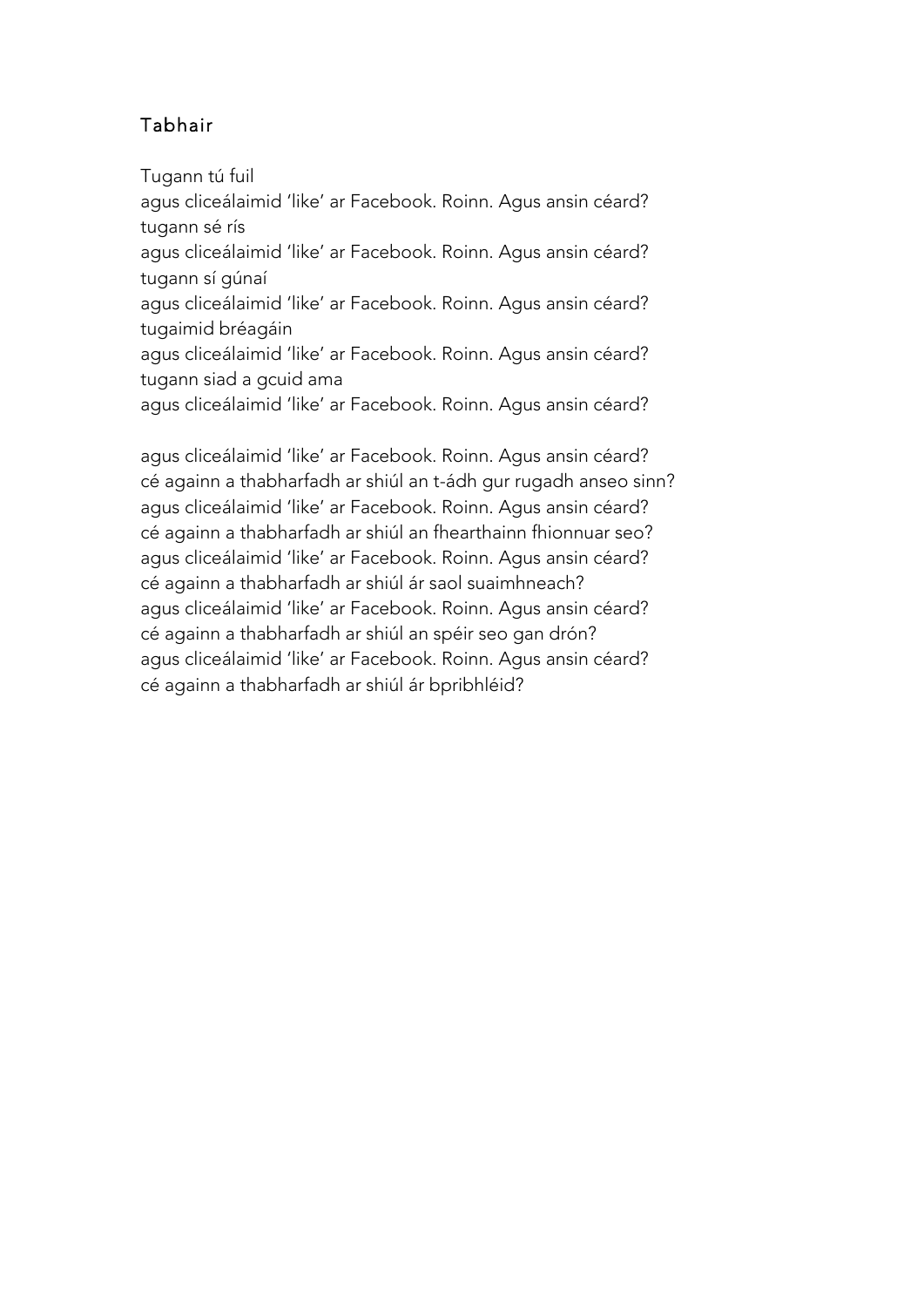# An MheánmhÓ

Ó aibhneacha fola Ó tá an dóchas ag cur fola Ó tá croíthe á mbrú Ó uisce go díreach uisce goirt Ó an oiread Odaiséasanna an oiread sin Maoiseanna Ó oscail an fharraige leathnaigh an talamh seo ionas go bhféadfaimid siúl trasna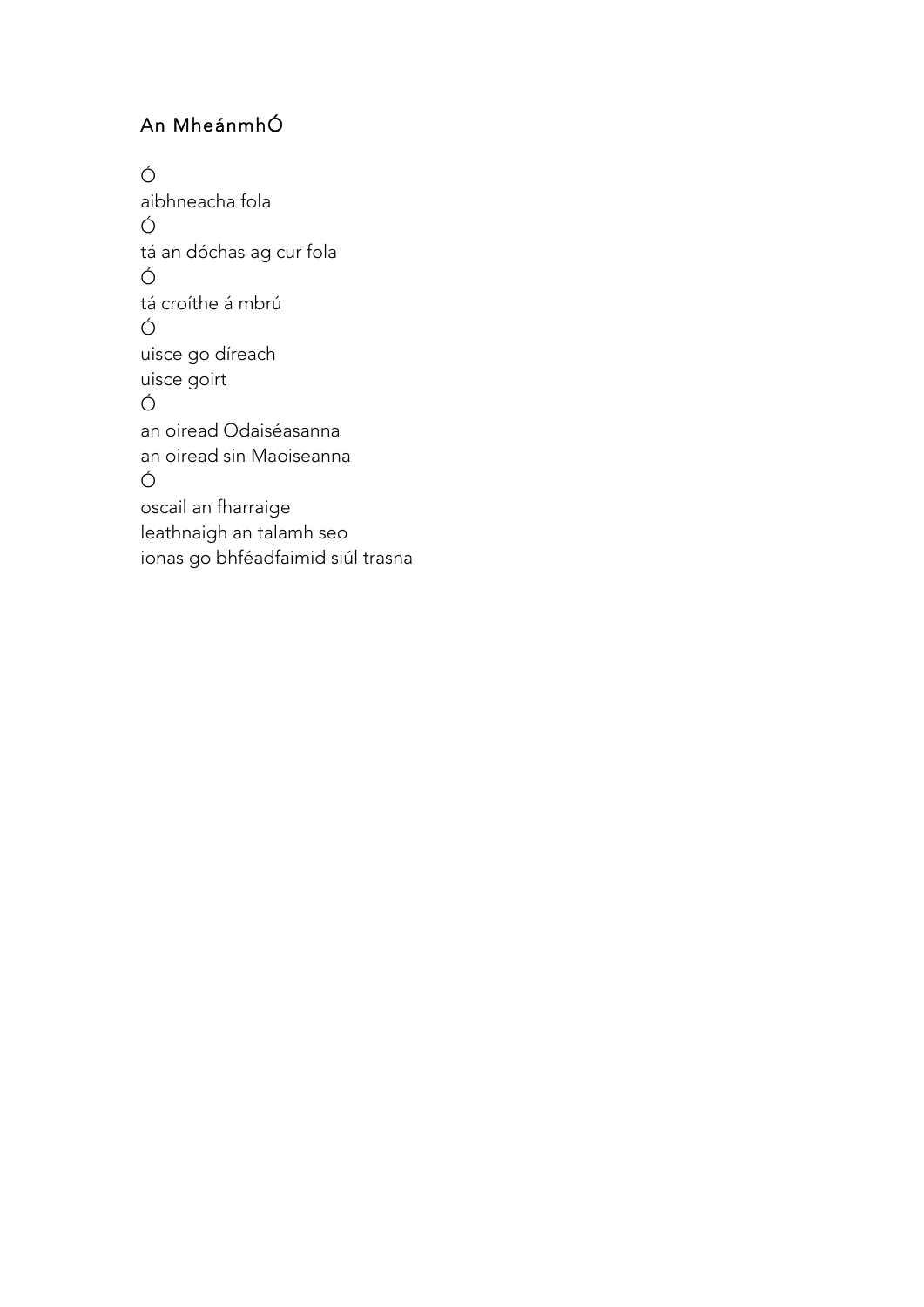## Campaí folmha

Tá duine éigin tar éis scríobh cheana faoi champaí díothaithe folmha na Naitsithe ina staic in am uafáis.

Tá duine éigin tar éis scríobh cheana faoi shráidbhailte folmha Shearnóbail ina staic i ndeireadh an domhain.

Níor scríobhamar go leor fós faoin Meánmhuir seo a tránna lán le plaisteach smugairlí róin agus seaicéid tarrthála.

Níor scríobhamar go leor fós faoi na páirceanna fálaithe Eorpacha líonta le pubaill agus sreang dheilgneach

nó faoi na béiríní sreinge, cadás, tart agus dóchas caillte.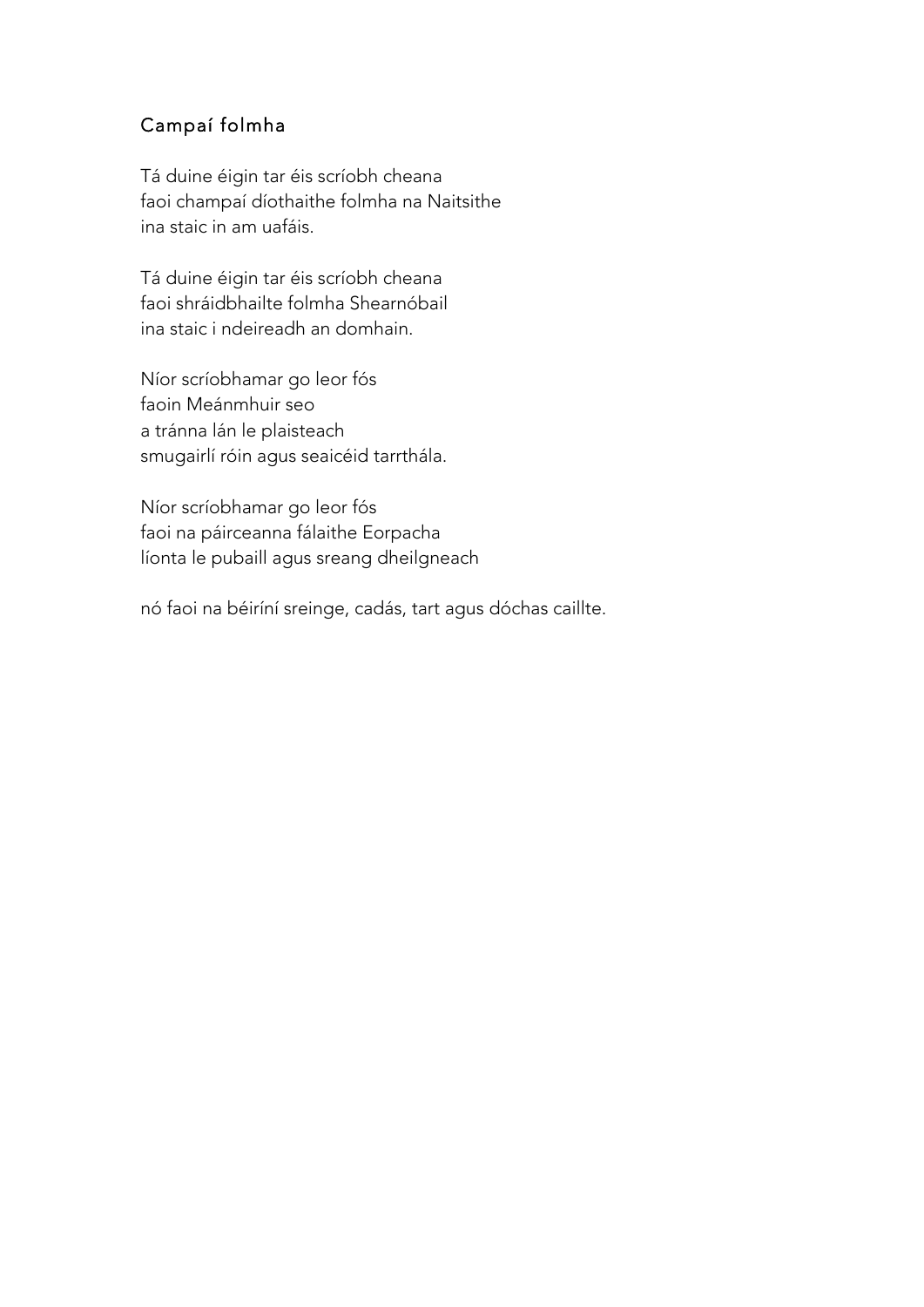#### Madra teorann

'Hola guapa, ní seo tusa tá tú níos áille ná mar atá sa ghrianghraf'

caochann tú orm

breathnaíonn tú orm amháin mo ghrianghraf agus mo chíocha 'buen viaje'

taistealaím duitse is 'easaoránach' mé

bhí mo mhamó ina 'deoraí' mo chara ina 'teifeach' mo chomharsa ina 'imirceach'

focail, díreach focail ná fiafraigh dínn cad é sinne fiafraigh dínn cé sinne.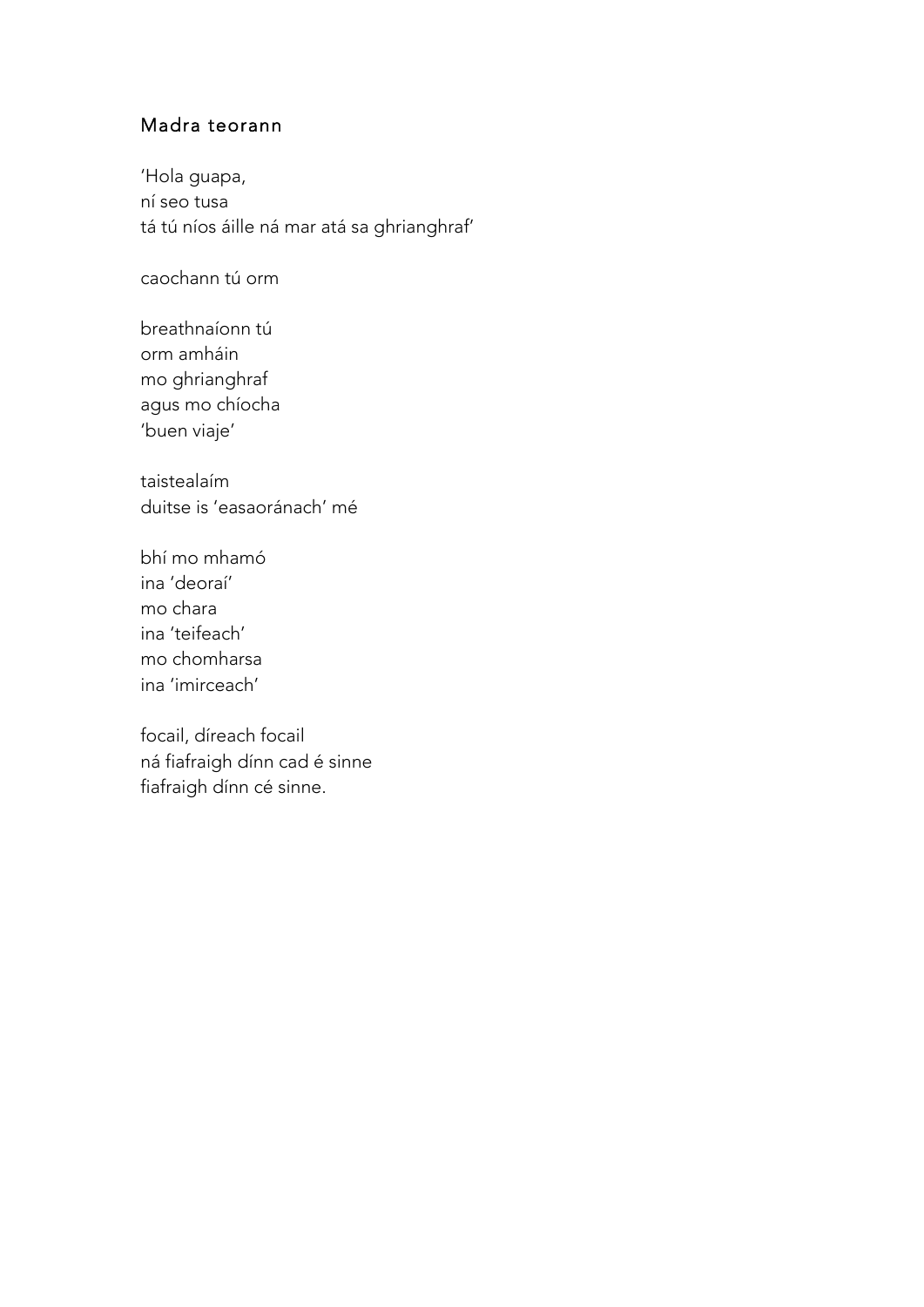# Óid do dhubh

Níl oícheanta dubh tá siad dúghorm agus in amanna ócair

tá gach lá gan focail dubh

tá maidineacha gan torthaí dubh mar atá mic imrisc agus bealaí isteach i dtolláin.

Tá peitriliam dubh focain peitriliam tá tránna smálaithe dubh tá reiligí bonn carranna freisin dubh.

Tá dróin dubh tá toit phléasctha dubh tá scáileáin a bhreathnaíonn orainn dubh.

Tá an neamhnitheacht agus an éigríoch dubh tá eagla dubh agus pian atá chomh domhain le do mhac imrisc sa dorchadas dubh.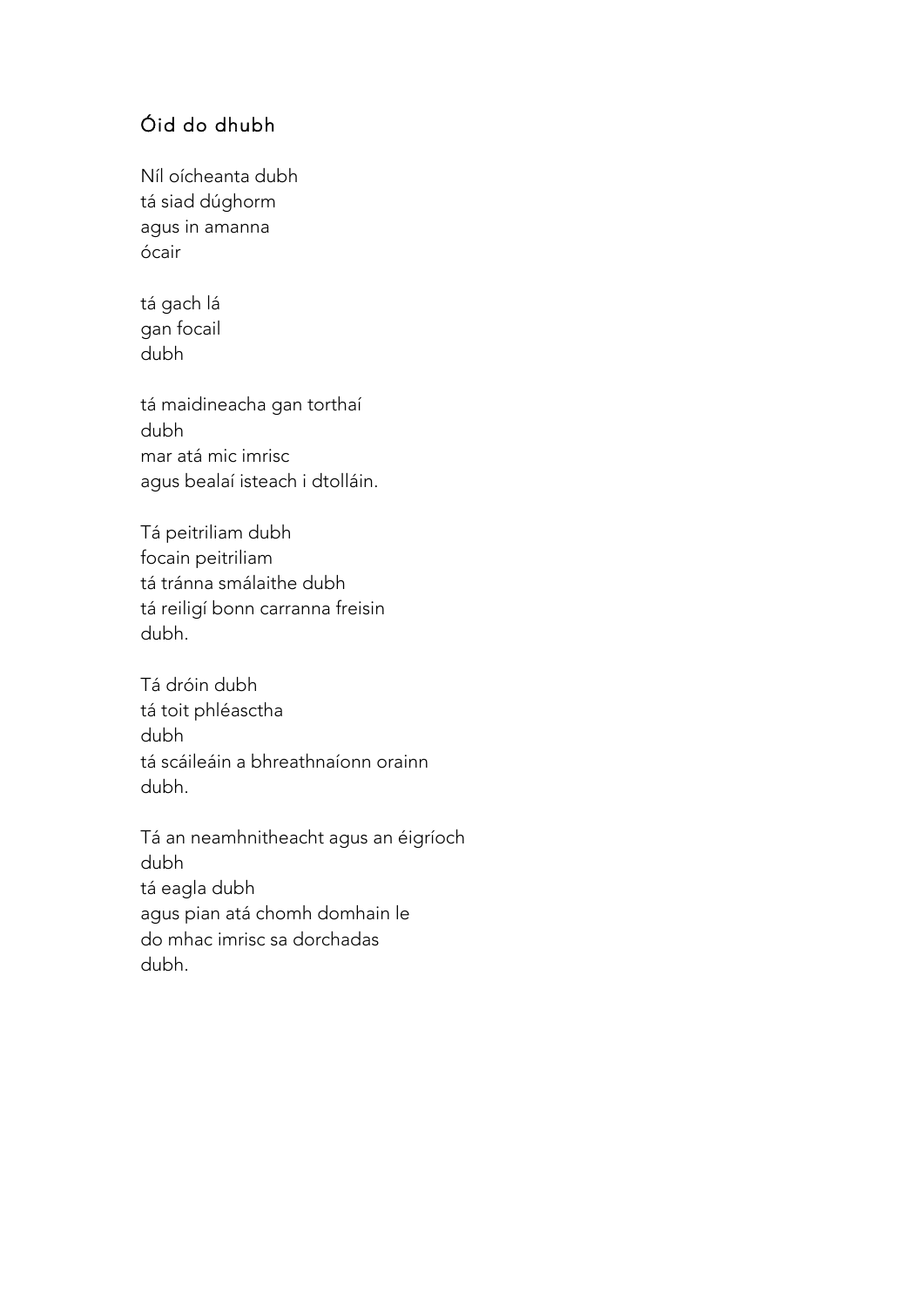#### Maribor, an Eoraip

Suím i gcearnóg **Eorpach** maidin shamhraidh

Ordaím latte agus croissant seacláide seinneann giofóga 'besame mucho' agus 'Les Champs Elysses' ar a gcairdíní

dílódálann na seachadóirí a leoraithe caitheann an freastalaí toitín taobh leis an doras

socraíonn turasóirí cad é a dhéanfaidh siad giobann gealbhain mo thábla

tá mic léinn lena málaí droma móra ag caint faoina ndeireadh seachtaine

scríobhann mo dheirfiúr chugam ar whatsapp labhraímid faoi ghrá leachtach Bauman

A Eoraip, a Eoraip liom, sean agus aimnéise ort tá aghaidh mháthar m'athar ar an Eoraip is seanbhean thuirseach í an Eoraip

tháinig sí trí chogaí agus trí chóisirí fiánta d'éirigh lé cóta fionnaidh a cheannach di féin agus anois tá sí ag ligean a scíthe ar a tolg donn

tá an Eoraip ag maireachtáil faoi eagla ach ní heol di céard a chuireann eagla uirthi tá sí sean, sean go díreach

nuair a gheobhaidh sí bás cé a shuífidh ar a tolg? cé a gheobhaidh a cóta fionnaidh le hoidhreacht? cé atá ag iarraidh seanchóta fionnaidh anois cibé?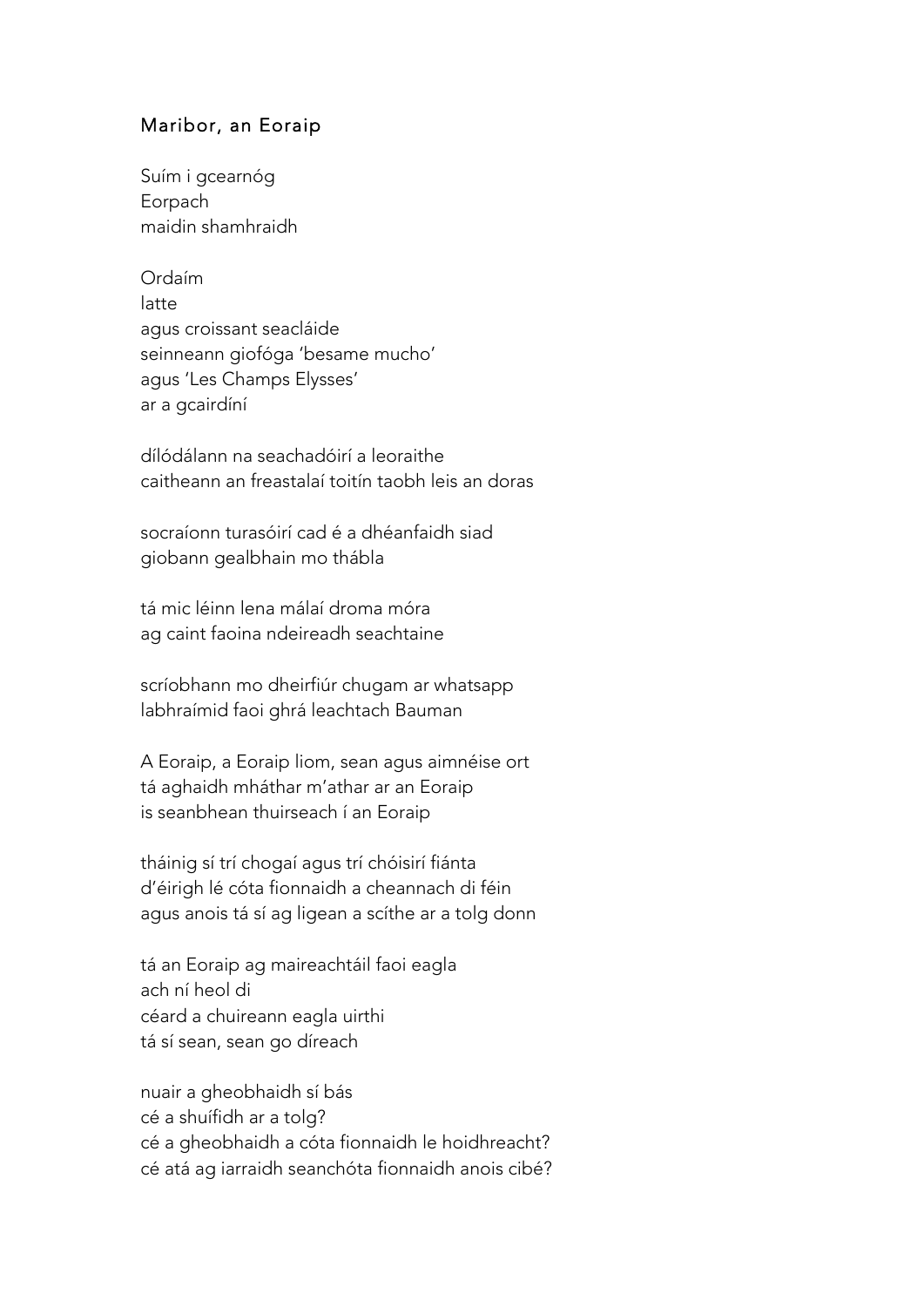I.

trasnaíonn an chraobh ghlas an teorainn cén áit is cóir do na plumaí a bheith ann?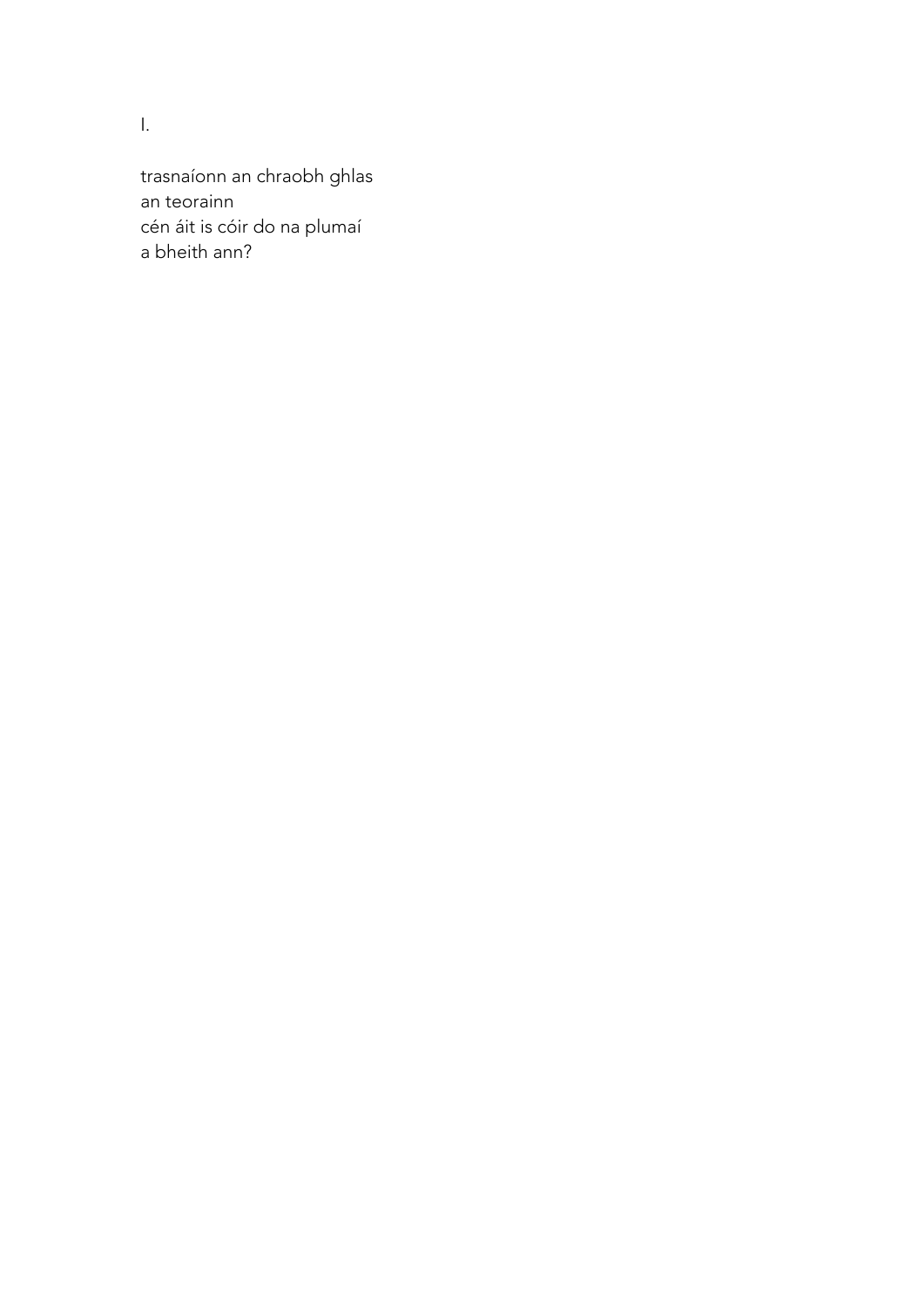II.

Ní raibh a fhios ag an bhfia cad iad spící go dtí gur rugadh uirthi áit éigin gar do Bodova

fuair fianna bás freisin mar ní raibh pasanna Eorpacha acu.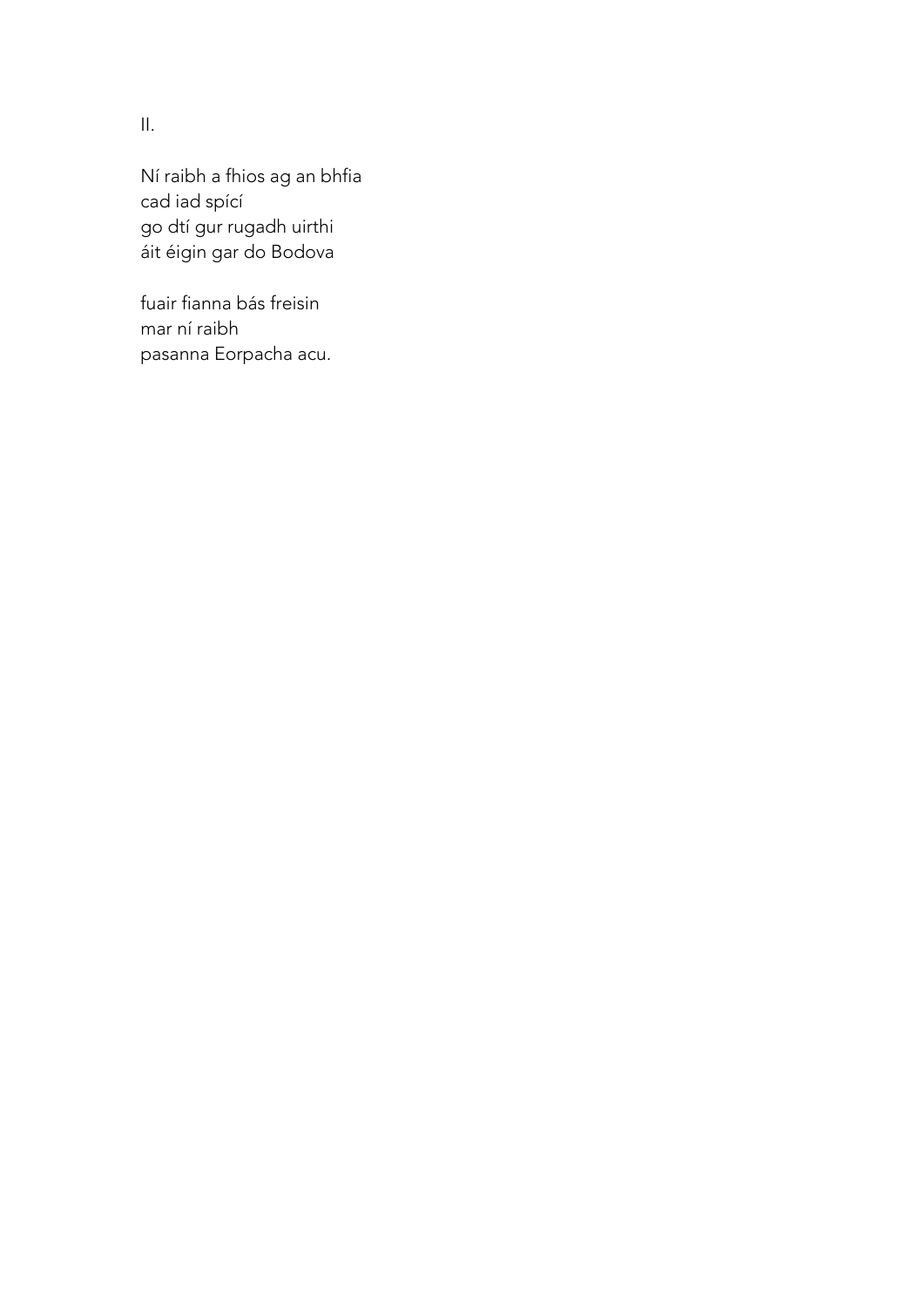III.

trasnaíonn tú líne agus go tobann tá tú saor

mar a bhí agus tú i do pháiste i gcluichí a bhain tú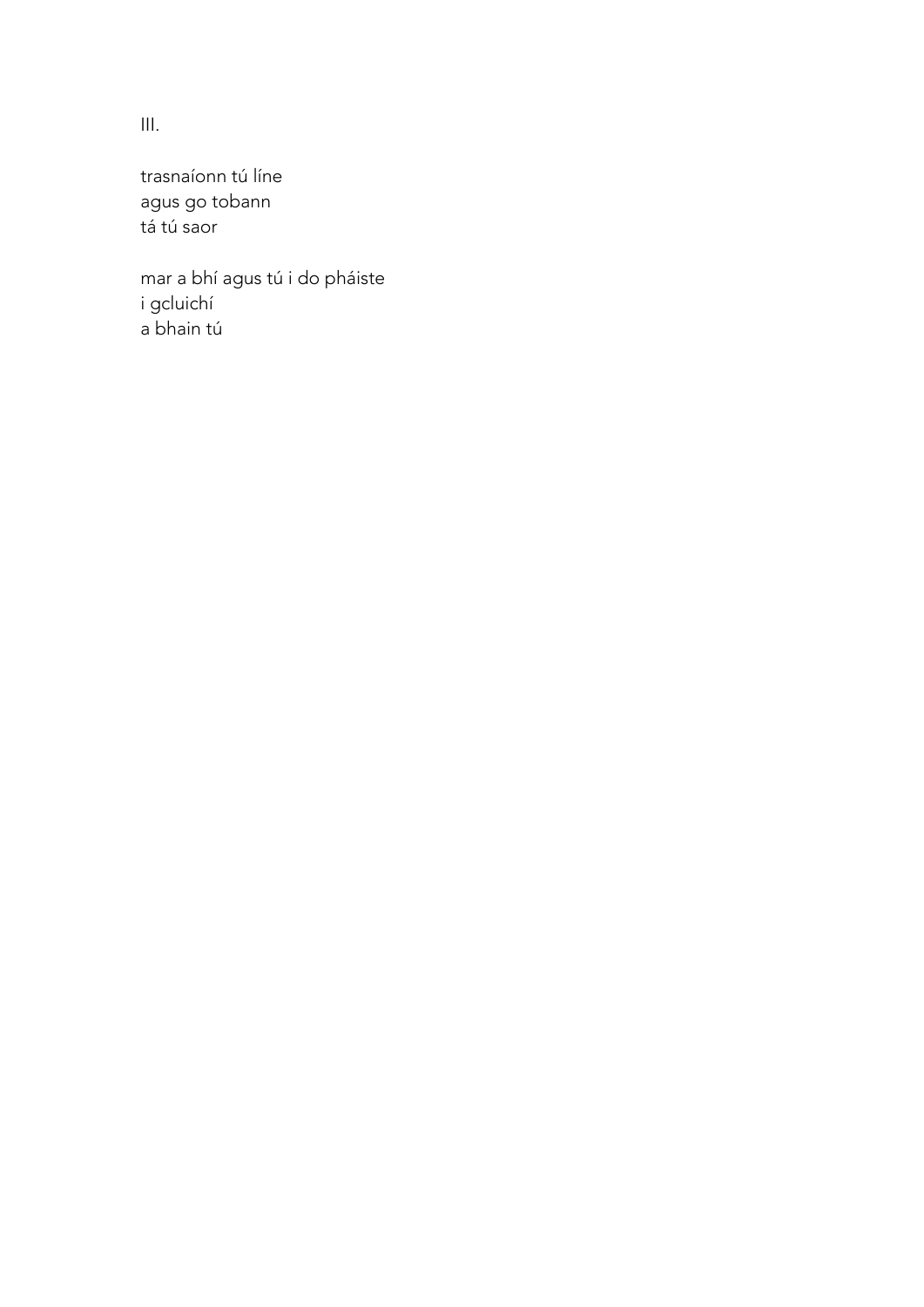## Schengen

Uair amháin, uair amháin bhíomar sa tír chéanna uair amháin ní raibh aon difear eadrainn uair amháin ba shiblíní sinn uair amháin d'ólamar an bainne céanna uair amháin léamar na leabhair chéanna

níl an uair amháin sin chomh fada sin ar shiúl

ansin scaramar ó chéile chuireamar béim ar ár ndifríochtaí ní uaidh sin atá mé ní uaidh seo atá tú cad é 'sin'? cad é 'seo'?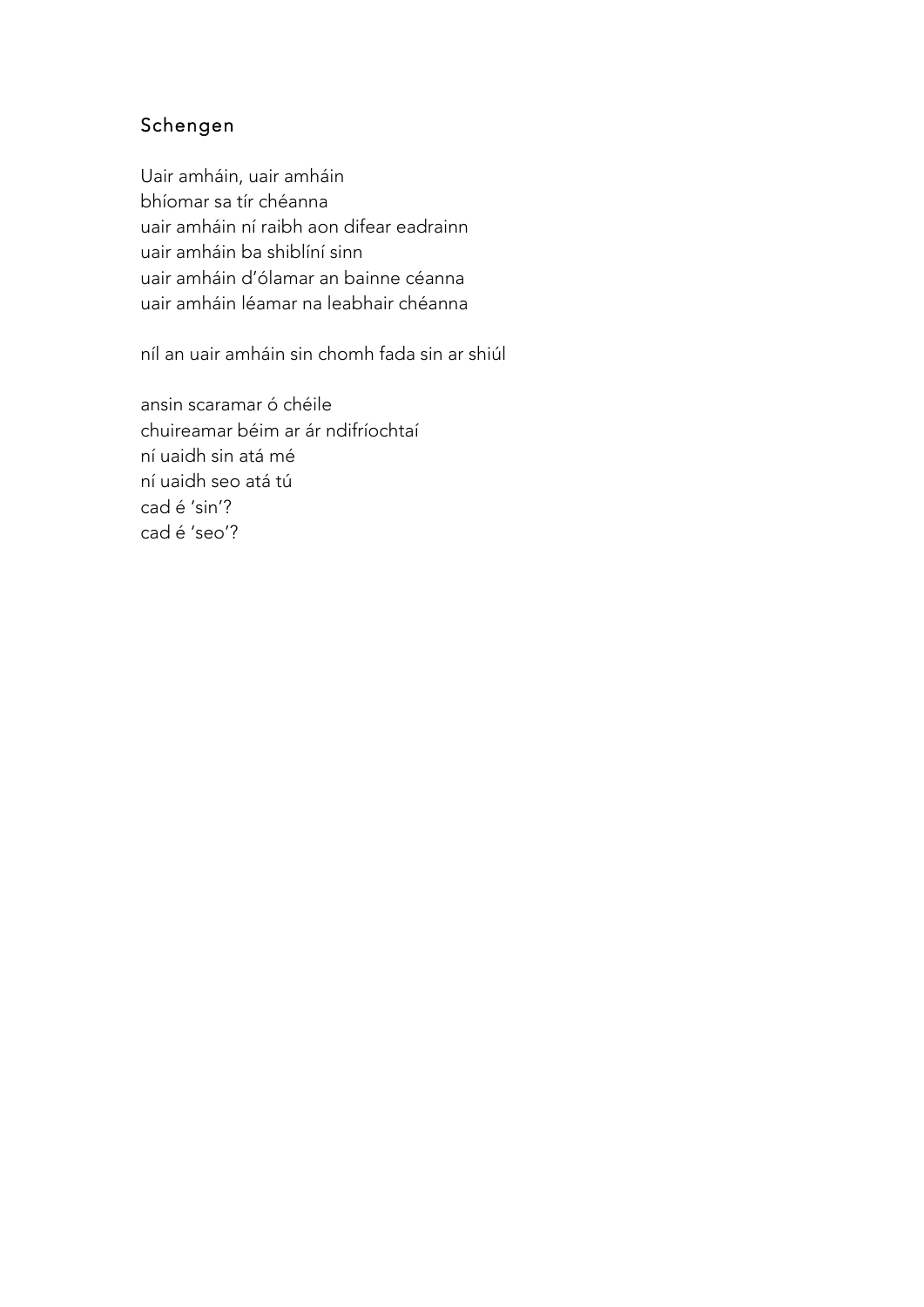#### Sentilj

Is crosbhealach é Sentilj tá ocras orm treoraíonn siad mé go pizzeria gar don bhóthar

tá súil leisciúil ag an bhfreastalaí Tá popcheol Balcánach á sheinm ar an raidió tá buidéal ollmhór ceitsip ina shuí ar an tábla

tá cúpla lanúin ag caitheamh mionsciortaí a gcraiceann clúdaithe le tatúnna gránna

drúthlann darb ainm Yucatan limisín bán ar cíos páirceáilte taobh amuigh

ollmhargadh saorchonartha agus adhmad tine carntha taobh amuigh de gach teach

carranna le huimhirphlátaí na hOstaire stáisiúin pheitril agus bóithre ag dul i dtreo na gcnoc

an samhradh atá ann ach braitheann sé fuar

Domhnach leadránach atá ann boladh adhmaid giúise

breathnaíonn na lánúineacha ar a ngutháin cuireann cailín amháin méar ar a fáinne bréagach óir ábhalmhór tá an duine eile acu ag súgradh leis an bhfáinne atá pollta trína himleacán

ar an taobh eile den bhóthar ionad dáileachán darb ainm Paloma tagann agus imíonn leoraithe lán ispíní

os comhair ionad bainte gruaige léasair.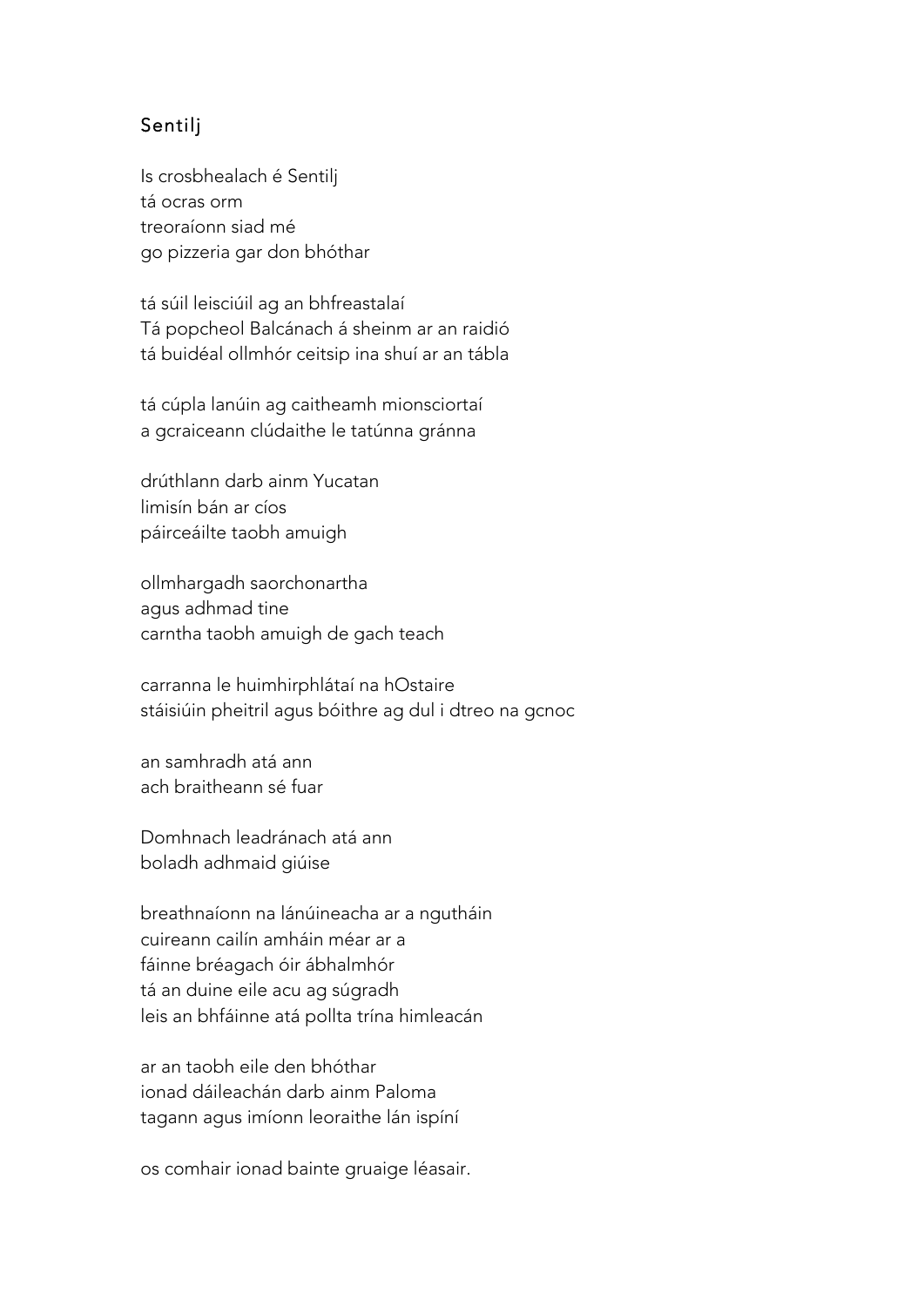#### Ar an taobh eile

Tá an dán seo idir dhá shaol idir tuaisceart agus deisceart

tá an dán seo ar crochadh ar spící sreinge deilgní

fanann sé ar an bhfál codlaíonn sé ar stroighin an bhalla is ann is cóir dó a bheith ar an imeall

tá an dán seo lán éiginnteachta tá an t-aineolas romhainn an t-eolas inár ndiaidh fós

is liomsa an dán seo ach is leatsa freisin é

níl sa dán seo ach ardán ónar féidir léim go dtí an taobh eile

gan fhios céard, nó cé, nó cén áit nó cén uair atá an taobh eile dúnaimid ár súile agus léimimid isteach san aineolas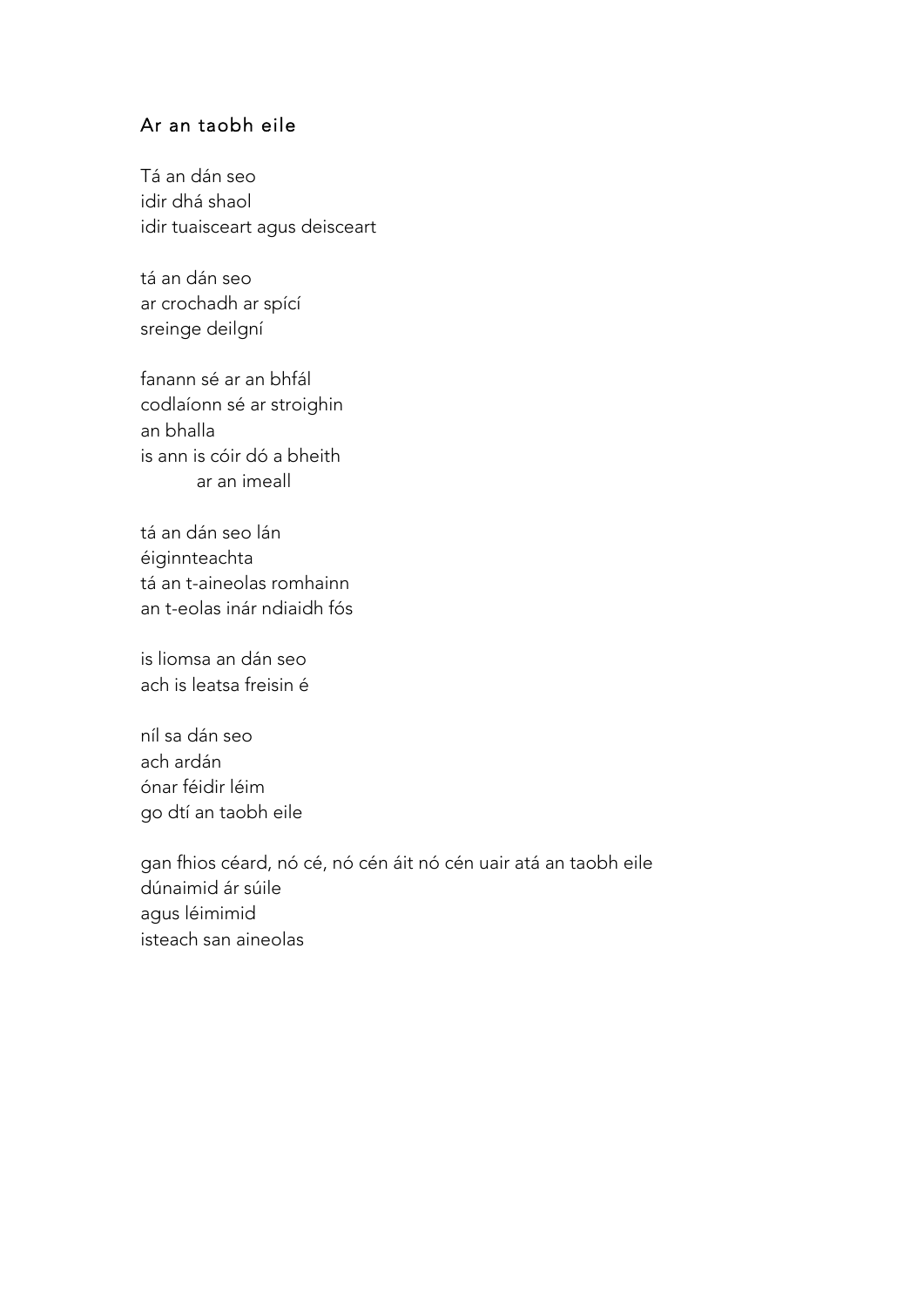#### Rialtóir traenach

Tá sé ag caitheamh bríste gorm agus caipín dearg tá a chraiceann griandaite a shúile glas

fanann sé ag stáisiún le ballaí bándearga agus bláthanna sna fuinneoga i mbaile bídeach Slóivéineach

nuair a thagann an traein isteach ardaíonn sé a bhratach nuair a imíonn an traein déanann sé an rud céanna

fanann sé ag an stáisiún ag breathnú ina sheasamh fós.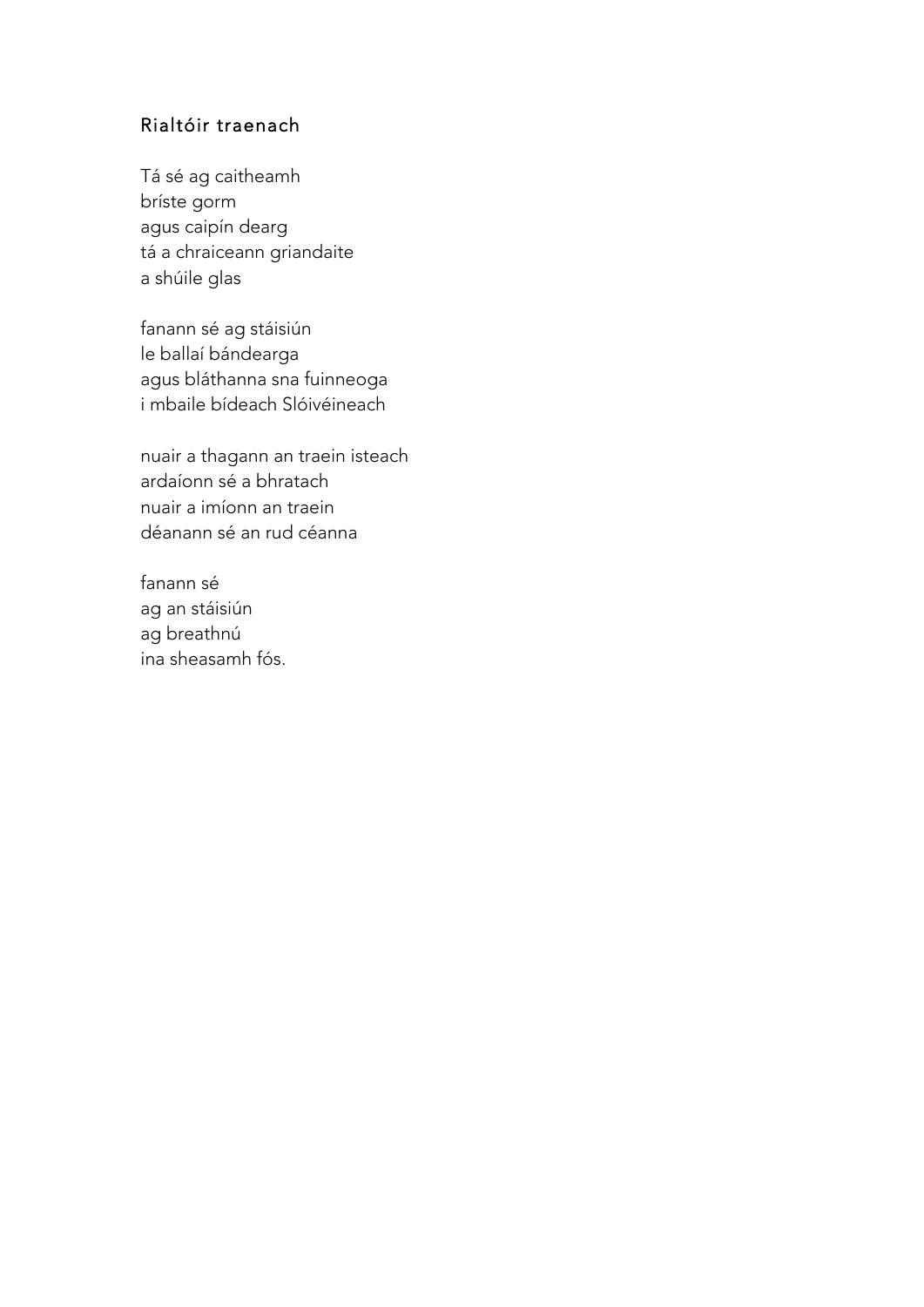# Don teanga Bhéarla

Labhraím do theanga ach ní ann is cóir dom a bheith níl ionam ach turasóir i do chuidse focal gléasaim d'fhuaimeanna le speiceas ó i bhfad i gcéin tá mo R láidiR an ghrian ag éiRí spraeálaim uisce ar d'fhoclóir le sú ó chéimeanna m'ama a chuaigh thar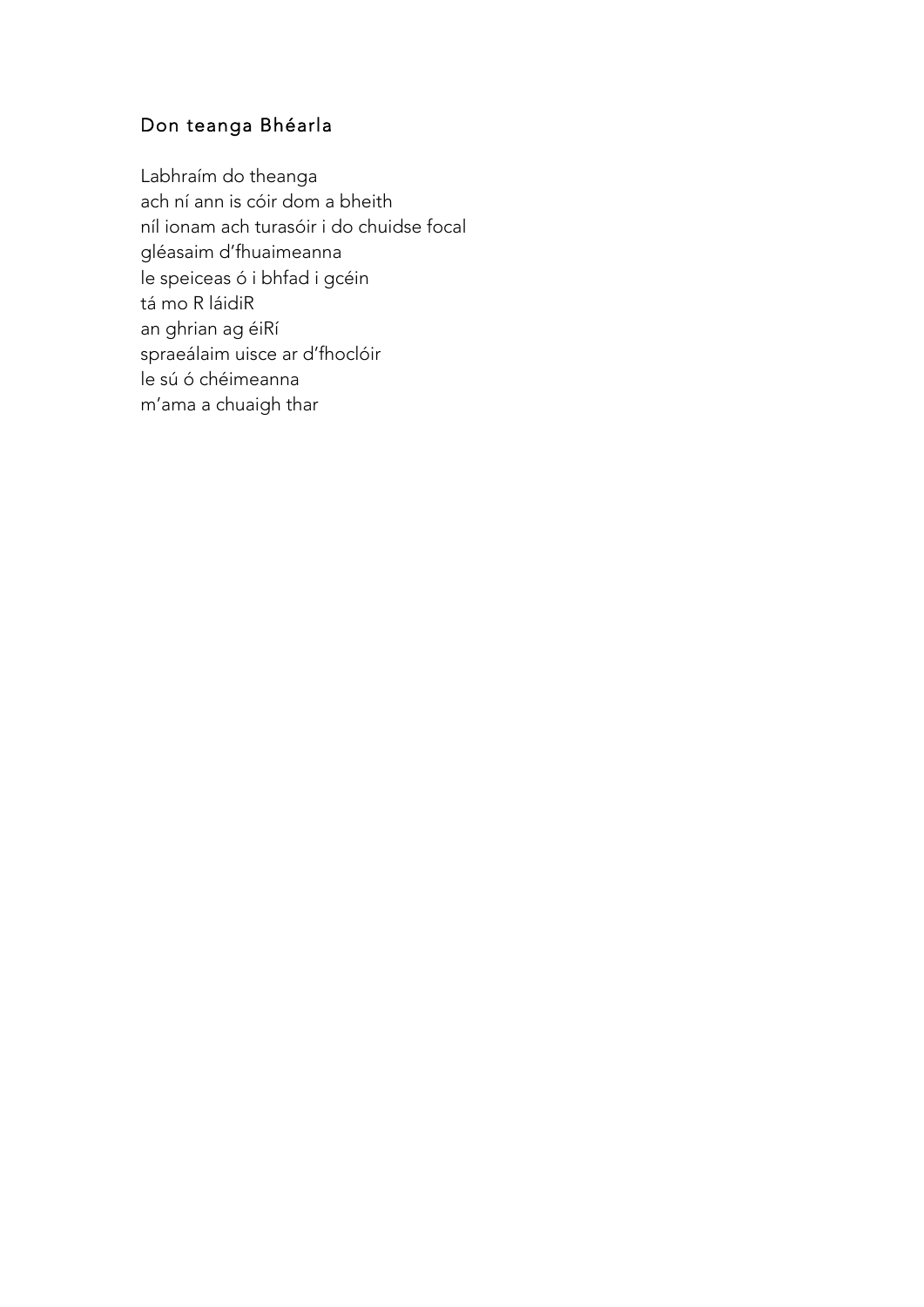# Scátháin

Ní theastaíonn uaim scríobh fút Is fearr a déarfá é

ní theastaíonn uaim do phortráid a dhéanamh teastaíonn uaim d'fhéinphortráid.